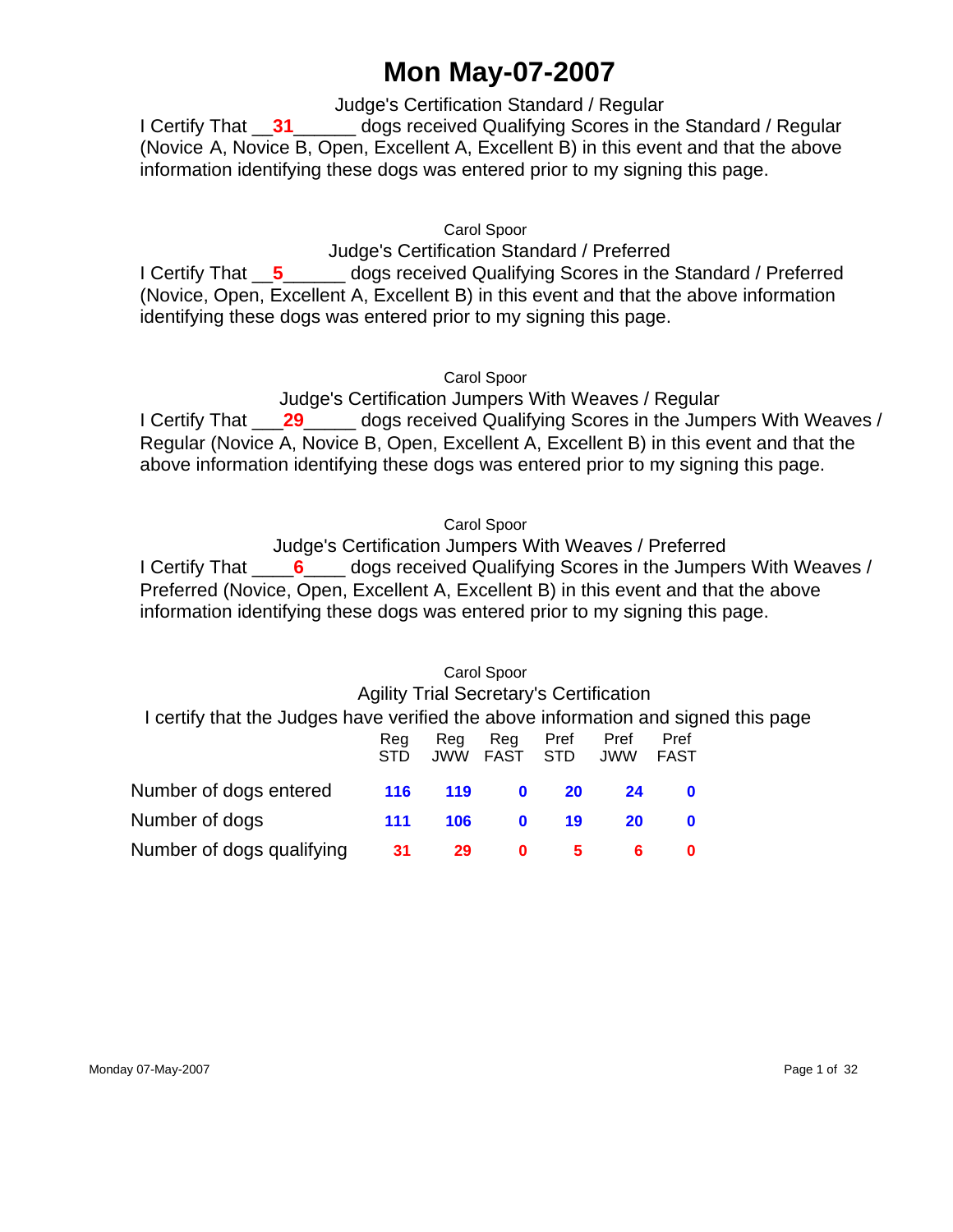## Standard / Novice A / Regular

|            |                  |                  | Score   Time |              |                    |            |                                                                                                                                          |     |                | Level         | 8                                     |  |
|------------|------------------|------------------|--------------|--------------|--------------------|------------|------------------------------------------------------------------------------------------------------------------------------------------|-----|----------------|---------------|---------------------------------------|--|
|            | 12               |                  |              | Monday Yards |                    | 131<br>131 | Seconds                                                                                                                                  |     | 71:00<br>71:00 | $Entered = 3$ | Qualified $= 1$<br>Participated = $3$ |  |
|            | Mon              | 90               | 59:1112105   |              |                    |            | WEDGEWOOD CHASE THE WIND, DN113827/06, Shetland Sheepdog,<br>4/19/2005, Dog, BREEDER: Linda Rike, By: Roads End Obvious                  |     |                |               |                                       |  |
| Conclusion |                  | <b>QUALIFIED</b> |              |              |                    |            | - O'Sure Fluffy Ruffles, OWNER: Sandy Covich, 6605 Olive Branch Dr.,<br>Oregonia, OH, 45054-9716                                         |     |                |               |                                       |  |
|            | Mon<br><b>NQ</b> |                  |              | 12120        |                    |            | SMOKIN JOE FRAZIER, 153381, West Highland White Terrier,<br>6/15/2002, Dog, OWNER: Gwen E. Lewis, 9008 Galewind Way, West                |     |                |               |                                       |  |
|            | Mon              |                  |              | 12123        | Chester, OH, 45069 |            | TREVOR, 157292, Papillon, 6/23/2003, Dog, OWNER: Walter Frank,<br>7740 Oyster Bay Lane, Cincinnati, OH, 45244-2562                       |     |                |               |                                       |  |
|            | <b>NQ</b>        |                  |              | 1st 12105    | 2 <sub>nd</sub>    |            | 3rd                                                                                                                                      | 4th |                |               |                                       |  |
|            |                  |                  |              |              |                    |            |                                                                                                                                          |     |                |               |                                       |  |
|            | 16               |                  |              | Monday Yards |                    | 132<br>132 | Seconds                                                                                                                                  |     | 66:00<br>66:00 | $Entered = 2$ | Qualified $= 0$<br>Participated = $2$ |  |
|            | Mon              |                  |              | 16109        |                    |            | A'WARD'S WILD WAVE SKIPPER, PR068021/04, Poodle (Minature),                                                                              |     |                |               |                                       |  |
|            | <b>NQ</b>        |                  |              |              | 45152-8974         |            | 8/29/2005, Dog, OWNER: Carol Plumb, 5832 Cabernet Ct., Morrow, OH,                                                                       |     |                |               |                                       |  |
|            | Mon              |                  |              | 16119        |                    |            | KATMANDU, 156759, Australian Cattle Dog, 6/21/2003, Bitch, OWNER:<br>Alice Sills, 6653 Muddy Creek Road, Cincinnati, OH, 45233           |     |                |               |                                       |  |
|            | <b>NQ</b>        |                  |              |              |                    |            |                                                                                                                                          |     |                |               |                                       |  |
|            |                  |                  | 1st          |              | 2 <sub>nd</sub>    |            | 3rd                                                                                                                                      | 4th |                |               |                                       |  |
|            | 20               |                  |              | Monday Yards |                    | 133<br>133 | Seconds                                                                                                                                  |     | 64:00<br>64:00 | $Entered = 2$ | Qualified $= 1$<br>Participated = $2$ |  |
|            | Mon              |                  |              | 20130        |                    |            | KELLEN'S DAISY MAE, 105837, Boxer, 7/7/2003, Bitch, OWNER: Ellen<br>Kay Kinsey, 2803 N. Fourth St., Jamestown, PA, 16134, HANDLER: Ellen |     |                |               |                                       |  |
|            | <b>NQ</b><br>Mon | 88               | 66:3120145   |              | Kinsey             |            | PENELOPE T. LABRADOR, SR235147/02, Retriever (Labrador),                                                                                 |     |                |               |                                       |  |
| 1          |                  | <b>QUALIFIED</b> |              |              |                    |            | 1/31/2005, Bitch, OWNER: Lois A. Evensen, P.O. Box 9450, Cincinnati,<br>OH, 45209, HANDLER: Catherine Berberich                          |     |                |               |                                       |  |
|            |                  |                  |              | 1st 20145    | 2nd                |            | 3rd                                                                                                                                      | 4th |                |               |                                       |  |
|            | 24               |                  |              | Monday Yards |                    | 133<br>133 | Seconds $_64:00$ Entered = 1                                                                                                             |     | 64 :00         |               | $Qualified = 0$<br>Participated = $1$ |  |
|            | Mon              |                  |              | 24109        |                    |            | MITCH'S GYPSY IN THE PALACE, WS066826/07, Boxer, 8/10/2003,<br>Bitch, OWNER: Margaret Magoffin, 15 Hillrise Dr., Penfield, NY, 14526     |     |                |               |                                       |  |
|            | <b>NQ</b>        |                  |              |              |                    |            |                                                                                                                                          |     |                |               |                                       |  |
|            |                  |                  | 1st          |              | 2nd                |            | 3rd                                                                                                                                      | 4th |                |               |                                       |  |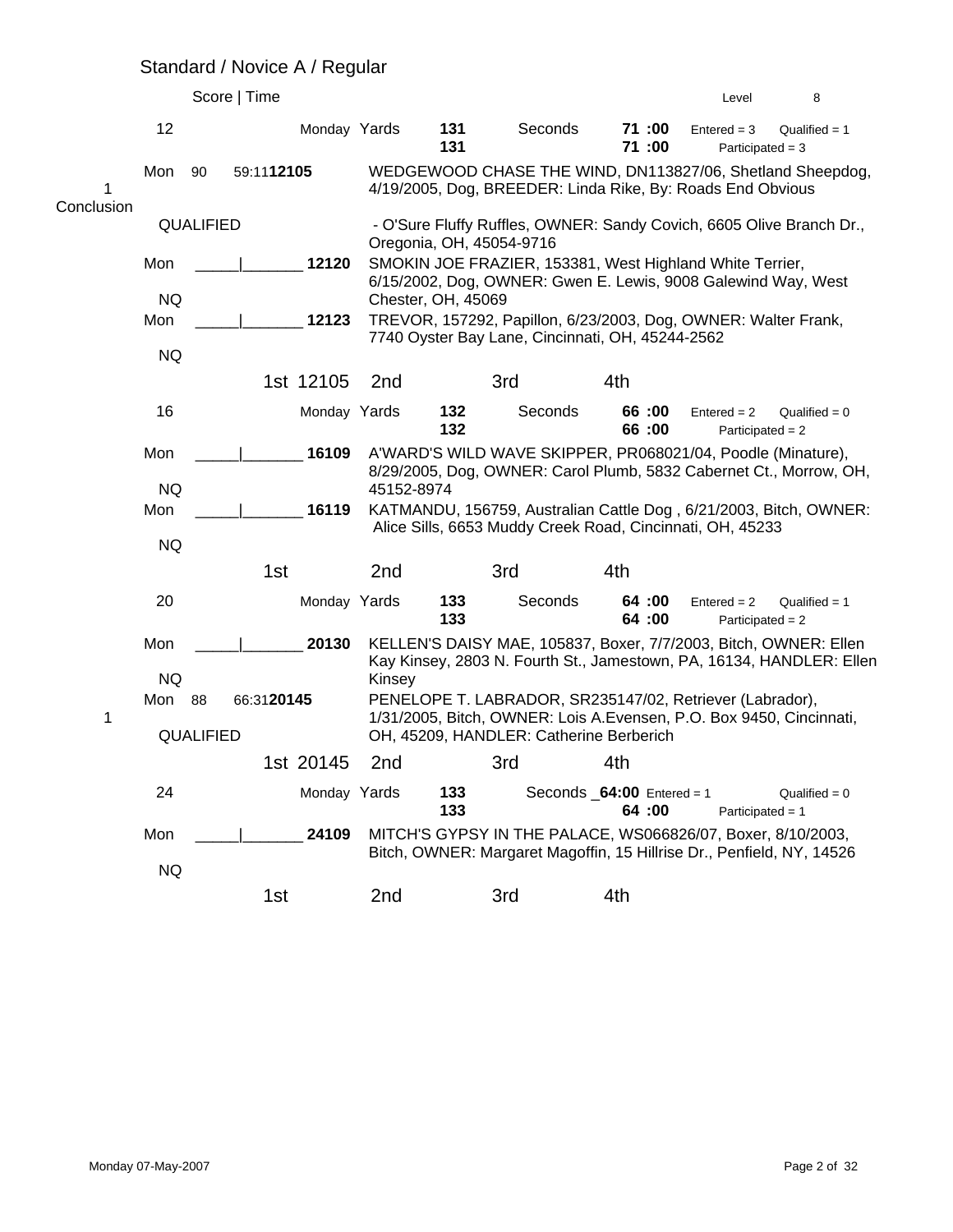## Standard / Novice B / Regular

|                  |                  | Score   Time |              |                 |                         |                                                                                                                                              |     |                 | Level                               | 23                                                                     |
|------------------|------------------|--------------|--------------|-----------------|-------------------------|----------------------------------------------------------------------------------------------------------------------------------------------|-----|-----------------|-------------------------------------|------------------------------------------------------------------------|
|                  | 8                |              | Monday Yards |                 | 131<br>131              | Seconds $_{-}$                                                                                                                               |     | 71:00<br>71:00  | $Entered = 1$<br>Participated = $1$ | $Qualified = 0$                                                        |
|                  | Mon              |              | 8104         |                 |                         | DEWDROP DANGEROUS LIASON, TR525649/01, Papillon, 9/14/2005,<br>Bitch, OWNER: Tom Reed, 230 Duncan Dr, Dry Ridge, KY, 41035                   |     |                 |                                     |                                                                        |
|                  | <b>NQ</b>        |              |              |                 |                         |                                                                                                                                              |     |                 |                                     |                                                                        |
|                  |                  | 1st          |              | 2 <sub>nd</sub> |                         | 3rd                                                                                                                                          | 4th |                 |                                     |                                                                        |
|                  | 12               |              | Monday Yards |                 | 131<br>131              | Seconds                                                                                                                                      |     | 71:00<br>71 :00 | $Entered = 3$<br>Participated = $3$ | Qualified $= 2$                                                        |
| 1                | Mon<br>100       |              |              |                 |                         | 63:258114 MARRICES SECRET AGENT MAN, TR450753/01, Papillon, 10/28/2005,<br>Dog, OWNER: Katie & Bill Turner, 185 Magnolia Ave., Glendale, OH, |     |                 |                                     |                                                                        |
|                  | QUALIFIED<br>Mon |              | 12104        |                 |                         | 45246, HANDLER: Bill Turner                                                                                                                  |     |                 |                                     | PANTHER CREEK GIGI, RNO76478/03, Parson Russell Terrier, 2/9/2005,     |
|                  |                  |              |              |                 |                         | Bitch, OWNER: Tom Reed, 230 Duncan Dr, Dry Ridge, KY, 41035                                                                                  |     |                 |                                     |                                                                        |
|                  | <b>NQ</b>        |              |              |                 |                         |                                                                                                                                              |     |                 |                                     |                                                                        |
| $\boldsymbol{2}$ | Mon 90           | 69:6812121   |              |                 |                         | BELLA NAJ, 154768, Minature Schnauzer, 10/9/2004, Bitch, OWNER:<br>Brenda Gilday, 4003 Hillside Ave., Cincinnati, OH, 45204-1060             |     |                 |                                     |                                                                        |
|                  | QUALIFIED        |              |              |                 |                         |                                                                                                                                              |     |                 |                                     |                                                                        |
|                  |                  |              | 1st 8114     |                 | 2nd 12121               | 3rd                                                                                                                                          | 4th |                 |                                     |                                                                        |
|                  | 16               |              | Monday Yards |                 | 132<br>132              | Seconds                                                                                                                                      |     | 66:00<br>66:00  | $Entered = 1$<br>Participated = $1$ | Qualified = $0$                                                        |
|                  | Mon              |              | 16108        |                 |                         | OAK KNOLL'S JUBILEE, DN073201/04, Shetland Sheepdog, 5/8/2004,<br>Bitch, OWNER: Lois J, Beiersdorfer, 3229 Bellacre Ct, Cincinnati, OH,      |     |                 |                                     |                                                                        |
|                  | <b>NQ</b>        |              |              |                 |                         | 45248-5005, HANDLER: Lois Beiersdorfer                                                                                                       |     |                 |                                     |                                                                        |
|                  |                  | 1st          |              | 2 <sub>nd</sub> |                         | 3rd                                                                                                                                          | 4th |                 |                                     |                                                                        |
|                  | 20               |              | Monday Yards |                 | 133<br>133              | Seconds                                                                                                                                      |     | 64 :00<br>64:00 | $Entered = 8$<br>Participated = $8$ | Qualified $= 4$                                                        |
| 4                | Mon<br>88        | 71:0520110   |              |                 |                         | EMMA RN CGC, ILP100687, Boxer, 11/1/2002, Bitch, OWNER: Sandra                                                                               |     |                 |                                     | Kistler, 214 Ranchview Dr., Vandalia, OH, 45377, HANDLER: Ken Kistler  |
|                  | QUALIFIED<br>Mon |              | 20114        |                 |                         | PEPRHL WILL YOU DANCE MARBO, WS141446/01, Boxer, 8/1/2005,                                                                                   |     |                 |                                     |                                                                        |
|                  | <b>NQ</b>        |              |              |                 |                         | Bitch, OWNER: Sue Ann Thompson, 1858 Curtis Bridge Rd. NE, N.                                                                                |     |                 |                                     |                                                                        |
|                  | Mon              |              | 20116        |                 | Liberty, IA, 52317-9540 | GOLD MEDAL'S CARBON COPY, WS099611/01, Boxer, 7/23/2004,                                                                                     |     |                 |                                     |                                                                        |
|                  | <b>NQ</b>        |              |              |                 |                         | 46383, HANDLER: Valerie Rosenblum                                                                                                            |     |                 |                                     | Bitch, OWNER: Valerie J. Rosenblum, 398 Slow Draw Dr., Valparaiso, IN, |
| 1                | Mon 96           | 68:2020120   |              |                 |                         | RRR ODYSSEY, HP138427/05, Norwegian Elkhound, 12/5/2004, Bitch,<br>OWNER: Denise Tudor-Hayes, 226 Beech Rd., Loveland, OH, 45140             |     |                 |                                     |                                                                        |
|                  | QUALIFIED        |              |              |                 |                         |                                                                                                                                              |     |                 |                                     |                                                                        |
| 3                | Mon 88           | 66:4420126   |              |                 |                         | CINNRLEE CHOCOLAT MARSEILLAIS RN, WS137545/06, Boxer,<br>7/17/2005, Bitch, OWNER: Ellen M Gruber, 227 Morris Drive, Niles, MI,               |     |                 |                                     |                                                                        |
|                  | <b>QUALIFIED</b> |              |              |                 | 49120-8732              |                                                                                                                                              |     |                 |                                     |                                                                        |
|                  | Mon              |              | 20136        |                 |                         | BREEDER: S. Hensley/S. Prillwitz/C. Burks, By: CH Higo's After 6 -                                                                           |     |                 |                                     | BENCHMARK'S AURORA STAR, WR064897/02, Boxer, 4/1/2002, Bitch,          |
|                  | <b>NQ</b>        |              |              | <b>Staley</b>   |                         | Benchmark 'GD Golly Miss Molly, OWNER: Brenda Staley & Ellen<br>Ellerman, 355 N. Chesnut St., Monrovia, IN, 46157, HANDLER: Brenda           |     |                 |                                     |                                                                        |
| $\overline{c}$   | Mon 92           | 72:6020137   |              |                 |                         | 214 Ranchview Dr., Vandalia, OH, 45377                                                                                                       |     |                 |                                     | PENNY RA, ILP152409, Boxer, 4/8/2004, Bitch, OWNER: Sandra Kistler,    |
|                  | <b>QUALIFIED</b> |              |              |                 |                         |                                                                                                                                              |     |                 |                                     |                                                                        |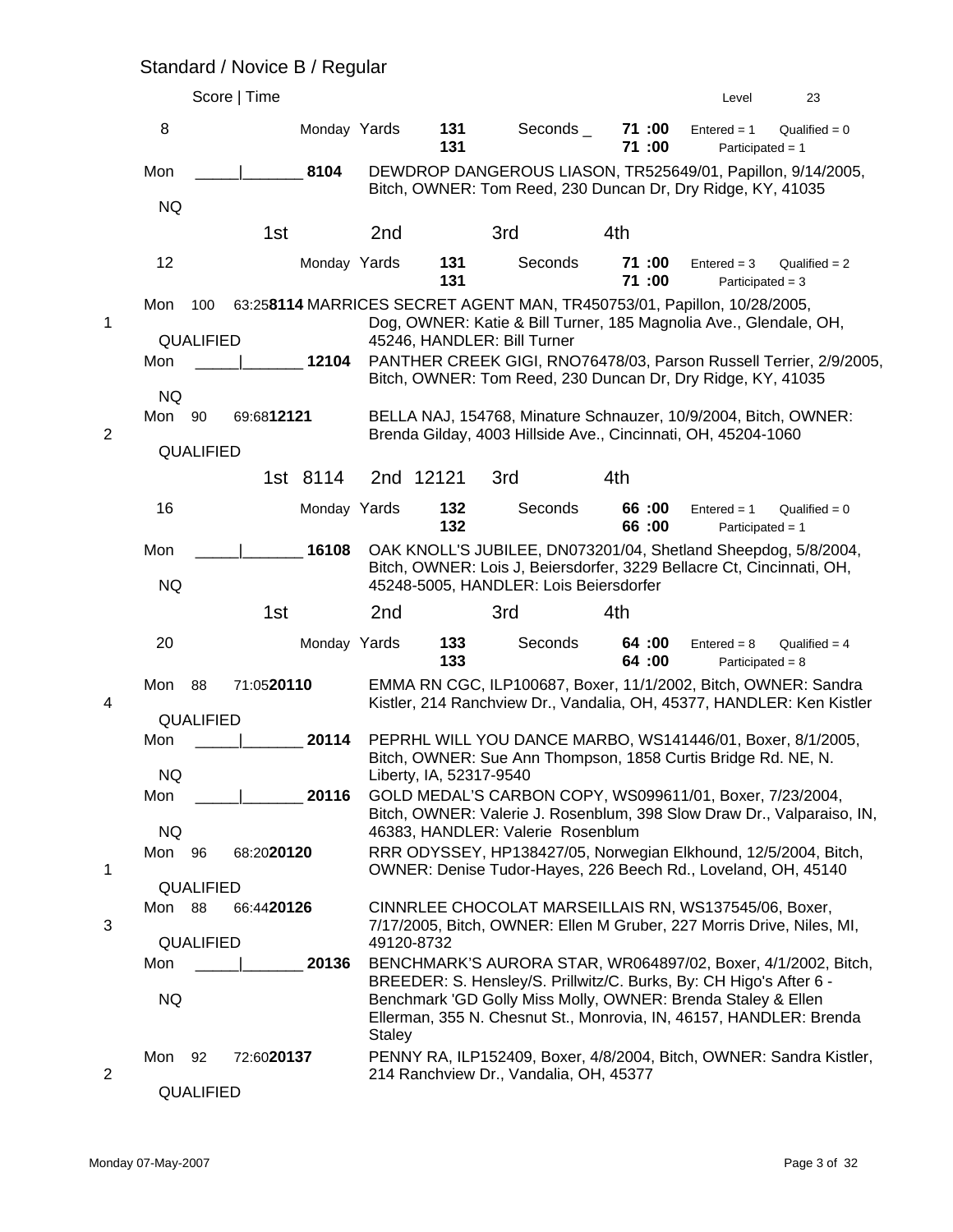#### Standard / Novice B / Regular

| Score   Time     |            |                                                                                                                                                                                                                  |            |     |                | Level                                              | 23                                                                                                                                          |
|------------------|------------|------------------------------------------------------------------------------------------------------------------------------------------------------------------------------------------------------------------|------------|-----|----------------|----------------------------------------------------|---------------------------------------------------------------------------------------------------------------------------------------------|
| Mon<br>NQ        | 20141      | SUNCHASE'S LITTLE BLACK DRESS RN CD NA, WS069670/06, Boxer,<br>11/20/2003, Bitch, OWNER: Tracy L. Hendrickson & Rhoda Goselin, 4412<br>W. Kent Circle, Broken Arrow, OK, 74012, HANDLER: Tracy L.<br>Hendrickson |            |     |                |                                                    |                                                                                                                                             |
|                  | 1st 20120  | 2nd 20137                                                                                                                                                                                                        | 3rd 20126  |     | 4th 20110      |                                                    |                                                                                                                                             |
| 24               | Monday     | Yards $\_133$<br>133                                                                                                                                                                                             | Seconds __ |     | 64:00<br>64:00 | $Entered = 10$ Qualified = 1<br>Participated = $9$ |                                                                                                                                             |
| Mon              | 24101      | BOSCO JABBA THE HUT NAJ, WS006271/03, Boxer, 5/4/2002, Dog,                                                                                                                                                      |            |     |                |                                                    |                                                                                                                                             |
| <b>NQ</b><br>Mon | 24106      | Star, OWNER: Ron Trainer, 320 Shawnee Trail, Centerville, OH, 45458<br>BANNER IMMORTAL PATTI LA BELLE, PR069964/02, Poodle                                                                                       |            |     |                |                                                    | BREEDER: Nicole Goodman, By: Budweiser Number Two - Nikki's Blazing                                                                         |
| <b>NQ</b>        |            | (Standard), 6/25/2005, Bitch, OWNER: Joanne Steele and Holly Schroth,<br>1867 Cole Farm Rd., Loveland, OH, 45140, HANDLER: Tonnie Gear                                                                           |            |     |                |                                                    |                                                                                                                                             |
| Mon 92           | 67:8524111 | TEALCREST'S HALF A SIXPENCE, WS13710702, Boxer, 5/20/2005,<br>Dog, OWNER: Brian Richard, 5300 Pontiac Dr., Fairview Heights, IL,                                                                                 |            |     |                |                                                    |                                                                                                                                             |
| QUALIFIED<br>Mon | 24120      | 62208-3521, HANDLER: Mary Nee<br>FIREBUSTER FORCE B WITH U NAJ, NP035949/03, Dalmatian,                                                                                                                          |            |     |                |                                                    |                                                                                                                                             |
| Absent           |            | 7/23/2003, Dog, OWNER: Amy R. Reinhold & Dr. Rob Reinhold, 2890<br>Hickorywood Dr., Troy, OH, 45373, HANDLER: Amy Reinhold                                                                                       |            |     |                |                                                    |                                                                                                                                             |
| Mon<br><b>NQ</b> | 24121      | 5/7/2005, Dog, OWNER: Mary Sue Suddendorf, 4122 31st St., Cincinnati,<br>OH, 45209-1615                                                                                                                          |            |     |                |                                                    | BEARDORF'S GEMSTONE DARBY, HP154612/06, Rhodesian Ridgeback,                                                                                |
| Mon              | 24123      | ACCLAIM B&G'S POT OF GOLD, SN843021/08, Retriever (Golden),<br>5/18/2001, Dog, OWNER: Greg & Barbi Sherman, 7995 Kenilworth Ave.,                                                                                |            |     |                |                                                    |                                                                                                                                             |
| <b>NQ</b><br>Mon | 24124      | Cincinnati, OH, 45242-5123, HANDLER: Barbi Sherman<br>BENDER KINNEY, 157718, Boxer, 6/8/2003, Dog, OWNER: Tracy<br>Kinney, 4119 Summit Rd., Batavia, OH, 45103                                                   |            |     |                |                                                    |                                                                                                                                             |
| <b>NQ</b>        |            |                                                                                                                                                                                                                  |            |     |                |                                                    |                                                                                                                                             |
| Mon<br><b>NQ</b> | 24129      | HI-STAND'S I WANNA TALK ABOUT "ME", WS05460/07, Boxer,<br>3/24/2002, Dog, OWNER: Vicki Wolfe Sinner, 820 E. 5th St., Hastings,<br>NE, 68901                                                                      |            |     |                |                                                    |                                                                                                                                             |
| Mon              | 24130      | BENCHMARK'S BLACK MAGIC, WS131633/02, Boxer, 5/9/2005, Dog,                                                                                                                                                      |            |     |                |                                                    |                                                                                                                                             |
| <b>NQ</b>        |            | OWNER: Brenda Staley, 355 N Chestnut St, Monrovia, IN, 46157                                                                                                                                                     |            |     |                |                                                    |                                                                                                                                             |
| Mon              | 24131      | WINMERE BLACK EYED SUSAN RN CGC, WS036452/02, Boxer,                                                                                                                                                             |            |     |                |                                                    |                                                                                                                                             |
| NQ               |            | Garton, P.O. Box 13068, Oklahoma City, OK, 73113, HANDLER: Theresa<br>Garton                                                                                                                                     |            |     |                |                                                    | 3/23/2003, Bitch, BREEDER: Owner, By: CH School's Fireworks Powerplay<br>- Winmere Tess D'Urbervilles, RN CGC, OWNER: Theresa Garton & Lynn |
|                  | 1st 24111  | 2nd                                                                                                                                                                                                              | 3rd        | 4th |                |                                                    |                                                                                                                                             |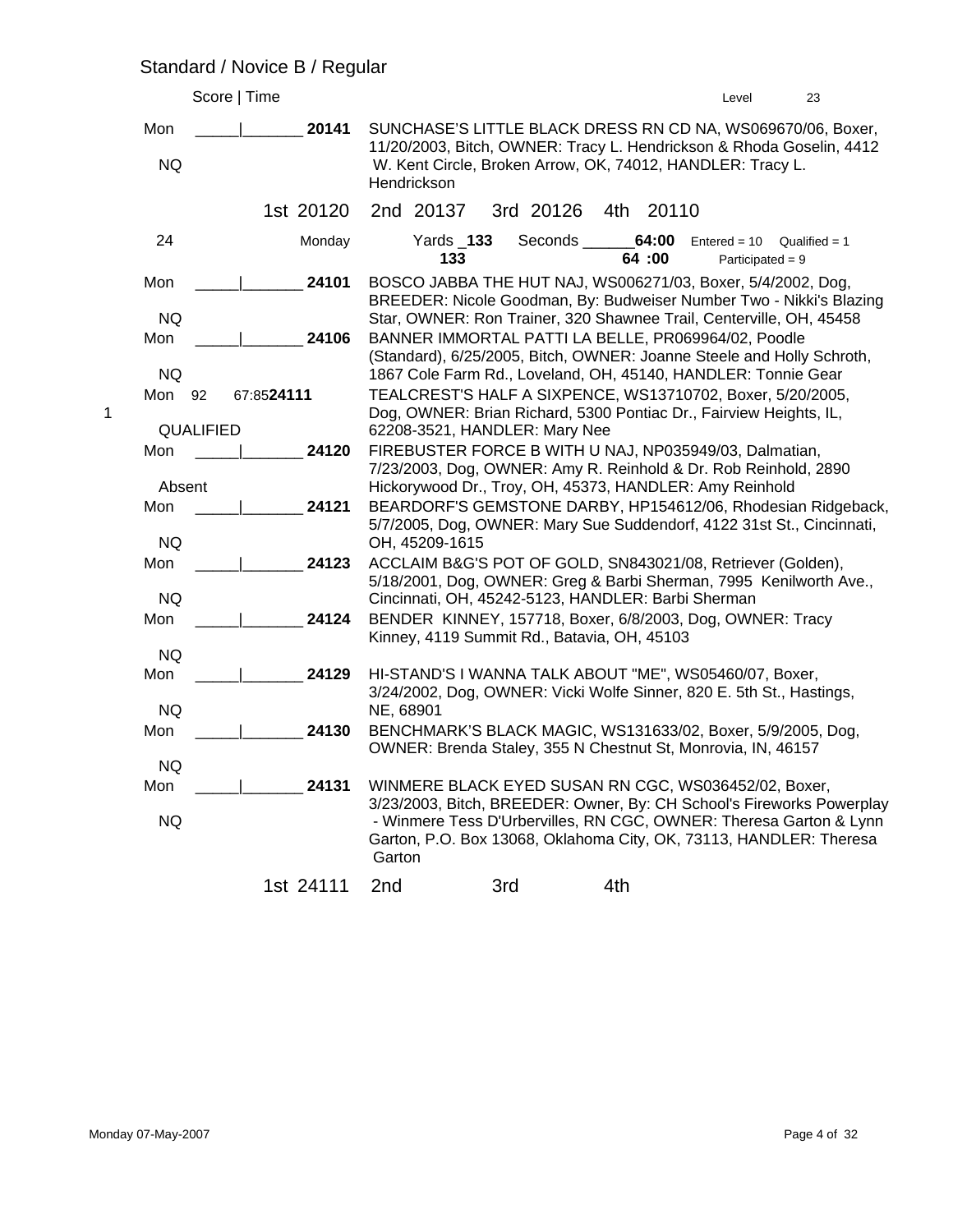## Standard / Open / Regular

|   |                     | Score   Time |              |                 |                           |                                                                                                                                    |                  | Level                               | 11                                                                       |
|---|---------------------|--------------|--------------|-----------------|---------------------------|------------------------------------------------------------------------------------------------------------------------------------|------------------|-------------------------------------|--------------------------------------------------------------------------|
|   | 8                   |              | Monday Yards |                 | 164<br>164                | Seconds                                                                                                                            | 75:00<br>75 :00  | $Entered = 1$<br>Participated = $1$ | Qualified $= 1$                                                          |
| 1 | Mon 95<br>QUALIFIED |              |              |                 |                           | 73:148107 BLUE ROSE DIAMONDS FOR DARCI OAJ, TR225254/02, Papillon,<br>Leacrest Rd, Cincinnati, OH, 45215                           |                  |                                     | 5/26/2004, Bitch, BREEDER: Kristi Jacobs, OWNER: Bonnie Smith, 9702      |
|   |                     |              | 1st 8107     | 2nd             |                           | 3rd                                                                                                                                | 4th              |                                     |                                                                          |
|   | 12                  |              | Monday Yards |                 | 164<br>164                | Seconds                                                                                                                            | 75 :00<br>75 :00 | $Entered = 4$<br>Participated = $3$ | Qualified $= 1$                                                          |
|   | Mon                 |              | 12101        |                 |                           | CH SPRING RAIN HONEY B AT FORFOX NA NAJ, RN054811/01,                                                                              |                  |                                     | Parson Russell Terrier, 5/28/2004, Bitch, OWNER: Chester Fordyce, 2733   |
|   | Absent              |              |              | Fordyce         |                           | Rt. 41 NW, Washington Courthouse, OH, 43160-9407, HANDLER: Jean                                                                    |                  |                                     |                                                                          |
| 1 | Mon 90              | 75:6112106   |              |                 |                           | RUDYGUILIANI NA NAJ, ILP103675, Minature Pinscher, 7/26/2002,<br>Dog, OWNER: Mary Meno, 8663 Birchbark Dr., Cincinnati, OH, 45249, |                  |                                     |                                                                          |
|   | <b>QUALIFIED</b>    |              |              |                 | <b>HANDLER: Mary Meno</b> |                                                                                                                                    |                  |                                     |                                                                          |
|   | Mon                 |              | 12111        |                 |                           | LITTLE BITS MISS T REIGNS NA OAJ, DL868586/03, Shetland                                                                            |                  |                                     | Sheepdog, 3/28/2001, Bitch, BREEDER: Rosemary Henson, By: Ch Auburn      |
|   | <b>NQ</b>           |              |              | Beiersdorfer    |                           | 3229 Bellacre Ct, Cincinnati, OH, 45248-5005, HANDLER: Lois                                                                        |                  |                                     | Today's News - Little Bits Shades of Favor, OWNER: Lois J, Beiersdorfer, |
|   | Mon                 |              | 12117        |                 |                           | DEATON MCCARTHY TURNER NA NAJ, TP274533/03, Papillon,                                                                              |                  |                                     |                                                                          |
|   | <b>NQ</b>           |              |              |                 |                           | 1/14/2002, Dog, OWNER: Katie & Bill Turner, 185 Magnolia Ave.,<br>Glendale, OH, 45246, HANDLER: Bill Turner                        |                  |                                     |                                                                          |
|   |                     |              | 1st 12106    | 2 <sub>nd</sub> |                           | 3rd                                                                                                                                | 4th              |                                     |                                                                          |
|   | 20                  |              | Monday Yards |                 | 167<br>167                | Seconds                                                                                                                            | 68:00<br>68:00   | $Entered = 3$<br>Participated = $3$ | $Qualified = 0$                                                          |
|   | Mon                 |              | 20102        |                 |                           | SAVOY LUSTIG UND SCHOEN NA NAJ RN, WR002256/01, Boxer,<br>10/31/2000, Bitch, OWNER: Mary & Stephen Quinn, 37337 Orange             |                  |                                     |                                                                          |
|   | <b>NQ</b>           |              |              |                 |                           | Blossom Lane, Dade City, FL, 33525-0805, HANDLER: Stephen Quinn                                                                    |                  |                                     |                                                                          |
|   | Mon                 |              | 20107        |                 |                           | ANGEL NA NAJ, 154925, Collie (Smooth), 1/17/2002, Bitch, OWNER:<br>Donald Evans, 3936 Hazel Ave., Cincinnati, OH, 45212            |                  |                                     |                                                                          |
|   | NQ                  |              |              |                 |                           |                                                                                                                                    |                  |                                     |                                                                          |
|   | Mon                 |              | 20138        |                 |                           | Boxer, 4/13/2003, Bitch, OWNER: Kerry Rodgers, 131 Casa Loma Cir.,                                                                 |                  |                                     | CH BLUE COLLAR'S STARSHIP MERCURY RA NA NAJ, WS035473/05,                |
|   | <b>NQ</b>           |              |              |                 |                           | Georgetown, TX, 78628, HANDLER: Kerry Rogers                                                                                       |                  |                                     |                                                                          |
|   |                     | 1st          |              | 2 <sub>nd</sub> |                           | 3rd                                                                                                                                | 4th              |                                     |                                                                          |
|   | 24                  |              | Monday Yards |                 | 167<br>167                | Seconds                                                                                                                            | 68:00<br>68:00   | $Entered = 3$<br>Participated = $3$ | Qualified = $0$                                                          |
|   | Mon                 |              | 24107        |                 |                           |                                                                                                                                    |                  |                                     | INDIGO'S CACTUS FLOWER V BLEILWOOD NA, WS090503/05, Boxer,               |
|   | <b>NQ</b>           |              |              |                 |                           | Ave., Sherrard, IL, 61281, HANDLER: Rose Northcutt                                                                                 |                  |                                     | 5/9/2004, Bitch, OWNER: Rose Northcutt and Rhonda Nickels, 2913 155th    |
|   | Mon                 |              | 24116        |                 |                           | GOLD MEDAL'S JAX OF ALL TRADES NA NAJ RN CD, WR064850/06,                                                                          |                  |                                     |                                                                          |
|   | <b>NQ</b>           |              |              | MI, 49120-8732  |                           |                                                                                                                                    |                  |                                     | Boxer, 4/30/2002, Dog, OWNER: Ellen M Gruber, 227 Morris Drive, Niles,   |
|   | Mon                 |              | 24122        |                 |                           | SEMPER FI STEALING HOME NA NAJ CD RA, WS012958/04, Boxer,                                                                          |                  |                                     |                                                                          |
|   | <b>NQ</b>           |              |              |                 |                           | 7/17/2002, Dog, OWNER: Dena Hudson & Claudia Clifton, 782 Coventry<br>Township Pl., Marietta, GA, 30062, HANDLER: Dena Hudson      |                  |                                     |                                                                          |
|   |                     | 1st          |              | 2nd             |                           | 3rd                                                                                                                                | 4th              |                                     |                                                                          |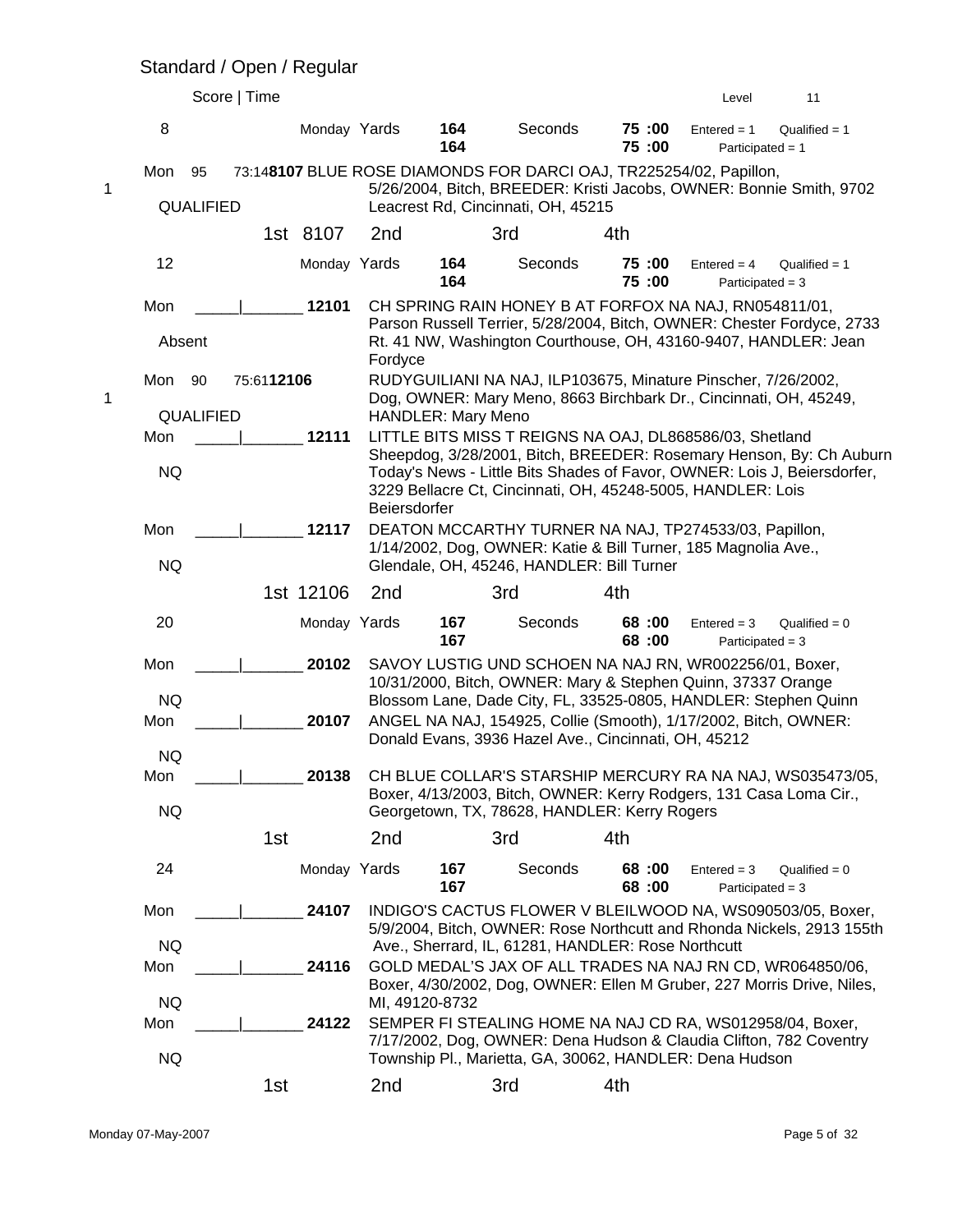|           | Score   Time |              |                 |            |                                                                                                                                      |                 | Level                               | 18                                                                     |
|-----------|--------------|--------------|-----------------|------------|--------------------------------------------------------------------------------------------------------------------------------------|-----------------|-------------------------------------|------------------------------------------------------------------------|
| 8         |              | Monday Yards |                 | 165        | Seconds                                                                                                                              | 70:00           | $Entered = 4$                       | $Qualified = 0$                                                        |
|           |              |              |                 | 165        |                                                                                                                                      | 70:00           | Participated = $4$                  |                                                                        |
| Mon       |              | 8109         |                 |            | SAND FOX AMEICAN IDOL OA AXJ, DN071903/06, Welsh Corgi<br>(Pembroke), 3/5/2004, Bitch, OWNER: Jane D. Dewey, 8355 Arapaho            |                 |                                     |                                                                        |
| <b>NQ</b> |              |              |                 |            | Lane, Cincinnati, OH, 45243, HANDLER: Jane Dewey                                                                                     |                 |                                     |                                                                        |
| Mon       |              | 8110         |                 |            | EMMA KATHARINE OF PURIN'S ROOM JP OA OAJ, PR068250/01,<br>Poodle (Toy), 10/16/2004, Bitch, OWNER: Michael Wolf, 5055                 |                 |                                     |                                                                        |
| <b>NQ</b> |              |              |                 |            | Hearthstone Dr., Springfield, OH, 45502-8321                                                                                         |                 |                                     |                                                                        |
| Mon       |              | 8111         |                 |            | LITTLE WHISPER WINGS OA OAJ, TP167177/01, Papillon, 4/29/2001,                                                                       |                 |                                     | Bitch, OWNER: Cheryl Immel, 4242 Rose Marie Rd., Franklin, OH, 45005   |
| <b>NQ</b> |              |              |                 |            |                                                                                                                                      |                 |                                     |                                                                        |
| Mon       |              | 8112         |                 |            | CARESTEDA SNOOPY RN OA OAJ, HP056570/02, Dachshund<br>(Longhaired), 3/27/2003, Bitch, OWNER: Cheryl B. Holman, DVM, 3108             |                 |                                     |                                                                        |
| <b>NQ</b> |              |              |                 |            | Frazee Rd., Somerville, OH, 45064, HANDLER: Cheryl Holman                                                                            |                 |                                     |                                                                        |
|           | 1st          |              | 2nd             |            | 3rd                                                                                                                                  | 4th             |                                     |                                                                        |
| 12        |              | Monday Yards |                 | 165<br>165 | Seconds                                                                                                                              | 66:00<br>66:00  | $Entered = 2$<br>Participated = $2$ | $Qualified = 0$                                                        |
| Mon       |              | 12112        |                 |            | LITTLE PRINCE MAGIC OA OAJ, TR347652/02, Papillon, 3/1/2005,<br>Dog, OWNER: Cheryl Immel, 4242 Rose Marie Rd., Franklin, OH, 45005   |                 |                                     |                                                                        |
| <b>NQ</b> |              |              |                 |            |                                                                                                                                      |                 |                                     |                                                                        |
| Mon       |              | 12116        |                 |            | MINGO COUNTY INAMORATO OA AXJ, TB298793/02, Papillon,<br>10/15/2004, Dog, BREEDER: Trish Pottinger, - Chels Merry Legs,              |                 |                                     |                                                                        |
| <b>NQ</b> |              |              |                 |            | OWNER: Michael J. Combs, 7226 Berwood Dr., Cincinnati, OH, 45243,<br><b>HANDLER: Michael Combs</b>                                   |                 |                                     |                                                                        |
|           | 1st          |              | 2 <sub>nd</sub> |            | 3rd                                                                                                                                  | 4th             |                                     |                                                                        |
| 16        |              | Monday Yards |                 | 169<br>169 | Seconds                                                                                                                              | 64:00<br>64 :00 | $Entered = 3$<br>Participated = $3$ | $Qualified = 0$                                                        |
| Mon       |              | 16110        |                 |            | MANY PRIZE CRANBERRY OA AXJ, RN090930/01, Fox Terrier (Wire),                                                                        |                 |                                     |                                                                        |
| <b>NQ</b> |              |              |                 |            | 3/3/1998, Bitch, OWNER: Michael Wolf, 5055 Hearthstone Dr.,<br>Springfield, OH, 45502-8321                                           |                 |                                     |                                                                        |
| Mon       |              | 16111        |                 |            | CH TRYSTYN'S RED HOT WINGS OA OAJ, SN871314/09, Spaniel                                                                              |                 |                                     |                                                                        |
| <b>NQ</b> |              |              |                 |            | (Welsh Springer), 10/14/2001, Bitch, BREEDER: Sandra N. Holmes, By:<br>Rwyn Lucky Luke - CH Ky-Bryn's Awaiten Wings, OWNER: Sharon & |                 |                                     |                                                                        |
|           |              |              | Sharp           |            |                                                                                                                                      |                 |                                     | Robert Sharp, 383 Florence Dr, Erlanger, KY, 41018, HANDLER: Sharon    |
| Mon       |              | 16120        |                 |            | CH CJ'S BETSY ROSS OA OAJ, WR068083/04, Standard Schnauzer,                                                                          |                 |                                     |                                                                        |
| NQ        |              |              |                 |            | 45011-5505, HANDLER: Carol Parker                                                                                                    |                 |                                     | 7/2/2002, Bitch, OWNER: Brian Richard, 3721 Pimlico Ct., Hamilton, OH, |
|           | 1st          |              | 2nd             |            | 3rd                                                                                                                                  | 4th             |                                     |                                                                        |
| 20        |              | Monday Yards |                 | 173<br>173 | Seconds                                                                                                                              | 61:00<br>61:00  | $Entered = 4$<br>Participated = $4$ | $Qualified = 0$                                                        |
| Mon       |              | 20101        |                 |            | SWEET GEORGIE'S BELLE OF THE BALL CD OA OAJ, WS134666/02,                                                                            |                 |                                     |                                                                        |
| <b>NQ</b> |              |              |                 |            | Boxer, 6/5/2005, Bitch, OWNER: Ruth M. & James P. Hutchins, 502                                                                      |                 |                                     |                                                                        |
| Mon       |              | 20119        |                 |            | Blossomhill Lane, Cincinnati, OH, 45224, HANDLER: Jim Hutchins<br>CH WINDY COVE KASH N RODEO RYDER OA OAJ, HM793476/02,              |                 |                                     |                                                                        |
|           |              |              |                 |            |                                                                                                                                      |                 |                                     | Norwegian Elkhound, 10/9/1998, Dog, OWNER: Denise Tudor-Hayes, 226     |
| <b>NQ</b> |              |              |                 |            | Beech Rd., Loveland, OH, 45140                                                                                                       |                 |                                     |                                                                        |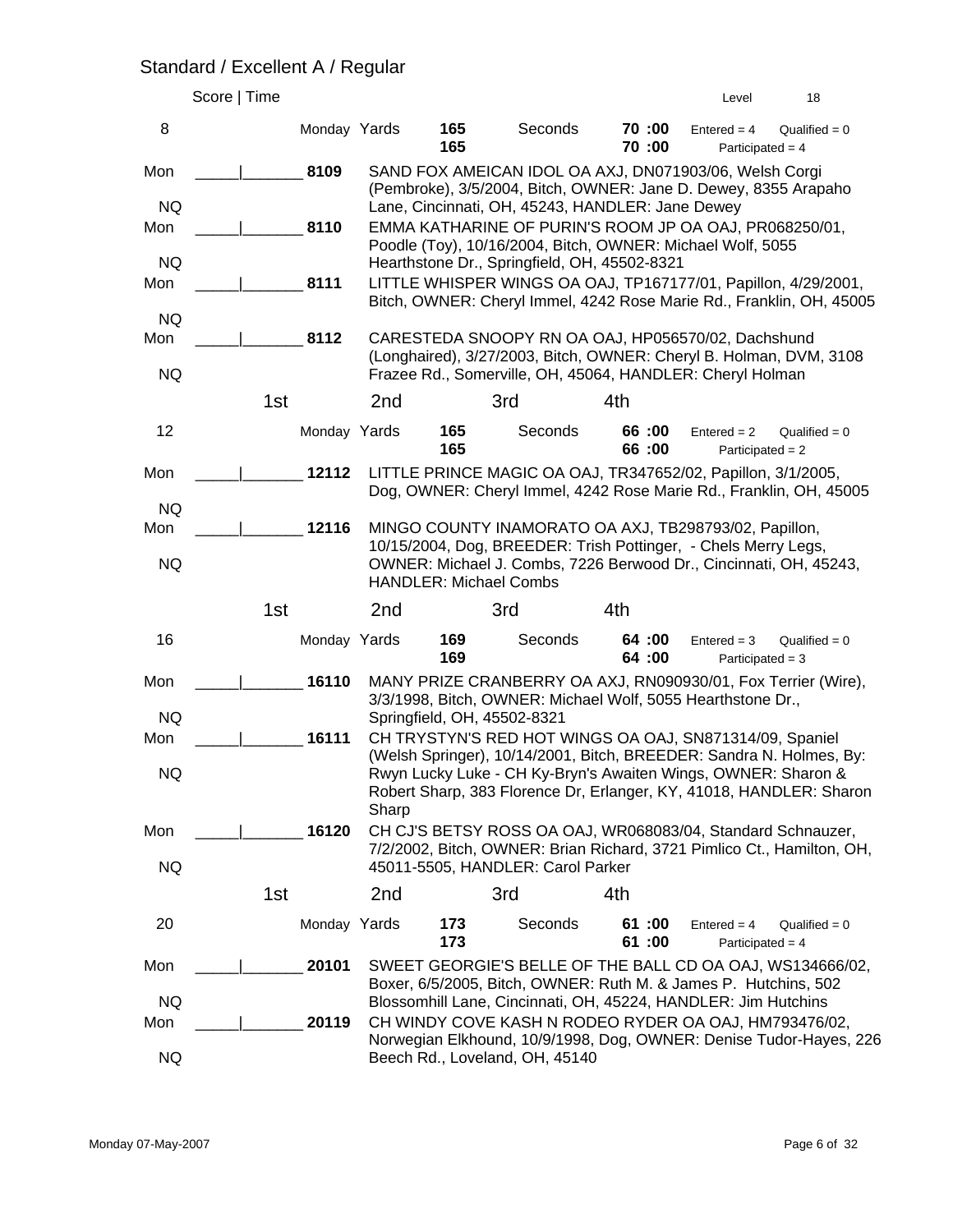| Score   Time |              |                           |            |                                     |                                               | Level                                                                                                                     | 18                                                                     |
|--------------|--------------|---------------------------|------------|-------------------------------------|-----------------------------------------------|---------------------------------------------------------------------------------------------------------------------------|------------------------------------------------------------------------|
| Mon          | 20127        |                           |            |                                     |                                               | COUNTERGLOW'S REBELLINA OA NAJ, WS046833/01, Boxer,<br>4/10/2000, Bitch, BREEDER: Susan G. Rodwell, By: Trimanor's Triple |                                                                        |
| <b>NQ</b>    |              |                           |            | 1105 Rowe Rd., Milford, MI, 48380   |                                               |                                                                                                                           | Taboo - Counterglow's Classy Mandy, OWNER: Susan L. Stevens-Schultz,   |
| Mon          | 20139        |                           |            |                                     |                                               |                                                                                                                           | CJ'S PATRIOTIC RUDY OA OAJ, WR068083/03, Standard Schnauzer,           |
| <b>NQ</b>    |              |                           |            | 45011-5505, HANDLER: Carol Parker   |                                               |                                                                                                                           | 7/2/2002, Dog, OWNER: Brian Richard, 3721 Pimlico Ct., Hamilton, OH,   |
|              | 1st          | 2 <sub>nd</sub>           | 3rd        |                                     | 4th                                           |                                                                                                                           |                                                                        |
| 24           | Monday Yards |                           | 173<br>173 | Seconds                             | 61:00<br>61:00                                | $Entered = 5$<br>Participated = $4$                                                                                       | Qualified = $0$                                                        |
| Mon          | 24108        |                           |            |                                     |                                               | MARSH-MUTT RAVENALL CD JH OA OAJ, SR140764/06, Retriever                                                                  |                                                                        |
| <b>NQ</b>    |              |                           |            |                                     | Rd., Loveland, OH, 45140, HANDLER: E.M Tucker |                                                                                                                           | (Labrador), 1/11/2004, Dog, OWNER: E.M. Tucker, 10345 Butterworth      |
| Mon          | 24110        |                           |            |                                     |                                               |                                                                                                                           | MISS RUBY AURORA OF LILLY NAP NJP NA OAJ, ILP105234, Border            |
| NQ.          |              |                           |            |                                     |                                               | Samver Rd., Cincinnati, OH, 45239, HANDLER: Aaron Connelly                                                                | Collie, 9/13/2002, Bitch, OWNER: Aaron Connelly & Jessica Nickel, 5619 |
| Mon          | 24126        |                           |            |                                     |                                               | SUNCHASE'S BOY TOY CDX OA NAJ RN, WR057501/12, Boxer,                                                                     | 11/22/2001, Dog, OWNER: Tracy L. Hendrickson, 4412 W. Kent Circle,     |
| <b>NQ</b>    |              | Broken Arrow, OK, 74012   |            |                                     |                                               |                                                                                                                           |                                                                        |
| Mon          | 24127        |                           |            |                                     |                                               |                                                                                                                           | ROSEHAEVENS WHAT A CATCH PT CD RE OA AXJ, DN040299/09,                 |
| <b>NQ</b>    |              | Ridge, Milford, OH, 45150 |            |                                     |                                               | Collie (Rough), 7/8/2003, Dog, OWNER: Carol Dunton, 5322 Windsor                                                          |                                                                        |
| Mon          | 24132        |                           |            |                                     |                                               |                                                                                                                           | BRAVO'S CHORUS LINE CD OA OAJ, WR062042/05, Boxer, 3/1/2002,           |
| Absent       |              |                           |            | 55428-3241, HANDLER: Carol Garaghty |                                               |                                                                                                                           | Bitch, OWNER: Carol & Phil Garaghty, 7733 59th Ave. No., Crystal, MN,  |
|              | 1st          | 2 <sub>nd</sub>           | 3rd        |                                     | 4th                                           |                                                                                                                           |                                                                        |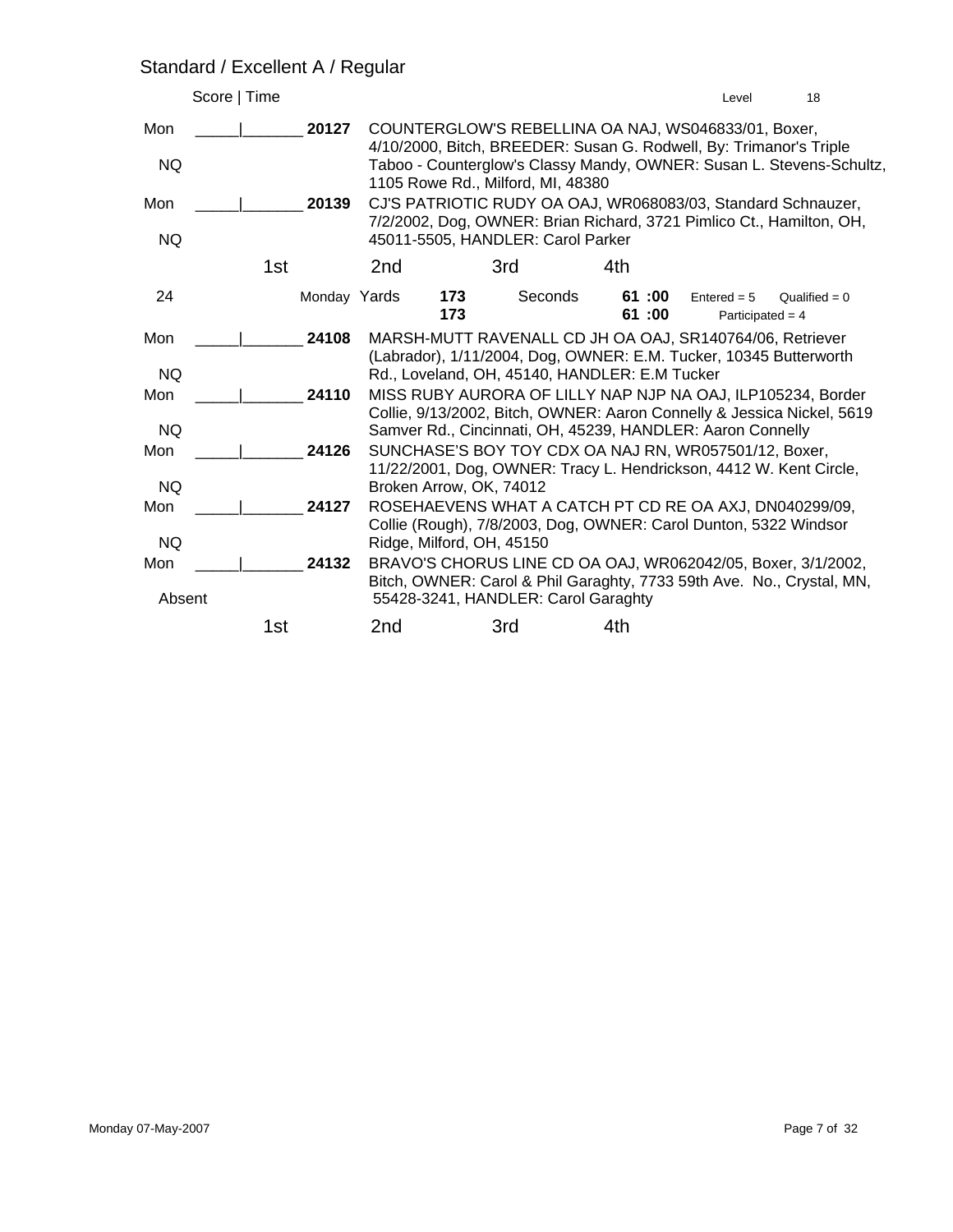|                       |                               | Score   Time     |            |                          |                                                                                                                                                                                                                                                                                                                                                                                                                                                                                                                |                                    |  |                               |                                                              | Level                                                                                                                                                                                                                                                                                                                                                                                                                  | 56                                                                                                                                                                                                                    |
|-----------------------|-------------------------------|------------------|------------|--------------------------|----------------------------------------------------------------------------------------------------------------------------------------------------------------------------------------------------------------------------------------------------------------------------------------------------------------------------------------------------------------------------------------------------------------------------------------------------------------------------------------------------------------|------------------------------------|--|-------------------------------|--------------------------------------------------------------|------------------------------------------------------------------------------------------------------------------------------------------------------------------------------------------------------------------------------------------------------------------------------------------------------------------------------------------------------------------------------------------------------------------------|-----------------------------------------------------------------------------------------------------------------------------------------------------------------------------------------------------------------------|
|                       | 8                             |                  |            | Monday Yards             |                                                                                                                                                                                                                                                                                                                                                                                                                                                                                                                | 165<br>165                         |  | Seconds                       | 70:00<br>70:00                                               | $Entered = 8$<br>Participated = $8$                                                                                                                                                                                                                                                                                                                                                                                    | Qualified = $5$                                                                                                                                                                                                       |
|                       | Mon                           |                  |            | 8102                     |                                                                                                                                                                                                                                                                                                                                                                                                                                                                                                                |                                    |  |                               |                                                              | Bonnie Smith, 9702 Leacrest Rd, Cincinnati, OH, 45215                                                                                                                                                                                                                                                                                                                                                                  | BAILEY SMITH AX AXJ, ILP92560, Maltese, 12/28/1999, Dog, OWNER:                                                                                                                                                       |
| 4                     | <b>NQ</b><br>Mon              | 100<br>QUALIFIED |            |                          |                                                                                                                                                                                                                                                                                                                                                                                                                                                                                                                |                                    |  |                               |                                                              | 62:558103 MACH FORFOX TIZ A KELLY GIRL CD, DL754274/01, Welsh Corgi<br>(Pembroke), 8/9/1998, Bitch, BREEDER: Catherine Raabe & Jean &<br>Chester Fordyce, By: Ch Forfox Emmett Kellly CD AX AXJ - Forfox<br>Fantasy, OWNER: Chester Fordyce, 2733 Rt. 41 NW, Washington<br>Courthouse, OH, 43160-9407, HANDLER: Chester Fordyce                                                                                        |                                                                                                                                                                                                                       |
|                       | Mon<br><b>NQ</b>              |                  |            | 8105                     |                                                                                                                                                                                                                                                                                                                                                                                                                                                                                                                |                                    |  |                               | Ct., Cincinnati, OH, 45236, HANDLER: Linda Bourland          | WINGAZEN JUST A LUCKY IMAGE AX AXJ, TR110530/03, Papillon,<br>2/28/2003, Dog, OWNER: Linda & White Bourland, 8471 New England                                                                                                                                                                                                                                                                                          |                                                                                                                                                                                                                       |
| 3                     | Mon                           | 100<br>QUALIFIED |            |                          |                                                                                                                                                                                                                                                                                                                                                                                                                                                                                                                | <b>HANDLER: White Bourland</b>     |  |                               |                                                              | 58:788106 SIR KIMBLE AX AXJ, TP119698/02, Papillon, 1/5/2001, Dog, BREEDER:<br>Tricia Pottinger, By: Sir Lancelot III - Annabel Rose, OWNER: Linda &<br>White Bourland, 8471 New England Ct., Cincinnati, OH, 45236,                                                                                                                                                                                                   |                                                                                                                                                                                                                       |
| 1                     | Mon                           | 100<br>QUALIFIED |            |                          |                                                                                                                                                                                                                                                                                                                                                                                                                                                                                                                |                                    |  |                               | 49:278108 MACH2 SANDFOX CAITLYN TD, DN001701/04, Welsh Corgi | OWNER: Jane Glier, 217 Hillsdale Ave, Greencastle, IN, 46135-1340                                                                                                                                                                                                                                                                                                                                                      | (Pembroke), 2/26/2002, Bitch, BREEDER: Vicki Sandage & Pam Hudson,<br>By: Ch Sandfox Flying Finish UD HS MX AXJ - Ch Calloway Parlor Soiree,                                                                          |
| $\overline{2}$        | Mon                           | 100<br>QUALIFIED |            |                          |                                                                                                                                                                                                                                                                                                                                                                                                                                                                                                                |                                    |  | 45243, HANDLER: Michael Combs |                                                              | 58:568113 COALTON LEVI BLUE AX AXJ, TP27453302, Papillon, 1/14/2002,<br>Bitch, BREEDER: Trish Pottinger, By: Levi Indigo Blue - Chels Merry<br>Legs, OWNER: Michael J. Combs, 7226 Berwood Dr., Cincinnati, OH,                                                                                                                                                                                                        |                                                                                                                                                                                                                       |
| PR002922/01, Minature | Mon<br>Mon<br><b>NQ</b>       | QUALIFIED        |            | 100<br>8117              | 67:52<br>45215                                                                                                                                                                                                                                                                                                                                                                                                                                                                                                 | 8116<br>Cincinnati, OH, 45238-4315 |  |                               |                                                              | ONCE AGAIN SHORT AND SWEET AX AXJ,<br>BLUE ROSE'S CHASE THE WIND AX AXJ, TR111370/01, Papillon,                                                                                                                                                                                                                                                                                                                        | Poodle, 4/23/2002, Bitch, OWNER: Marilyn Ludwig, 1201 Covedale Ave,<br>5/5/2003, Dog, BREEDER: Kristi Jacobs, By: Ch Kra-Li-Mar-Nicoli - Clf's<br>Willow Wisp, OWNER: Bonnie Smith, 9702 Leacrest Rd, Cincinnati, OH, |
|                       | 12                            |                  |            | 1st 8108<br>Monday Yards | 2nd 8113                                                                                                                                                                                                                                                                                                                                                                                                                                                                                                       | 165                                |  | 3rd 8106<br>Seconds           | 8103<br>4th<br>66:00                                         | $Entered = 11$ Qualified = 3                                                                                                                                                                                                                                                                                                                                                                                           |                                                                                                                                                                                                                       |
| 1                     | Mon<br><b>NQ</b><br>Mon       | 100<br>QUALIFIED | 46:7312103 | 12102                    |                                                                                                                                                                                                                                                                                                                                                                                                                                                                                                                | 165                                |  |                               | 66:00                                                        | Participated =<br>SUA MAH ALWAYS MISCHIEF MAKER MX MXJ, DL90577907, Welsh<br>Hart/Olga C. De Golsueta, By: Hum'nbirt Artic Ice - Ch Sua Mah Always<br>Real Mischief, OWNER: Jean & Chester Fordyce, 2733 Rt. 43 N.W.,<br>Washington Court House, OH, 43160, HANDLER: Jean Fordyce<br>BREEDER: David & Dorthy Yeckley, By: Michelty Unique Impression -<br>Beckward Lady Magdelina, OWNER: Tom Reed, 230 Duncan Dr, Dry | Corgi (Pembroke), 3/31/2002, Bitch, BREEDER: Olga Golzueta Rawls/Judy<br>MACH4 JOJO XXI, DL850103/03, Shetland Sheepdog, 7/24/2000, Dog,                                                                              |
| Ridge,                | Mon<br>NQ<br>Mon<br><b>NQ</b> |                  |            | 12108<br>12109           | KY, 41035<br>SHANTELS SPIRIT SISTER MX MXJ, DL818121/02, Shetland Sheepdog,<br>11/4/1999, Bitch, BREEDER: Pam & Serena Marshall, By: Belmark<br>Andante - Beckworth & Donlyn's Gardenia, OWNER: MaryAnn<br>Chappelear, 4166 Township Line Rd, Waynesville, OH, 45068<br>MACH2 KOKE MAKANA MISTU CDX, PP670179/02, Poodle<br>(Minature), 10/13/2002, Bitch, BREEDER: Pam Anderson, By: Ch Smokey<br>Mountain Blue Mist - Award's Charity, OWNER: Cheri Weedman, 9100<br>Indian Ridge Ln., Cincinnati, OH, 45243 |                                    |  |                               |                                                              |                                                                                                                                                                                                                                                                                                                                                                                                                        |                                                                                                                                                                                                                       |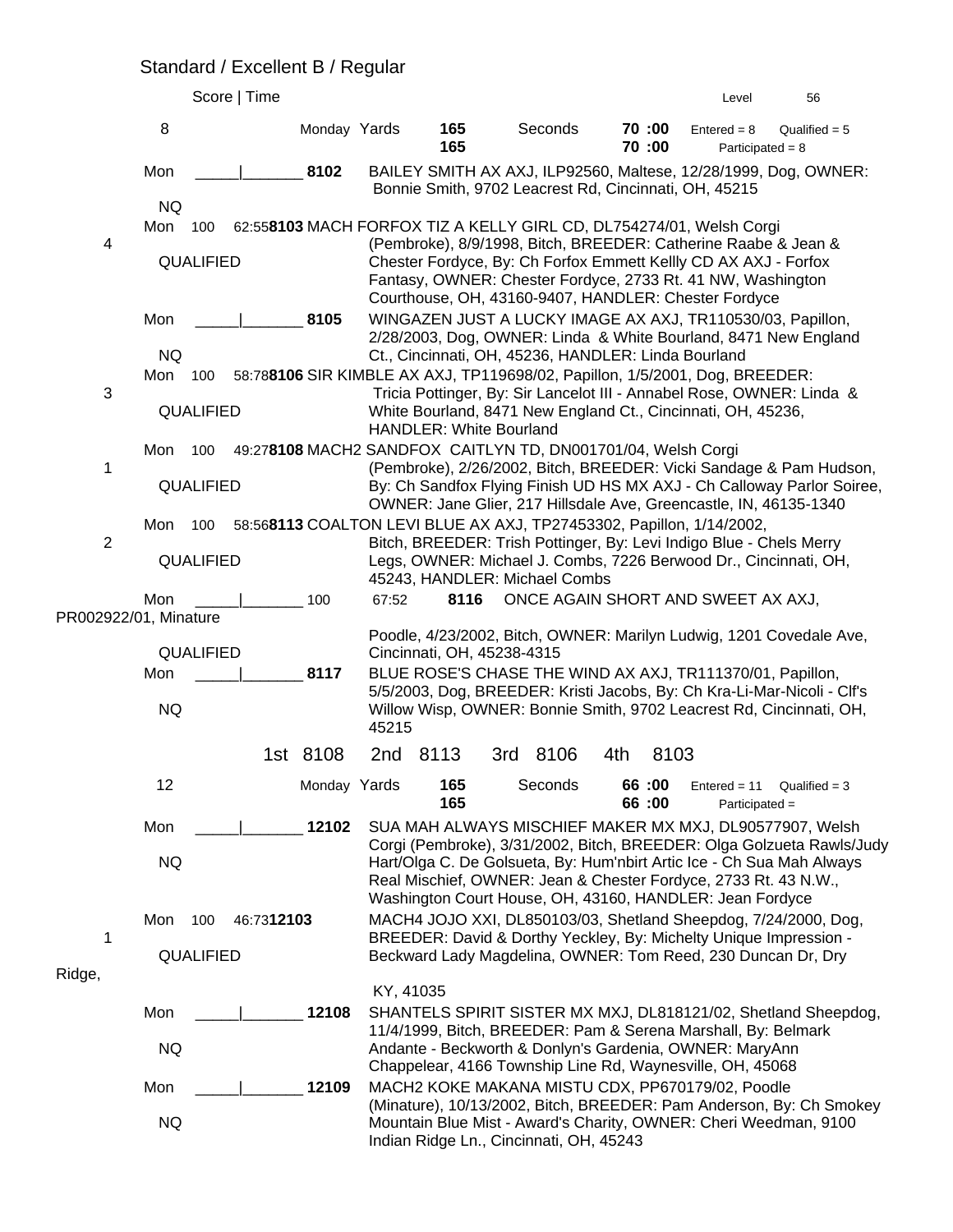Monday 07-May-2007 Page 8 of 32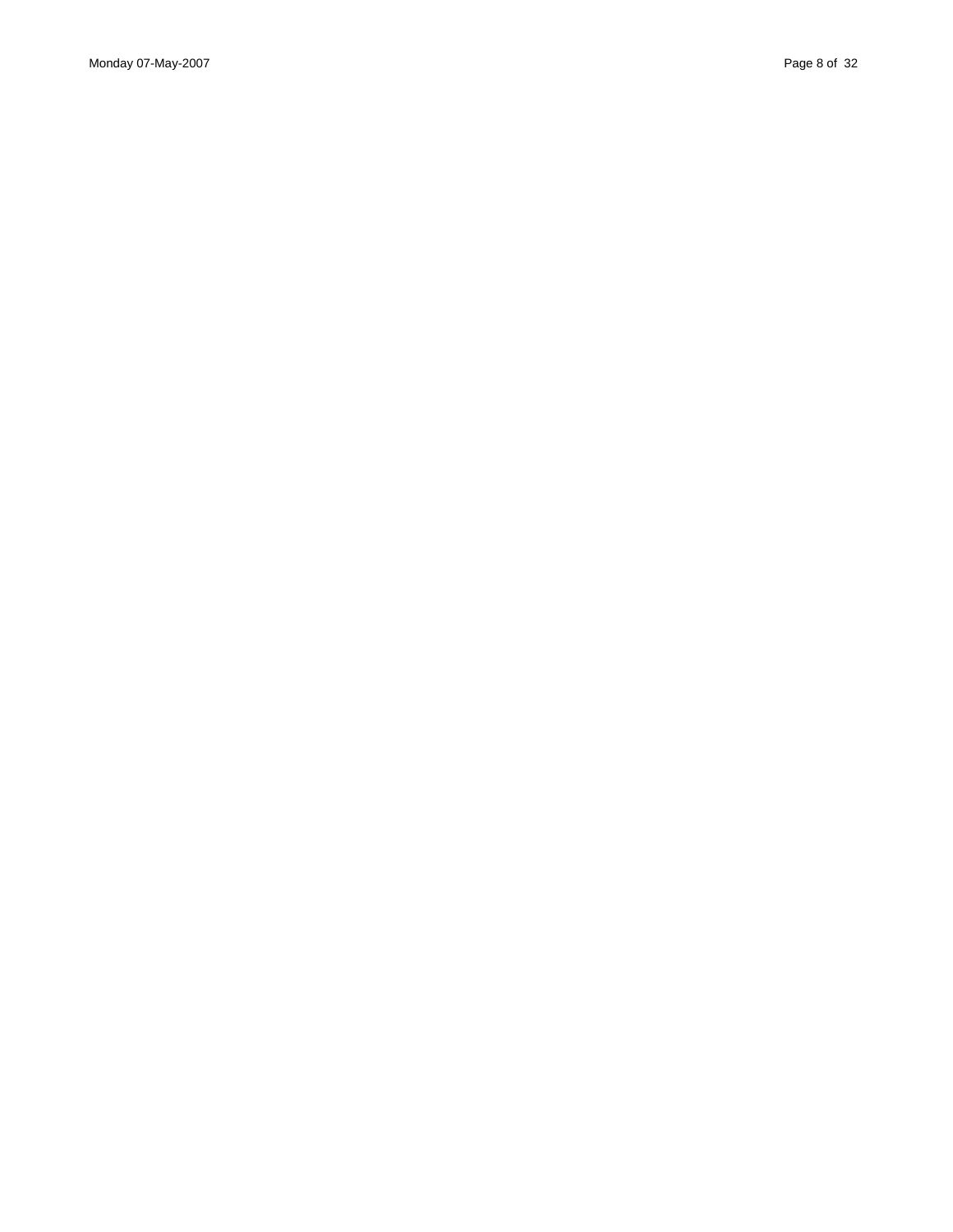|                | Score   Time              | 56<br>Level                                                                                                                                                                                                                                                        |  |  |  |  |  |  |  |  |
|----------------|---------------------------|--------------------------------------------------------------------------------------------------------------------------------------------------------------------------------------------------------------------------------------------------------------------|--|--|--|--|--|--|--|--|
|                | Mon<br>12110<br><b>NQ</b> | BELMARK BANKING ON THE BOUNCE AX MXJ, DL907286/03,<br>Shetland Sheepdog, 1/23/2002, Bitch, BREEDER: Bella Thompson &<br>Deborah Rimkus, By: Ch Meridon Covewind Stockbroker - Bach Belmark<br>Elite, OWNER: Linda Zehler, 4516 Shollenbarger Rd, Oxford, OH, 45056 |  |  |  |  |  |  |  |  |
|                | 12113<br>Mon<br><b>NQ</b> | FAIR OAKS AUSSIE ATTITUDE AX AXJ, TN765763/01, Cavalier King<br>Charles Spaniel, 7/9/1998, Dog, OWNER: Ileana Nadal, 3136 Oak Tree Pl.,<br>Valrico, FL, 33594                                                                                                      |  |  |  |  |  |  |  |  |
|                | 12114<br>Mon              | MY LITTLE ANNIE GIRL UD MX MXJ, 87585, Cocker Spaniel,<br>9/1/1998, Bitch, OWNER: Patricia Coleman, 3910 Eagle Point Dr.,                                                                                                                                          |  |  |  |  |  |  |  |  |
|                | <b>NQ</b>                 | Beavercreek, OH, 45430                                                                                                                                                                                                                                             |  |  |  |  |  |  |  |  |
|                | 51:5812115<br>Mon<br>100  | NANKEN GIZMO OA AXJ, TN66096303, Papillon, 3/14/1998, Dog,                                                                                                                                                                                                         |  |  |  |  |  |  |  |  |
| 3              | <b>QUALIFIED</b>          | BREEDER: Nana Ridgeway, By: Ch Nanken Diamond Jim - Ch Nanken<br>Motylek, OWNER: Mina Knox, 2540 Kenmont Court, Beavercreek, OH,<br>45434                                                                                                                          |  |  |  |  |  |  |  |  |
|                | 46:8612118<br>Mon<br>100  | MACH2 BODYWAGS SHE'S IN CONTROL, DL742544/02, Welsh Corgi                                                                                                                                                                                                          |  |  |  |  |  |  |  |  |
| $\overline{2}$ | <b>QUALIFIED</b>          | (Cardigan), 3/9/1998, Bitch, BREEDER: Bob & Kandy Robinson, By: Ch.<br>Rhydowen's I be Jammin NA - Ch Mach Fantasy Farm's She's in Charge HL<br>UD, OWNER: Kandy Robinson, 867 North Union Road, Dayton, OH, 45427                                                 |  |  |  |  |  |  |  |  |
|                | 12119<br>Mon              | MACH3 JEZEBELLA II MX MXJ, PP625182/05, Poodle (Minature),                                                                                                                                                                                                         |  |  |  |  |  |  |  |  |
|                | <b>NQ</b>                 | 7/18/2000, Bitch, BREEDER: Shirley Lewis, By: VIP's Walk in Janosch<br>Shadow - C-Brook's Georgie Girl, OWNER: Judith Harmony, 3950 Rose Hill<br>Avenue, Cincinnati, OH, 45229                                                                                     |  |  |  |  |  |  |  |  |
|                | 12124<br>Mon              | CLADDAGH'S WYE BE SILENT AX OAJ, TR151966/01, Cavalier King<br>Charles Spaniel, 3/9/2003, Dog, OWNER: Nadine Glaub & Pat Doty, 1173                                                                                                                                |  |  |  |  |  |  |  |  |
|                | <b>NQ</b>                 | Davis Rd., Hamilton, OH, 45013, HANDLER: Nadine Glaub                                                                                                                                                                                                              |  |  |  |  |  |  |  |  |
|                | 1st 12103                 | 2nd 12118<br>3rd 12115<br>4th                                                                                                                                                                                                                                      |  |  |  |  |  |  |  |  |
|                | 16<br>Monday Yards        | 169<br>Seconds<br>64:00<br>$Entered = 11$<br>Qualified $= 5$<br>169<br>64 :00<br>Participated =                                                                                                                                                                    |  |  |  |  |  |  |  |  |
| 4              | 61:6716101<br>Mon<br>100  | TRINITY AMATI SHE'S PIPIN' HOT MX AXJ HAS, DN030795/03,<br>Shetland Sheepdog, 4/23/2003, Bitch, OWNER: Sandra Schmidt & Jean                                                                                                                                       |  |  |  |  |  |  |  |  |
|                | <b>QUALIFIED</b>          | Clodwick, 1272 Linneman Rd., Cincinnati, OH, 45238, HANDLER: Sandra<br>Schmidt                                                                                                                                                                                     |  |  |  |  |  |  |  |  |
| 3              | Mon<br>100<br>56:8216102  | MACH5 TAYLORMADE WINDSWEPT, DL683772/04, Shetland<br>Sheepdog, 2/10/1997, Bitch, BREEDER: Jean & Joe Lavalley, By: Ch                                                                                                                                              |  |  |  |  |  |  |  |  |
|                | QUALIFIED                 | Crystalove Spellbound - Taylormade Just Sew, OWNER: MaryAnn<br>Chappelear, 4166 Township Line Rd, Waynesville, OH, 45068                                                                                                                                           |  |  |  |  |  |  |  |  |
|                | 16105<br>Mon              | DUNCAN WEEDMAN CD MX MXJ, ILP94968, Poodle (Minature),<br>12/25/1999, Dog, OWNER: Cheri Weedman, 9100 Indian Ridge Ln.,                                                                                                                                            |  |  |  |  |  |  |  |  |
|                | <b>NQ</b>                 | Cincinnati, OH, 45243                                                                                                                                                                                                                                              |  |  |  |  |  |  |  |  |
|                | 61:7816107<br>Mon 100     | KRYSTAL ANN KOAL MX MXJ, DL816197/03, Shetland Sheepdog,<br>10/13/1999, Bitch, BREEDER: Slaudia Waterman, By: Gabby's Future                                                                                                                                       |  |  |  |  |  |  |  |  |
|                | <b>QUALIFIED</b>          | Dignety - Gabby's Future Bonnie, OWNER: Lois J, Beiersdorfer, 3229<br>Bellacre Ct, Cincinnati, OH, 45248-5005, HANDLER: Lois Beiersdorfer                                                                                                                          |  |  |  |  |  |  |  |  |
|                | Mon<br>16112              | SCHIML'S DENIM BLUE DYLIN MX MXJ, ILP151017, Australian<br>Shepherd, 7/2/2004, Dog, OWNER: Cheryl Schiml, 1757 Woods Dr,                                                                                                                                           |  |  |  |  |  |  |  |  |
|                | <b>NQ</b>                 | Beavercreek, OH, 45432                                                                                                                                                                                                                                             |  |  |  |  |  |  |  |  |
|                | 16114<br>Mon              | JUSDANDY MOVIN' MACHINE AX AXJ, DN05275803, Border Collie,<br>2/23/2003, Bitch, OWNER: Kandy Robinson, 867 North Union Road,                                                                                                                                       |  |  |  |  |  |  |  |  |
|                | <b>NQ</b>                 | Dayton, OH, 45427                                                                                                                                                                                                                                                  |  |  |  |  |  |  |  |  |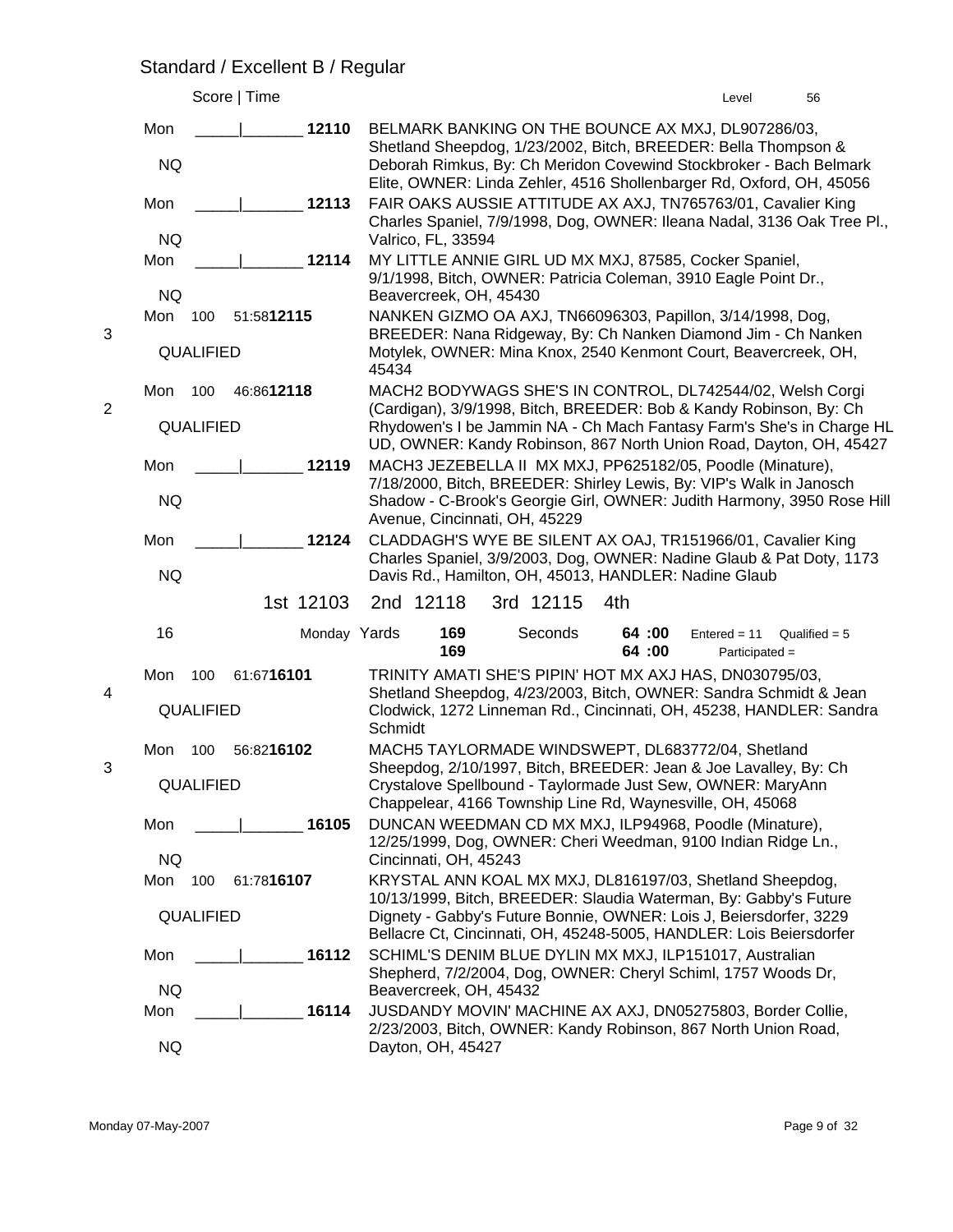|                |                             | Score   Time |                         |                                                                                                                                                                                                               |                | Level                              | 56              |
|----------------|-----------------------------|--------------|-------------------------|---------------------------------------------------------------------------------------------------------------------------------------------------------------------------------------------------------------|----------------|------------------------------------|-----------------|
|                | Mon<br><b>NQ</b>            | 16117        | Chester, OH, 45069-3752 | LOGAN'S SIR DUSTY MX MXJ, DL788335/01, Shetland Sheepdog,<br>5/5/1999, Dog, BREEDER: Jeffery Ellis, By: Liberty's Logan Run - Lady's<br>Liberty Valence, OWNER: Karen Sanders, 8020 Le Blanc Way, West        |                |                                    |                 |
| $\overline{2}$ | Mon<br>100                  | 53:9816118   |                         | BREE BI BUTTERFLY AX AXJ CGC, DL771365/01, Shetland Sheepdog,<br>11/28/1998, Bitch, OWNER: Janis Burkman, 7760 S. 900 E, Elizabethtown,                                                                       |                |                                    |                 |
|                | QUALIFIED                   |              | IN, 47232               |                                                                                                                                                                                                               |                |                                    |                 |
| 1              | Mon 100<br><b>QUALIFIED</b> | 50:7616122   |                         | JOHANN, 153526, Shetland Sheepdog, 6/25/2004, Dog, OWNER: Leslie<br>May, 12628 Stanwich Place, Carmel, IN, 46033                                                                                              |                |                                    |                 |
|                | Mon                         | 16123        |                         | CH MACH2 COPYKEE'S SIMPLY AWESOME, NM645671/02,                                                                                                                                                               |                |                                    |                 |
|                |                             |              |                         | Keeshonden, 11/20/1995, Bitch, OWNER: Cherrie & John Treber, 7636                                                                                                                                             |                |                                    |                 |
|                | <b>NQ</b>                   |              |                         | Harshmanville Rd., Huber Heights, OH, 45424, HANDLER: Cherrie Treber                                                                                                                                          |                |                                    |                 |
|                | Mon                         | 16124        |                         | SHADOW HILL KINDRED SPIRIT AX AXJ, DN058252/04, Shetland                                                                                                                                                      |                |                                    |                 |
|                | <b>NQ</b>                   |              |                         | Sheepdog, 11/23/2003, Bitch, OWNER: MaryAnn Chappelear, 4166<br>Township Line Rd, Waynesville, OH, 45068                                                                                                      |                |                                    |                 |
|                |                             | 1st 16122    | 2nd 16118               | 3rd 16102                                                                                                                                                                                                     | 4th 16101      |                                    |                 |
|                |                             |              |                         |                                                                                                                                                                                                               |                |                                    |                 |
|                | 20                          | Monday Yards | 173<br>173              | Seconds                                                                                                                                                                                                       | 61:00<br>61:00 | $Entered = 13$<br>$Participated =$ | Qualified = $5$ |
| $\overline{2}$ | Mon<br>100<br>QUALIFIED     | 51:2720105   |                         | SAM, DN127615/01, Border Collie, 7/24/2005, Dog, OWNER: Tom Reed,<br>230 Duncan Dr, Dry Ridge, KY, 41035                                                                                                      |                |                                    |                 |
|                | Mon                         | 20106        |                         | CORAL AX MXJ, DN104606/01, Border Collie, 3/1/2002, Bitch, OWNER:                                                                                                                                             |                |                                    |                 |
|                | <b>NQ</b>                   |              |                         | Aaron Connelly & Jessica Nickel, 5619 Samver Rd., Cincinnati, OH, 45239,<br><b>HANDLER: Aaron Connelly</b>                                                                                                    |                |                                    |                 |
|                | Mon<br>100                  | 55:9620108   |                         | FAIROAKS DAISY MAE AX AXJ, DL779124/03, Australian Shepherd,                                                                                                                                                  |                |                                    |                 |
| 3              | <b>QUALIFIED</b>            |              |                         | 1/6/1999, Bitch, BREEDER: H.R. & Sandy Cornell, By: Fairoaks Atreyu -<br>Fairoaks Alita, OWNER: Donald & Carol Evans, 3936 Hazel, Cincinnati,<br>OH, 45212, HANDLER: Don Evans                                |                |                                    |                 |
|                | Mon                         | 20109        |                         | WINJAMMER'S HEADLINES CD RA AX MXJ, DL832329/08, Belgian                                                                                                                                                      |                |                                    |                 |
|                | <b>NQ</b>                   |              |                         | Tervuren, 2/27/2000, Bitch, BREEDER: Pat Morgan, By: Hades Du Bois Du<br>Tot HT - Jenny Du Crepuscule Des Loups PT, OWNER: Paula & Allan<br>Rubin, 561 Blossomhil Lane, Cincinnati, OH, 45224, HANDLER: Paula |                |                                    |                 |
|                |                             |              | Rubin                   |                                                                                                                                                                                                               |                |                                    |                 |
|                | Mon                         | 20113        |                         | RUDY STUBTAIL AX AXJ, SN660485/08, Pointer (German Shorthaired),                                                                                                                                              |                |                                    |                 |
|                | NQ                          |              |                         | 7/23/1999, Bitch, OWNER: Brian Richard, 7426 West Chester Rd, West<br>Chester, OH, 45069, HANDLER: Maureen Richard                                                                                            |                |                                    |                 |
|                | Mon                         | 20115        |                         | ROO-B RED SLIPPERS AX AXJ, ILP104807, Australian Shepherd,                                                                                                                                                    |                |                                    |                 |
|                | NQ                          |              | Fairfield, OH, 45014    | 12/1/2003, Bitch, OWNER: Diana Reeb, 5913 Heritage Knoll Terrace,                                                                                                                                             |                |                                    |                 |
|                | Mon<br>100                  | 60:6620117   |                         | JOSEPHINE VON BACHBETT VCD2 AX AXJ, WS001755/03, Boxer,                                                                                                                                                       |                |                                    |                 |
|                | QUALIFIED                   |              |                         | 1/21/2002, Bitch, OWNER: Renee & Terry Basye, Jr., 1601 Prarie Ave.,<br>Beloit, WI, 53511-3838, HANDLER: Renee Basye                                                                                          |                |                                    |                 |
|                | Mon                         | 20118        |                         | MACH RIEGEL'S DIAMOND OF SAVOY RE, WR064507/02, Boxer,                                                                                                                                                        |                |                                    |                 |
|                |                             |              |                         | 3/5/2002, Bitch, BREEDER: Esther Riegel & Mary Banta, By: Suncrest's In                                                                                                                                       |                |                                    |                 |
|                | <b>NQ</b>                   |              | Pl., Valrico, FL, 33594 | His Image - Savoy Hot Sicily, CD, OWNER: Ileana Nadal, 3136 Oak Tree                                                                                                                                          |                |                                    |                 |
| 4              | Mon<br>100                  | 60:6320122   |                         | CH TEALCREST'S PENNYS FROM HEAVEN CD RA AX AXJ,<br>WR051949/01, Boxer, 10/12/2001, Bitch, OWNER: Jill Hootman, 171                                                                                            |                |                                    |                 |
|                | <b>QUALIFIED</b>            |              |                         | Tylertown Rd., Clarksville, TN, 37040                                                                                                                                                                         |                |                                    |                 |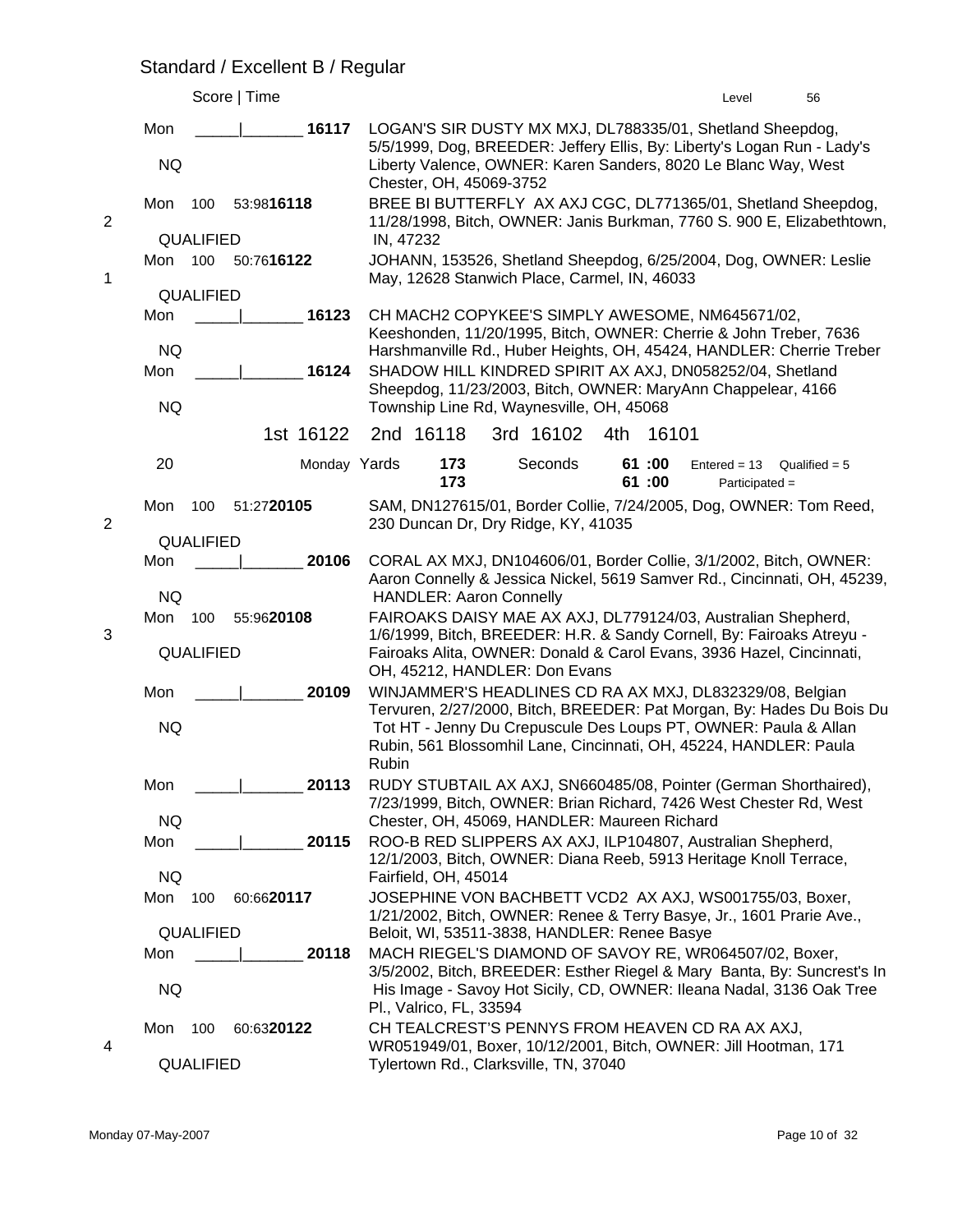|   |                    |           | Score   Time |              |                 |                        |                                                                                                                                  |     |                 | Level         | 56                                                 |  |
|---|--------------------|-----------|--------------|--------------|-----------------|------------------------|----------------------------------------------------------------------------------------------------------------------------------|-----|-----------------|---------------|----------------------------------------------------|--|
|   | Mon<br><b>NQ</b>   |           |              | 20128        |                 | Westerville, OH, 43082 | JUSTENUF ON THE DARK SIDE AX AXJ, 154955, Border Collie,<br>6/21/2004, Dog, OWNER: Kimberly Knight, 4685 Pine Tree Court,        |     |                 |               |                                                    |  |
|   | Mon                | 100       | 47:5520129   |              |                 |                        | ZINA PRINCESS OF ZEST AX AXJ, 104454, Border Collie, 3/26/2004,                                                                  |     |                 |               |                                                    |  |
| 1 |                    |           |              |              |                 |                        | Bitch, OWNER: Ruth Goode, 6115 W. Lowell Rd., Columbus, IN, 47201                                                                |     |                 |               |                                                    |  |
|   | Mon                | QUALIFIED |              | 20131        |                 |                        | TCJ NADJA SPECIAL GIRL MX MXJ CD, NM927226/01, Dalmatian,                                                                        |     |                 |               |                                                    |  |
|   |                    |           |              |              |                 |                        | 3/4/2001, Bitch, OWNER: Amy R. Reinhold & Dr. Rob Reinhold, 2890                                                                 |     |                 |               |                                                    |  |
|   | Absent             |           |              |              |                 |                        | Hickorywood Dr., Troy, OH, 45373, HANDLER: Amy Reinhold                                                                          |     |                 |               |                                                    |  |
|   | Mon                |           |              | 20135        |                 |                        | BENCHMARK'S JOE LOUIS CD AX MXJ RE, WP982576/03, Boxer,                                                                          |     |                 |               |                                                    |  |
|   | <b>NQ</b>          |           |              |              |                 |                        | 7/8/2000, Dog, OWNER: Brenda & Charles Staley, 355 N Chestnut St,<br>Monrovia, IN, 46157, HANDLER: Brenda Staley                 |     |                 |               |                                                    |  |
|   |                    |           |              |              |                 |                        |                                                                                                                                  |     |                 |               |                                                    |  |
|   |                    |           |              | 1st 20129    |                 | 2nd 20105              | 3rd 20108                                                                                                                        | 4th | 20122           |               |                                                    |  |
|   | 24                 |           |              | Monday Yards |                 | 173<br>173             | Seconds                                                                                                                          |     | 61:00<br>61 :00 |               | $Entered = 10$ Qualified = 1<br>Participated = $9$ |  |
|   | Mon                |           |              | 24102        |                 |                        | SUNCHASE'S BLEACHED BLONDE CDX AX OAJ RN, ILP100396,                                                                             |     |                 |               |                                                    |  |
|   | <b>NQ</b>          |           |              |              |                 |                        | Boxer, 8/7/1998, Bitch, OWNER: Tracy L. Hendrickson, 4412 W. Kent<br>Circle, Broken Arrow, OK, 74012                             |     |                 |               |                                                    |  |
|   | Mon 100            |           | 57:4024103   |              |                 |                        | SWEET GEORGIE GIRL UDX MX MXJ, WR03765206, Boxer, 7/19/2001,                                                                     |     |                 |               |                                                    |  |
| 1 |                    |           |              |              |                 |                        | Bitch, OWNER: Ruth M. & James P. Hutchins, 502 Blossomhill Lane,                                                                 |     |                 |               |                                                    |  |
|   |                    | QUALIFIED |              |              |                 |                        | Cincinnati, OH, 45224, HANDLER: Jim Hutchins                                                                                     |     |                 |               |                                                    |  |
|   | Mon                |           |              | 24104        |                 |                        | AMAZING OPPORTUNITY OF CHANCE MX MXJ, WR022646/02,<br>Boxer, 4/4/2001, Dog, OWNER: Celeste Bell, 5552 Wagoner Ct., Ann           |     |                 |               |                                                    |  |
|   | <b>NQ</b>          |           |              |              |                 | Arbor, MI, 48103       |                                                                                                                                  |     |                 |               |                                                    |  |
|   | Mon                |           |              | 24105        |                 |                        | MICHAEL JOHNS MIGHTY GOLIATH MX MXJ, WR073429/01, Boxer,                                                                         |     |                 |               |                                                    |  |
|   |                    |           |              |              |                 |                        | 10/4/2002, Dog, OWNER: Michael Butler, 4415 Behrwald Ave., Cleveland,                                                            |     |                 |               |                                                    |  |
|   | <b>NQ</b>          |           |              |              | OH, 44109       |                        |                                                                                                                                  |     |                 |               |                                                    |  |
|   | Mon                |           |              | 24113        |                 |                        | CH SUNCHASE'S BLONDE MOMENT CDX AX AXJ RN, WP995105/01,<br>Boxer, 8/1/2000, Bitch, OWNER: Tracy L. Hendrickson, 4412 W. Kent     |     |                 |               |                                                    |  |
|   | <b>NQ</b>          |           |              |              |                 |                        | Circle, Broken Arrow, OK, 74012                                                                                                  |     |                 |               |                                                    |  |
|   | Mon                |           |              | 24114        |                 |                        | LUCKY LADY HANNA GRACE CDX RE MX MXJ CGC, WS017604/01,                                                                           |     |                 |               |                                                    |  |
|   | Absent             |           |              |              |                 | Cleveland, TN, 37323   | Boxer, 8/12/2002, Bitch, OWNER: Sandie Turner, 531 Hughes Lake Rd. SE,                                                           |     |                 |               |                                                    |  |
|   | Mon                |           |              | 24115        |                 |                        | CH CARISTEDA NUGGET OA AXJ JC RN, HM735581/01, Saluki,                                                                           |     |                 |               |                                                    |  |
|   |                    |           |              |              |                 |                        | 10/3/1997, Dog, OWNER: Claudia Davis & April Laslie, 3108 Frazee Rd.,                                                            |     |                 |               |                                                    |  |
|   | <b>NQ</b>          |           |              |              |                 |                        | Somerville, OH, 45064, HANDLER: Cheryl Holman                                                                                    |     |                 |               |                                                    |  |
|   | Mon                |           |              | 24117        |                 |                        | MACH CADAUSUS' SWEET CARAMEL UD RA CGC, SN815968/03,<br>Retriever (Golden), 2/18/2001, Dog, OWNER: Kimberly Knight, 4685 Pine    |     |                 |               |                                                    |  |
|   | NQ.                |           |              |              |                 |                        | Tree Court, Westerville, OH, 43082                                                                                               |     |                 |               |                                                    |  |
|   | Mon                |           |              | 24118        |                 |                        | CH NANI'S STREAK OF WISE MOVES JH AX AXJ, SR143357/05,                                                                           |     |                 |               |                                                    |  |
|   |                    |           |              |              |                 |                        | Weimaraner, 12/17/2003, Bitch, OWNER: Teresa L. Borman & Christine                                                               |     |                 |               |                                                    |  |
|   | NQ.<br>Mon         |           |              | 24128        |                 |                        | M. Grisell, 2714 S. 1200 E., Zionsville, IN, 46077, HANDLER: Terrie<br>COMEBYE TURN "N" BURN AX AXJ, DL915964/02, Border Collie, |     |                 |               |                                                    |  |
|   |                    |           |              |              |                 |                        | 10/24/2002, Dog, OWNER: Janet Wagner, 928 N.400 E., Lebanon, IN,                                                                 |     |                 |               |                                                    |  |
|   | NQ.                |           |              |              | 46052           |                        |                                                                                                                                  |     |                 |               |                                                    |  |
|   |                    |           |              | 1st 24103    | 2 <sub>nd</sub> |                        | 3rd                                                                                                                              | 4th |                 |               |                                                    |  |
|   | 26                 |           |              | Monday Yards |                 | 173<br>173             | Seconds                                                                                                                          |     | 61:00<br>61:00  | $Entered = 3$ | Qualified $= 1$<br>Participated = $3$              |  |
|   | Mon                | 100       | 55:8126101   |              |                 |                        | SWEET BEAU REGARDS 2 YOU CDX MX MXJ, WR03765205, Boxer,                                                                          |     |                 |               |                                                    |  |
| 1 |                    |           |              |              |                 |                        | 7/19/2001, Dog, OWNER: James P & Ruth M. Hutchins, 502 Blossomhill                                                               |     |                 |               |                                                    |  |
|   |                    | QUALIFIED |              |              |                 |                        | Lane, Cincinnati, OH, 45224, HANDLER: Ruth Hutchins                                                                              |     |                 |               |                                                    |  |
|   | Monday 07-May-2007 |           |              |              |                 |                        |                                                                                                                                  |     |                 |               | Page 11 of 32                                      |  |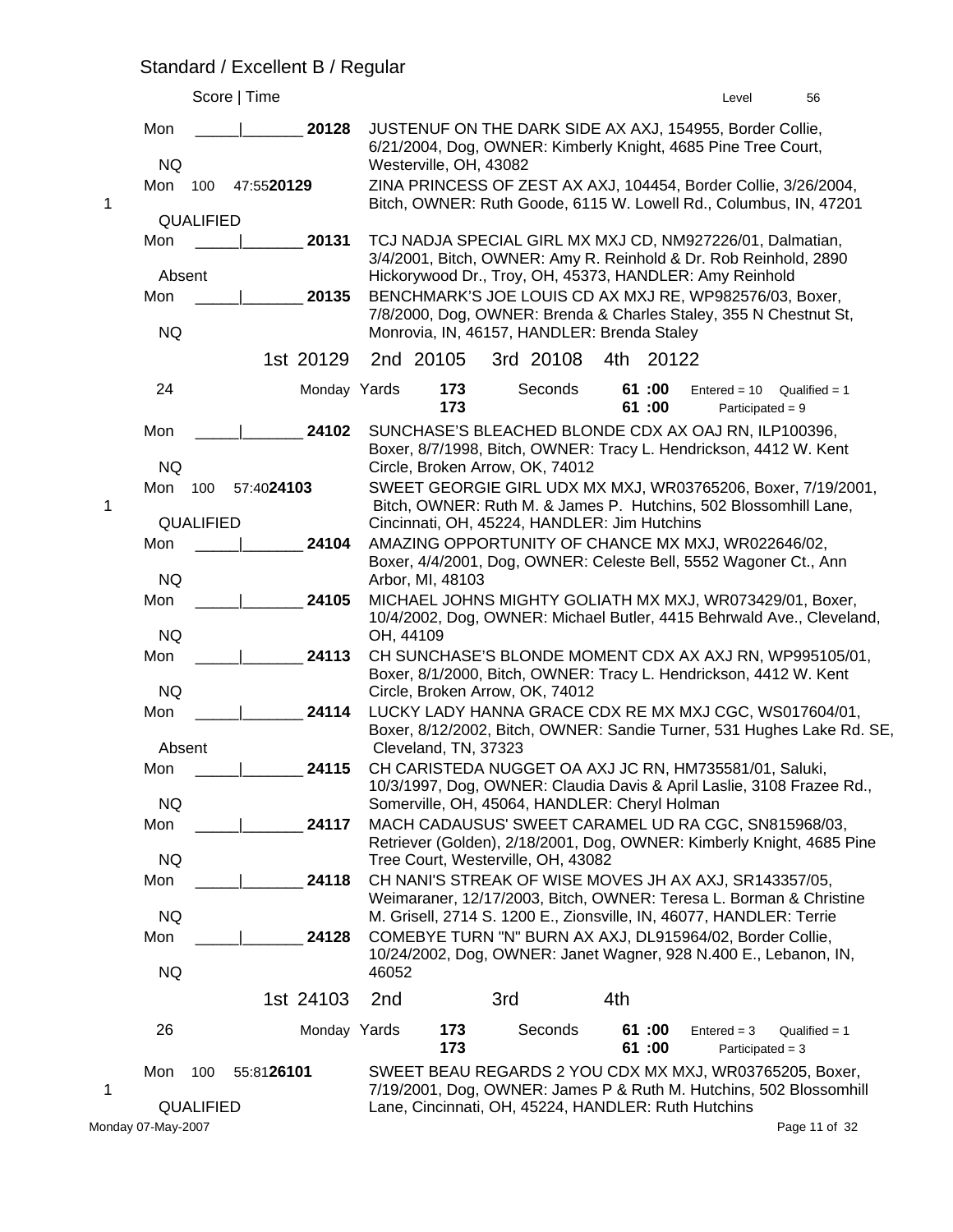| Score   Time |       |                                            |     |                                                                                                                                                                                         | Level | 56 |
|--------------|-------|--------------------------------------------|-----|-----------------------------------------------------------------------------------------------------------------------------------------------------------------------------------------|-------|----|
| Mon<br>NQ.   |       |                                            |     | 26102 JUMPIN JACK FLASH AX MXJ, ILP96542, Australian Shepherd,<br>1/1/2002, Dog, OWNER: Dennis & Diana Reeb, 5913 Heritage Knoll<br>Terrace, Fairfield, OH, 45014, HANDLER: Dennis Reeb |       |    |
| Mon<br>NQ.   | 26103 | N Heck Hill Rd., St. Paris, OH, 43072-9349 |     | SCHMIDT'S SLICK LADY'S BLACK ONYX CD AX AXJ RA CGC,<br>WR025366/01, Boxer, 4/20/2001, Bitch, OWNER: Leta L. McCulla, 1100                                                               |       |    |
| 1st 26101    |       | 2nd                                        | 3rd | 4th                                                                                                                                                                                     |       |    |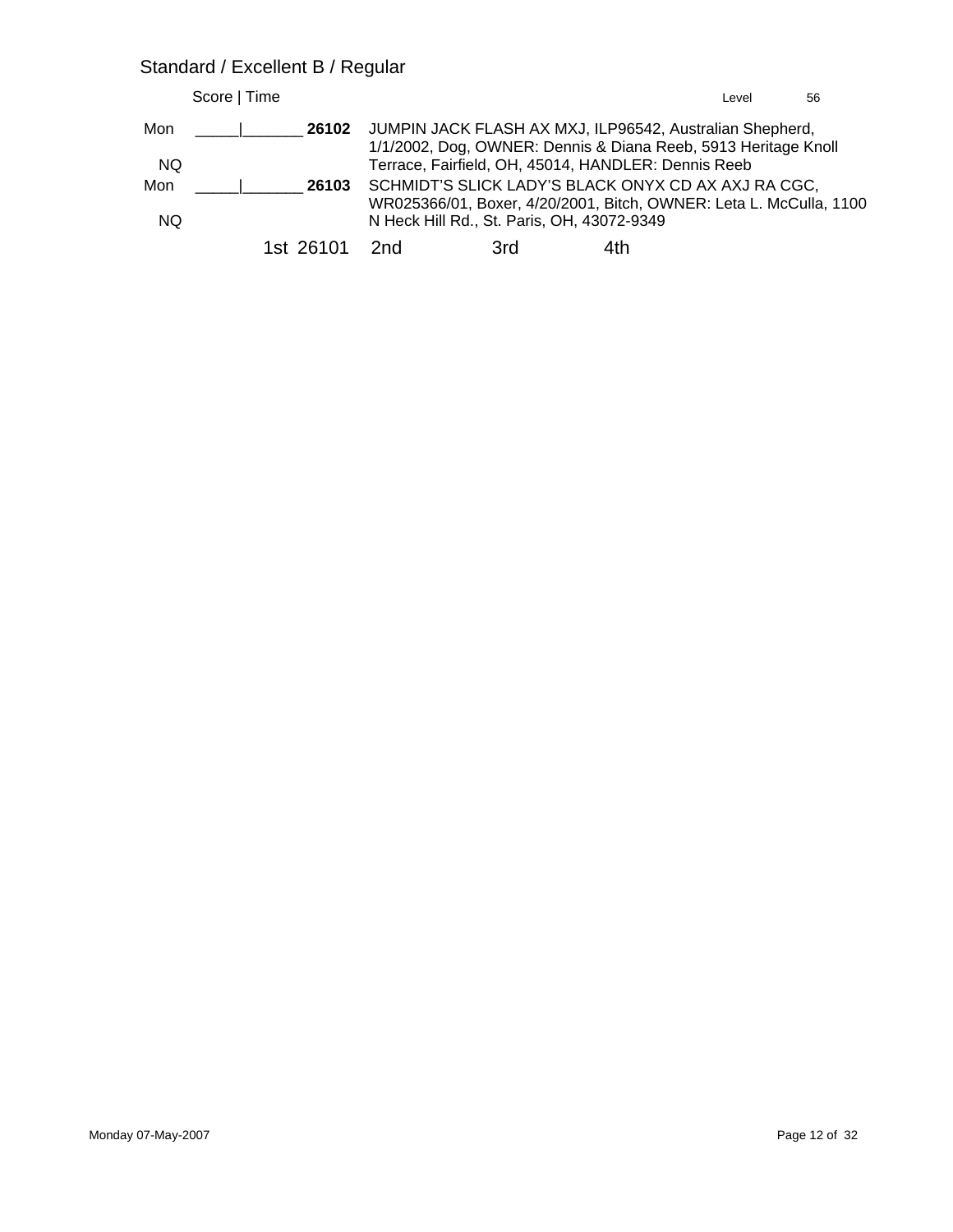#### Standard / Novice / Preferred

| Score   Time     |              |                 |            |                                                                                                                                |                | Level                               | 6                                                                                                                                          |
|------------------|--------------|-----------------|------------|--------------------------------------------------------------------------------------------------------------------------------|----------------|-------------------------------------|--------------------------------------------------------------------------------------------------------------------------------------------|
| 8                | Monday Yards |                 | 131<br>131 | Seconds                                                                                                                        | 76:00<br>76:00 | $Entered = 1$<br>Participated = $1$ | $Qualified = 0$                                                                                                                            |
| Mon<br><b>NQ</b> | 8115         |                 |            | Charles Spaniel, 11/28/2002, Dog, OWNER: Susan J. Henson, 504 S.<br>Highview Rd., Middletown, OH, 45044, HANDLER: Susan Henson |                |                                     | WYE ROBERT LAD O' MY HEART CD RA, TR110821/04, Cavalier King                                                                               |
| 1st              |              | 2 <sub>nd</sub> |            | 3rd                                                                                                                            | 4th            |                                     |                                                                                                                                            |
| 16               | Monday Yards |                 | 133<br>133 | Seconds                                                                                                                        | 69:00<br>69:00 | $Entered = 2$<br>Participated = $2$ | Qualified = $0$                                                                                                                            |
| Mon              | 16103        |                 |            | AMAYA DEE BOXER RN NA AXJ, WP964466/02, Boxer, 3/22/2000,                                                                      |                |                                     |                                                                                                                                            |
| <b>NQ</b>        |              |                 |            | Jaquelyn Maree, OWNER: Rebecca & Eric Gilchrist, 811 74th St. NE,<br>Cedar Rapids, IA, 52402, HANDLER: Rebecca Gilcrest        |                |                                     | Bitch, BREEDER: Duane & Nancy Ebrecht, By: Pri nce Rocky VII - Milady                                                                      |
| Mon              | 16104        |                 |            |                                                                                                                                |                |                                     | BECCA RN NA CGC, ILP103460, Boxer, 8/1/2003, Bitch, OWNER: Sandra<br>Kistler, 214 Ranchview Dr., Vandalia, OH, 45377, HANDLER: Ken Kistler |
| <b>NQ</b>        |              |                 |            |                                                                                                                                |                |                                     |                                                                                                                                            |
| 1st              |              | 2nd             |            | 3rd                                                                                                                            | 4th            |                                     |                                                                                                                                            |
| 20               | Monday Yards |                 | 133<br>133 | Seconds                                                                                                                        | 69:00<br>69:00 | $Entered = 3$<br>Participated = $2$ | Qualified = $0$                                                                                                                            |
| Mon              | 20111        |                 |            | BIG BUCKEYE BRUTUS RN, WS083678/03, Boxer, 4/16/2004, Dog,                                                                     |                |                                     |                                                                                                                                            |
| <b>NQ</b>        |              |                 |            | OWNER: Sandra Kistler, 214 Ranchview Dr., Vandalia, OH, 45377                                                                  |                |                                     |                                                                                                                                            |
| Mon              | 20140        |                 |            | CH ELANWOOD'S POLITICAL AMBITIONS RN, WP985104/02, Boxer,<br>6/8/2000, Bitch, OWNER: Nadine Kuhlemeier & B. Van Guilder& B.    |                |                                     |                                                                                                                                            |
| Absent           |              | Kuhlemeier      |            | Bancroft, 12160 10th St. South, Afton, MA, 55001, HANDLER: Nadine                                                              |                |                                     |                                                                                                                                            |
| Mon              | 20142        |                 |            | ST. ELMO'S FIRE, 105060, Boxer, 2/9/2002, Dog, OWNER: Robyn                                                                    |                |                                     |                                                                                                                                            |
| <b>NQ</b>        |              |                 |            | Ginther, 4611 Magellan Dr., Walnutport, PA, 18088                                                                              |                |                                     |                                                                                                                                            |
| 1st              |              | 2nd             |            | 3rd                                                                                                                            | 4th            |                                     |                                                                                                                                            |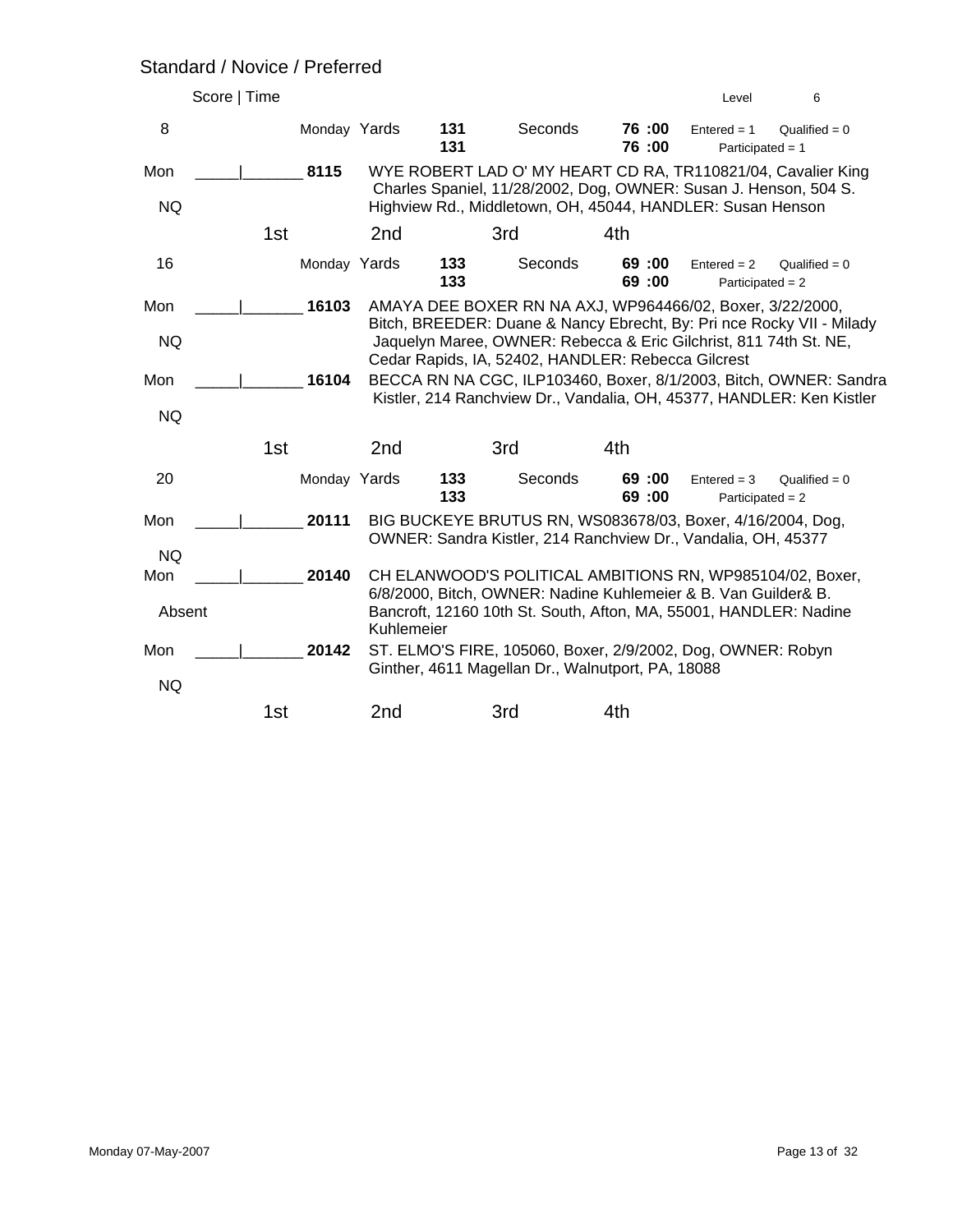## Standard / Open / Preferred

|   |        |                         | Score   Time |                             |            |                                                                |                | Level                               | 4                                                                                                                                         |
|---|--------|-------------------------|--------------|-----------------------------|------------|----------------------------------------------------------------|----------------|-------------------------------------|-------------------------------------------------------------------------------------------------------------------------------------------|
|   | 20     |                         | Monday Yards |                             | 167<br>167 | Seconds                                                        | 73:00<br>73:00 | $Entered = 4$<br>Participated = $4$ | Qualified = $3$                                                                                                                           |
| 2 | Mon    | 100<br>QUALIFIED        | 73:3620103   | Milford, OH, 45150          |            |                                                                |                |                                     | HILLTOP SHE IS A MULLIGAN CD OA OAJ NAP NJP, PR030132/04,<br>Poodle (Standard), 10/6/2003, Bitch, OWNER: Tonnie Gear, 5948 Price Rd,      |
|   | Mon    |                         | 20104        |                             |            | SAVOY SICILIAN SCHATZ QUINN CD NAJ RN NAP NJP,                 |                |                                     |                                                                                                                                           |
|   | NQ.    |                         |              | Stephen Quinn               |            | 37337 Orange Blossom Lane, Dade City, FL, 33525-0805, HANDLER: |                |                                     | WP936632/01, Boxer, 9/4/1999, Bitch, OWNER: Mary & Stephen Quinn,                                                                         |
| 3 | Mon 95 |                         | 67:0120132   |                             |            | SASSAFRAS HALEY SPIT'N IMAGE CDX RE AX AXJ NAP NJP,            |                |                                     | WR069010/04, Boxer, 6/2/2002, Bitch, OWNER: Judy Fey, 17412 County                                                                        |
|   | Mon    | <b>QUALIFIED</b><br>100 | 53:9320133   | Rd. 101, Wayzata, MN, 55391 |            | DUTCH OF HILLTOP CD AX AXJ NAP NJP, PP600116/08, Poodle        |                |                                     |                                                                                                                                           |
|   |        | <b>QUALIFIED</b>        |              |                             |            | 5948 Price Rd, Milford, OH, 45150                              |                |                                     | (Standard), 9/23/1999, Dog, BREEDER: Tonnie Gear, By: Ch Farleys D<br>Midnight Sun - Marguant Apricot Lady Ann-Greta, OWNER: Tonnie Gear, |
|   |        |                         | 1st 20133    | 2nd 20103                   |            | 3rd 20132                                                      | 4th            |                                     |                                                                                                                                           |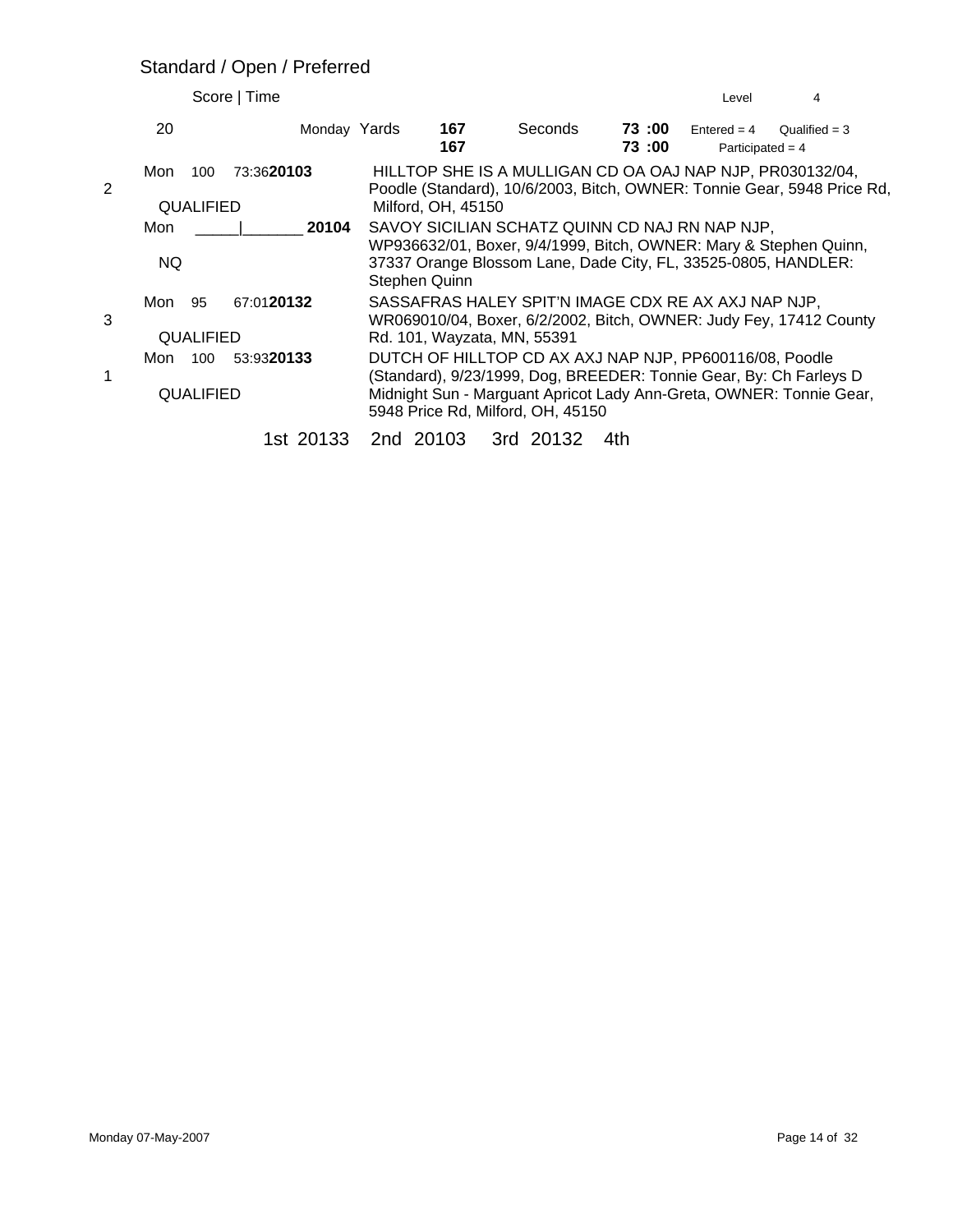#### Standard / Excellent A / Preferred

|                  | Score   Time                   |              |                 |                        |                                                                                                                                                                                         |                | Level                               | 6                                                                                                                                                                                                            |
|------------------|--------------------------------|--------------|-----------------|------------------------|-----------------------------------------------------------------------------------------------------------------------------------------------------------------------------------------|----------------|-------------------------------------|--------------------------------------------------------------------------------------------------------------------------------------------------------------------------------------------------------------|
| 12               |                                | Monday Yards |                 | 169<br>169             | Seconds                                                                                                                                                                                 | 69:00<br>69:00 | $Entered = 1$<br>Participated = $1$ | Qualified = $0$                                                                                                                                                                                              |
| Mon<br><b>NQ</b> |                                | 12107        |                 | MaryAnn Schmidthorst   | TAYLORMADE ON THE TOWN AX AXJ OAP OJP RN, DL683772/06,<br>Ch Crystalove Spellbound - Taylormade Just Sew, OWNER: MaryAnn<br>Schmithorst, 625 Flagstaff Dr, Wyoming, OH, 45215, HANDLER: |                |                                     | Shetland Sheepdog, 2/10/1997, Dog, BREEDER: Jean & Joe Lavalley, By:                                                                                                                                         |
|                  | 1st                            |              | 2 <sub>nd</sub> |                        | 3rd                                                                                                                                                                                     | 4th            |                                     |                                                                                                                                                                                                              |
| 16               |                                | Monday Yards |                 | 173<br>173             | Seconds                                                                                                                                                                                 | 66:00<br>66:00 | $Entered = 1$<br>Participated = $1$ | Qualified = $0$                                                                                                                                                                                              |
| Mon<br><b>NQ</b> |                                | 16121        |                 |                        | CH SUNCHASE'S SUICIDE BLONDE UDX AX AXJ NAPAOJP RN,<br>4412 W. Kent Circle, Broken Arrow, OK, 74012                                                                                     |                |                                     | WP720658/04, Boxer, 7/21/1996, Bitch, OWNER: Tracy L. Hendrickson,                                                                                                                                           |
|                  | 1st                            |              | 2 <sub>nd</sub> |                        | 3rd                                                                                                                                                                                     | 4th            |                                     |                                                                                                                                                                                                              |
| 20               |                                | Monday Yards |                 | 173<br>173             | Seconds                                                                                                                                                                                 | 66:00<br>66:00 | $Entered = 4$<br>Participated = $4$ | Qualified $= 1$                                                                                                                                                                                              |
| Mon<br><b>NQ</b> |                                | 20112        |                 | Blanchester, OH, 45107 |                                                                                                                                                                                         |                |                                     | CEASARS CREEKS' CHIP CD NJP, SN57707007, Retriever (Labrador),<br>8/27/1998, Dog, BREEDER: John Phillips, By: CH Lenches Teddy Bear -<br>Ceasarscreek's Water Mark Molly, OWNER: Jerry Rajewski, PO Box 121, |
| Mon<br><b>NQ</b> |                                | 20124        |                 |                        | Dog, OWNER: Renee & Terry Basye, Jr., 1601 Prarie Ave., Beloit, WI,<br>53511-3838, HANDLER: Renee Basye                                                                                 |                |                                     | JAKOB II CDX RA NA OAP NAJ AJP, WP883929/01, Boxer, 11/16/1998,                                                                                                                                              |
| Mon<br>1         | 100<br>61:4420125<br>QUALIFIED |              |                 | Niles, MI, 49120-8732  | Boxer, 3/27/2000, Bitch, OWNER: Ellen M Gruber, 227 Morris Drive,                                                                                                                       |                |                                     | BRAVO'S MASQUERADE CD OA OAJ OAP OJP CD RN, WP972681/05,                                                                                                                                                     |
| Mon<br><b>NQ</b> |                                | 20134        |                 |                        | BEARDORF'S AMETHYST ANGEL SC RN OAP NJP, HP026454/07,<br>4122 31st St., Cincinnati, OH, 45209-1615                                                                                      |                |                                     | Rhodesian Ridgeback, 10/15/2002, Bitch, OWNER: Mary Sue Suddendorf,                                                                                                                                          |
|                  |                                | 1st 20125    | 2nd             |                        | 3rd                                                                                                                                                                                     | 4th            |                                     |                                                                                                                                                                                                              |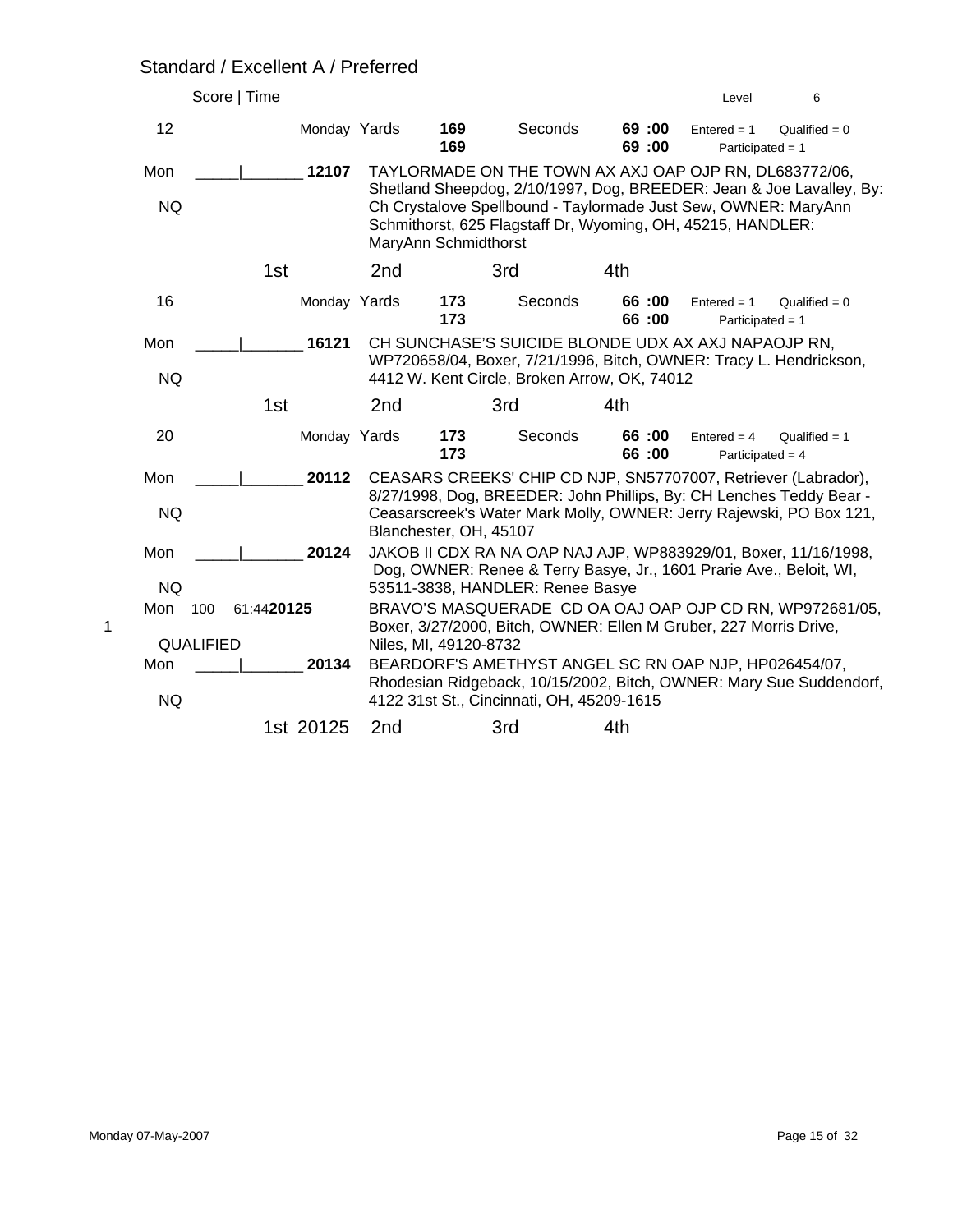#### Standard / Excellent B / Preferred

| Score   Time                        |                 |                                                                                                                                                                                                                                                                                                    | Level                            | 4                                     |
|-------------------------------------|-----------------|----------------------------------------------------------------------------------------------------------------------------------------------------------------------------------------------------------------------------------------------------------------------------------------------------|----------------------------------|---------------------------------------|
| 4                                   | Monday Yards    | 165<br>Seconds<br>165                                                                                                                                                                                                                                                                              | 75:00<br>$Entered = 2$<br>75 :00 | Qualified $= 1$<br>Participated $= 2$ |
| Mon<br><b>NQ</b>                    | 4101<br>41015   | SCOTSVILLE'S KATIE KOMMOTION AX AXJ AXP MJP,<br>RM318465/02, Scottish Terrier, 5/22/2000, Bitch, BREEDER: Julie<br>Crisham, By: Ch Mc'Van's Tennessee Tornado - Sno Mtn's Impetuous<br>Illusion, OWNER: Margie Ponder, 5218 Woodland Dr, Taylor Mill, KY,                                          |                                  |                                       |
| Mon<br>100<br>1<br><b>QUALIFIED</b> |                 | 72:524102 DASHING DOONEY AX AXJ AXP AJP, DL815868/02, Welsh Corgi<br>(Pembroke), 12/3/1999, Bitch, OWNER: Jane D. Dewey, 8355 Arapaho<br>Lane, Cincinnati, OH, 45243, HANDLER: Jane Dewey                                                                                                          |                                  |                                       |
|                                     | 1st 4102<br>2nd | 3rd                                                                                                                                                                                                                                                                                                | 4th                              |                                       |
| 8                                   | Monday Yards    | 165<br>Seconds<br>165                                                                                                                                                                                                                                                                              | 71:00<br>$Entered = 1$<br>71:00  | Qualified = $0$<br>Participated = $1$ |
| Mon<br><b>NQ</b>                    | 8101            | RICHLIN'S II AX AXJ OAP AXJP, AXP, PP54658402, Poodle (Toy),<br>12/29/1997, Dog, OWNER: Barbara Browning, 200 Holmes Drive, Fairborn,<br>OH, 45324-5128, HANDLER: Barbara Browning                                                                                                                 |                                  |                                       |
| 1st                                 | 2 <sub>nd</sub> | 3rd                                                                                                                                                                                                                                                                                                | 4th                              |                                       |
| 16                                  | Monday Yards    | 173<br>Seconds<br>173                                                                                                                                                                                                                                                                              | 66:00<br>$Entered = 1$<br>66:00  | Qualified = $0$<br>Participated = $1$ |
| Mon<br><b>NQ</b>                    | 16113           | RIDGEVIEW'S COOL BREEZE MX MXJ MXP MJP, DL64365908,<br>Australian Shepherd, 7/5/1996, Bitch, BREEDER: Kim Anderson, By: Ch<br>Mistrettas Macchiato Cane - Ch Ridgeview's Melody in Motion, OWNER:<br>Steve & Nancy Petree, 9483 Gregg Dr, West Chester, OH, 45069,<br><b>HANDLER: Nancy Petree</b> |                                  |                                       |
| 1st                                 | 2nd             | 3rd                                                                                                                                                                                                                                                                                                | 4th                              |                                       |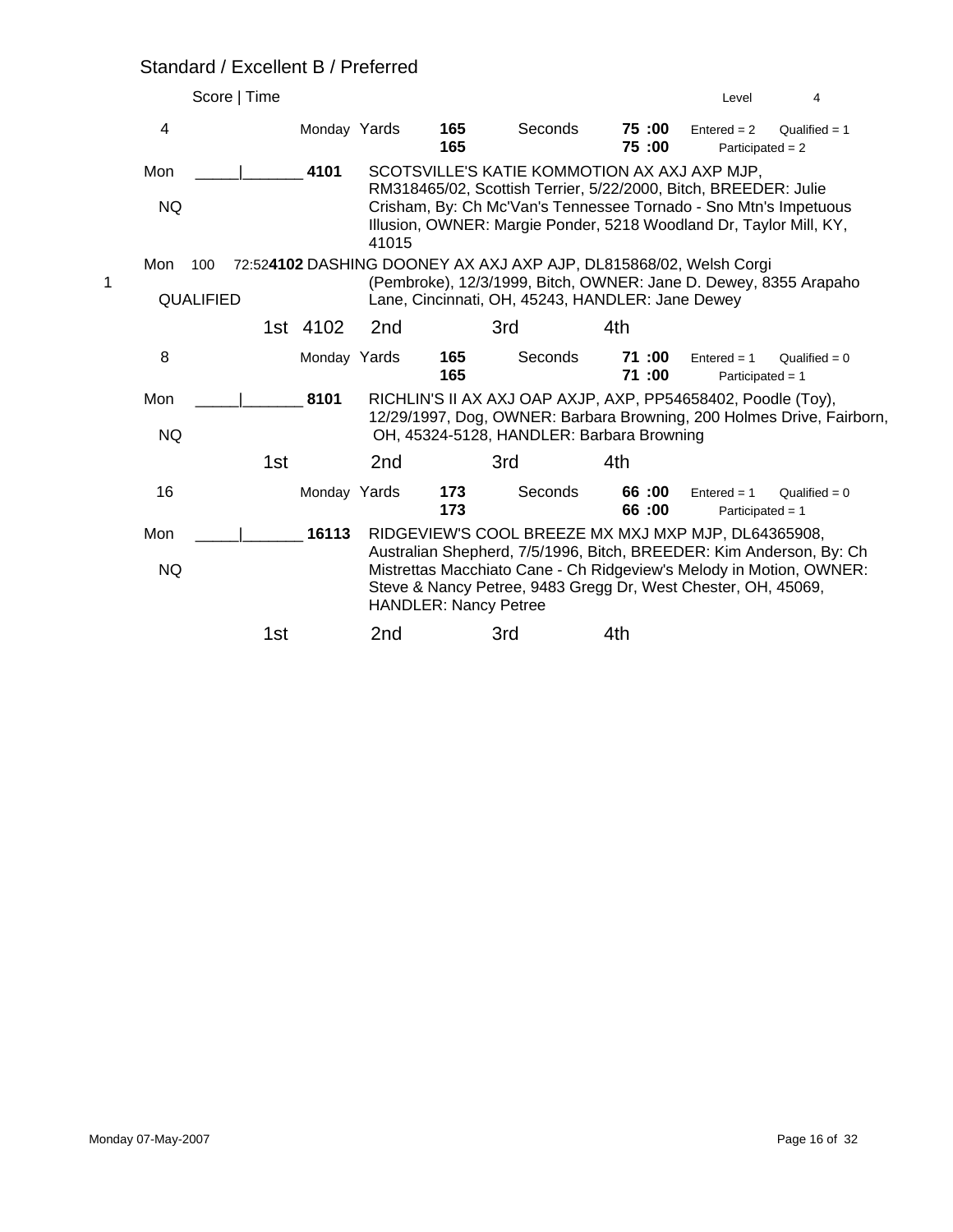## Jumpers With Weaves / Novice A / Regular

|            |                  |                  | Score   Time |              |                    |            |                                                                                                                                          |                 | Level                               | 8               |
|------------|------------------|------------------|--------------|--------------|--------------------|------------|------------------------------------------------------------------------------------------------------------------------------------------|-----------------|-------------------------------------|-----------------|
|            | 12               |                  |              | Monday Yards |                    | 121<br>121 | Seconds                                                                                                                                  | 48:00<br>48 :00 | $Entered = 3$<br>Participated = $2$ | $Qualified = 0$ |
|            | Mon              |                  |              | 12105        |                    |            | WEDGEWOOD CHASE THE WIND, DN113827/06, Shetland Sheepdog,<br>4/19/2005, Dog, BREEDER: Linda Rike, By: Roads End Obvious                  |                 |                                     |                 |
| Conclusion | <b>NQ</b>        |                  |              |              |                    |            | - O'Sure Fluffy Ruffles, OWNER: Sandy Covich, 6605 Olive Branch Dr.,<br>Oregonia, OH, 45054-9716                                         |                 |                                     |                 |
|            | Mon<br>Absent    |                  |              | 12120        | Chester, OH, 45069 |            | SMOKIN JOE FRAZIER, 153381, West Highland White Terrier,<br>6/15/2002, Dog, OWNER: Gwen E. Lewis, 9008 Galewind Way, West                |                 |                                     |                 |
|            | Mon              |                  |              | 12123        |                    |            | TREVOR, 157292, Papillon, 6/23/2003, Dog, OWNER: Walter Frank,<br>7740 Oyster Bay Lane, Cincinnati, OH, 45244-2562                       |                 |                                     |                 |
|            | <b>NQ</b>        |                  | 1st          |              | 2 <sub>nd</sub>    |            | 3rd                                                                                                                                      | 4th             |                                     |                 |
|            | 16               |                  |              | Monday Yards |                    | 124<br>124 | Seconds                                                                                                                                  | 45:00<br>45:00  | $Entered = 2$<br>Participated = $2$ | Qualified $= 1$ |
| 1          | Mon              | 94               | 51:7816109   |              |                    |            | A'WARD'S WILD WAVE SKIPPER, PR068021/04, Poodle (Minature),<br>8/29/2005, Dog, OWNER: Carol Plumb, 5832 Cabernet Ct., Morrow, OH,        |                 |                                     |                 |
|            | Mon              | <b>QUALIFIED</b> |              | 16119        | 45152-8974         |            | KATMANDU, 156759, Australian Cattle Dog, 6/21/2003, Bitch, OWNER:<br>Alice Sills, 6653 Muddy Creek Road, Cincinnati, OH, 45233           |                 |                                     |                 |
|            | <b>NQ</b>        |                  |              | 1st 16109    |                    |            | 3rd                                                                                                                                      | 4th             |                                     |                 |
|            | 20               |                  |              | Monday Yards | 2 <sub>nd</sub>    | 126<br>126 | Seconds                                                                                                                                  | 42:00<br>42:00  | $Entered = 2$<br>Participated = $2$ | Qualified = $0$ |
|            | Mon              |                  |              | 20130        |                    |            | KELLEN'S DAISY MAE, 105837, Boxer, 7/7/2003, Bitch, OWNER: Ellen<br>Kay Kinsey, 2803 N. Fourth St., Jamestown, PA, 16134, HANDLER: Ellen |                 |                                     |                 |
|            | <b>NQ</b><br>Mon |                  |              | 20145        | Kinsey             |            | PENELOPE T. LABRADOR, SR235147/02, Retriever (Labrador),<br>1/31/2005, Bitch, OWNER: Lois A. Evensen, P.O. Box 9450, Cincinnati,         |                 |                                     |                 |
|            | <b>NQ</b>        |                  | 1st          |              | 2 <sub>nd</sub>    |            | OH, 45209, HANDLER: Catherine Berberich<br>3rd                                                                                           | 4th             |                                     |                 |
|            | 24               |                  |              | Monday Yards |                    | 126<br>126 | Seconds                                                                                                                                  | 42:00<br>42 :00 | $Entered = 1$<br>Participated = $1$ | Qualified $= 0$ |
|            | Mon              |                  |              | 24109        |                    |            | MITCH'S GYPSY IN THE PALACE, WS066826/07, Boxer, 8/10/2003,<br>Bitch, OWNER: Margaret Magoffin, 15 Hillrise Dr., Penfield, NY, 14526     |                 |                                     |                 |
|            | <b>NQ</b>        |                  | 1st          |              | 2nd                |            | 3rd                                                                                                                                      | 4th             |                                     |                 |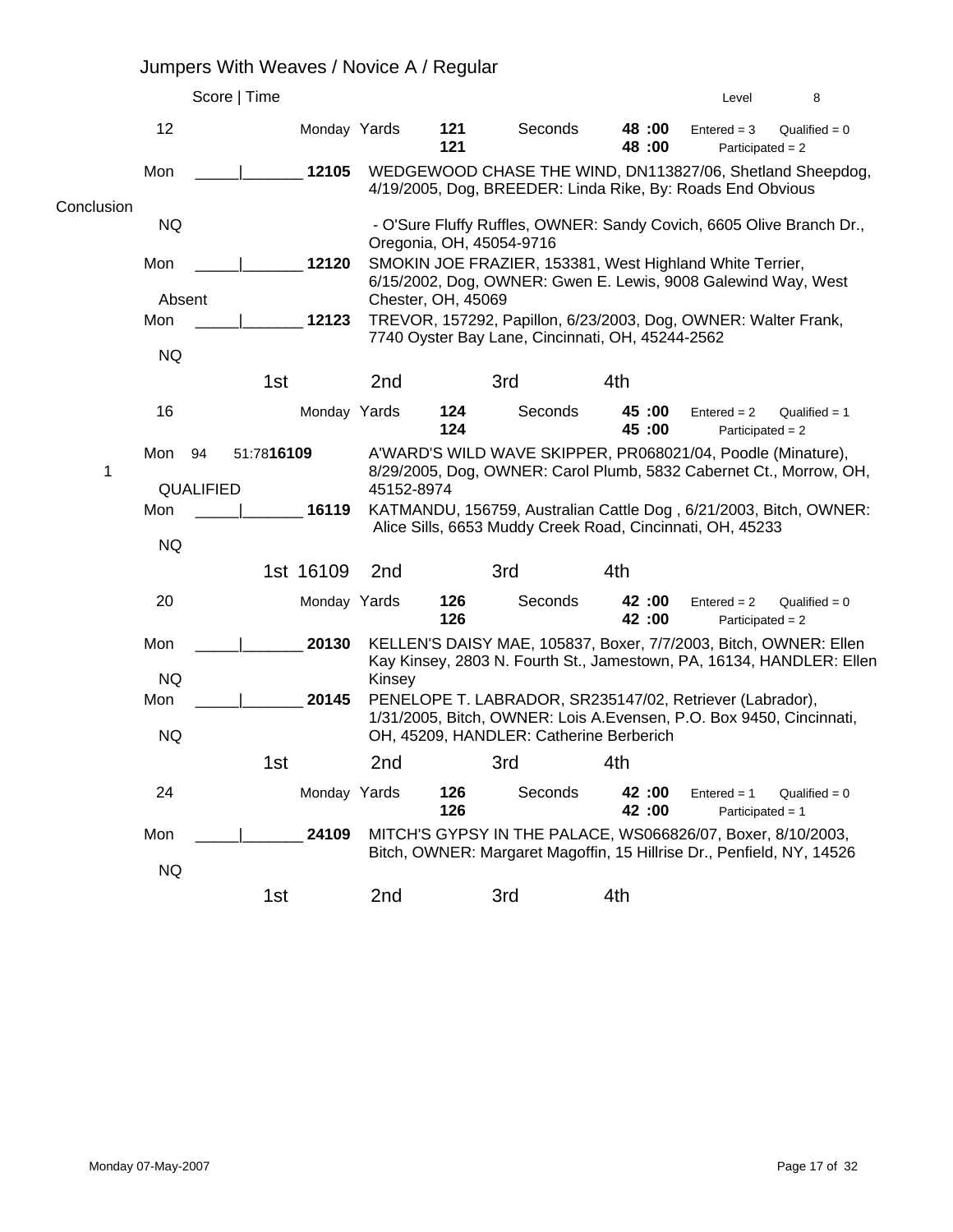## Jumpers With Weaves / Novice B / Regular

|                |                     | Score   Time |                 |                         |                                                                                                                                         |                 | Level                               | 23                                                                     |
|----------------|---------------------|--------------|-----------------|-------------------------|-----------------------------------------------------------------------------------------------------------------------------------------|-----------------|-------------------------------------|------------------------------------------------------------------------|
|                | 8                   | Monday Yards |                 | 121<br>121              | Seconds                                                                                                                                 | 48 :00<br>48:00 | $Entered = 1$<br>Participated = $1$ | $Qualified = 0$                                                        |
|                | Mon                 | 8104         |                 |                         | DEWDROP DANGEROUS LIASON, TR525649/01, Papillon, 9/14/2005,<br>Bitch, OWNER: Tom Reed, 230 Duncan Dr, Dry Ridge, KY, 41035              |                 |                                     |                                                                        |
|                | <b>NQ</b>           |              |                 |                         |                                                                                                                                         |                 |                                     |                                                                        |
|                |                     | 1st          | 2nd             |                         | 3rd                                                                                                                                     | 4th             |                                     |                                                                        |
|                | 12                  | Monday Yards |                 | 121<br>121              | Seconds                                                                                                                                 | 48:00<br>48 :00 | $Entered = 3$<br>Participated = $3$ | $Qualified = 0$                                                        |
|                | Mon                 | 8114         |                 |                         | Dog, OWNER: Katie & Bill Turner, 185 Magnolia Ave., Glendale, OH,                                                                       |                 |                                     | MARRICES SECRET AGENT MAN, TR450753/01, Papillon, 10/28/2005,          |
|                | <b>NQ</b><br>Mon    | 12104        |                 |                         | 45246, HANDLER: Bill Turner                                                                                                             |                 |                                     | PANTHER CREEK GIGI, RNO76478/03, Parson Russell Terrier, 2/9/2005,     |
|                |                     |              |                 |                         | Bitch, OWNER: Tom Reed, 230 Duncan Dr, Dry Ridge, KY, 41035                                                                             |                 |                                     |                                                                        |
|                | <b>NQ</b><br>Mon    | 12122        |                 |                         |                                                                                                                                         |                 |                                     | SPOOKY, 154769, Minature Schnauzer, 10/9/2004, Dog, OWNER: Brenda      |
|                | <b>NQ</b>           |              |                 |                         | Gilday, 4003 Hillside Ave., Cincinnati, OH, 45204-1060                                                                                  |                 |                                     |                                                                        |
|                |                     | 1st          | 2 <sub>nd</sub> |                         | 3rd                                                                                                                                     | 4th             |                                     |                                                                        |
|                | 16                  | Monday Yards |                 | 124<br>124              | Seconds                                                                                                                                 | 45:00<br>45 :00 | $Entered = 2$<br>Participated = $2$ | Qualified = $0$                                                        |
|                | Mon                 | 16106        |                 |                         | KJ'S AZURE SKYY RUNNER, DN121186/02, Shetland Sheepdog,<br>5/18/2005, Bitch, OWNER: Lois J, Beiersdorfer, 3229 Bellacre Ct,             |                 |                                     |                                                                        |
|                | <b>NQ</b>           |              |                 |                         | Cincinnati, OH, 45248-5005, HANDLER: Lois Beiersdorfer                                                                                  |                 |                                     |                                                                        |
|                | Mon                 | 16108        |                 |                         | OAK KNOLL'S JUBILEE, DN073201/04, Shetland Sheepdog, 5/8/2004,<br>Bitch, OWNER: Lois J, Beiersdorfer, 3229 Bellacre Ct, Cincinnati, OH, |                 |                                     |                                                                        |
|                | <b>NQ</b>           | 1st          | 2 <sub>nd</sub> |                         | 45248-5005, HANDLER: Lois Beiersdorfer<br>3rd                                                                                           | 4th             |                                     |                                                                        |
|                | 20                  | Monday Yards |                 | 126<br>126              | Seconds                                                                                                                                 | 42:00<br>42:00  | $Entered = 7$<br>Participated $= 7$ | Qualified $= 4$                                                        |
| 4              | Mon<br>91           | 46:9020110   |                 |                         | EMMA RN CGC, ILP100687, Boxer, 11/1/2002, Bitch, OWNER: Sandra                                                                          |                 |                                     | Kistler, 214 Ranchview Dr., Vandalia, OH, 45377, HANDLER: Ken Kistler  |
|                | <b>QUALIFIED</b>    | 20114        |                 |                         | PEPRHL WILL YOU DANCE MARBO, WS141446/01, Boxer, 8/1/2005,                                                                              |                 |                                     |                                                                        |
|                | Mon<br><b>NQ</b>    |              |                 | Liberty, IA, 52317-9540 | Bitch, OWNER: Sue Ann Thompson, 1858 Curtis Bridge Rd. NE, N.                                                                           |                 |                                     |                                                                        |
| $\overline{2}$ | Mon 100             | 38:6820116   |                 |                         | GOLD MEDAL'S CARBON COPY, WS099611/01, Boxer, 7/23/2004,                                                                                |                 |                                     | Bitch, OWNER: Valerie J. Rosenblum, 398 Slow Draw Dr., Valparaiso, IN, |
|                | QUALIFIED           |              |                 |                         | 46383, HANDLER: Valerie Rosenblum                                                                                                       |                 |                                     |                                                                        |
| 3              | Mon 94<br>QUALIFIED | 48:3720120   |                 |                         | RRR ODYSSEY, HP138427/05, Norwegian Elkhound, 12/5/2004, Bitch,<br>OWNER: Denise Tudor-Hayes, 226 Beech Rd., Loveland, OH, 45140        |                 |                                     |                                                                        |
|                | Mon 100             | 38:0220126   |                 |                         | CINNRLEE CHOCOLAT MARSEILLAIS RN, WS137545/06, Boxer,                                                                                   |                 |                                     |                                                                        |
| 1              | QUALIFIED           |              | 49120-8732      |                         | 7/17/2005, Bitch, OWNER: Ellen M Gruber, 227 Morris Drive, Niles, MI,                                                                   |                 |                                     |                                                                        |
|                | Mon                 | 20136        |                 |                         | BREEDER: S. Hensley/S. Prillwitz/C. Burks, By: CH Higo's After 6 -                                                                      |                 |                                     | BENCHMARK'S AURORA STAR, WR064897/02, Boxer, 4/1/2002, Bitch,          |
|                | NQ                  |              | <b>Staley</b>   |                         | Benchmark 'GD Golly Miss Molly, OWNER: Brenda Staley & Ellen<br>Ellerman, 355 N. Chesnut St., Monrovia, IN, 46157, HANDLER: Brenda      |                 |                                     |                                                                        |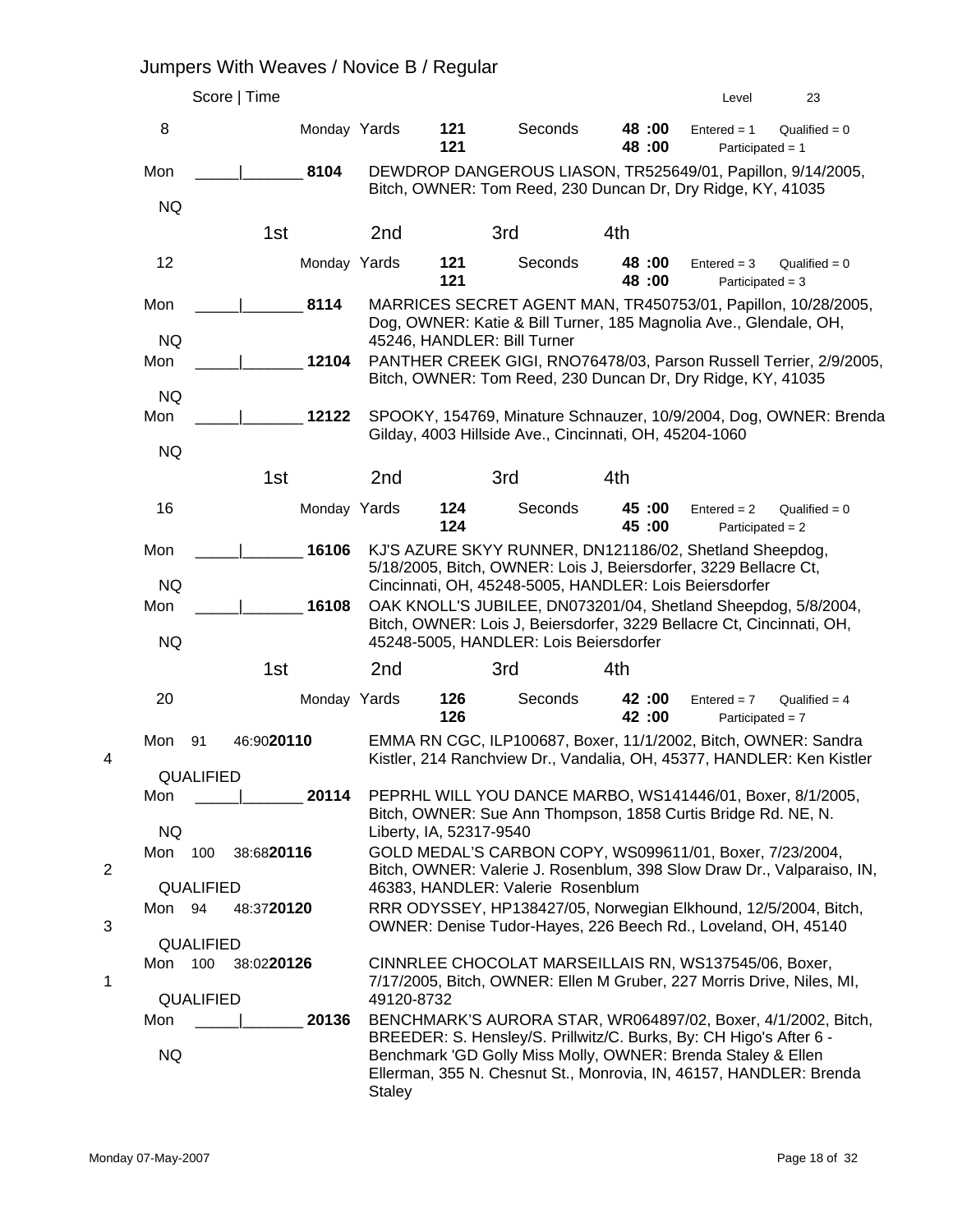#### Jumpers With Weaves / Novice B / Regular

|   |                      | Score   Time |            |              |           |                              |                                                                                                                                          |     |                | Level                                            | 23 |
|---|----------------------|--------------|------------|--------------|-----------|------------------------------|------------------------------------------------------------------------------------------------------------------------------------------|-----|----------------|--------------------------------------------------|----|
|   | Mon                  |              |            | 20137        |           |                              | PENNY RA, ILP152409, Boxer, 4/8/2004, Bitch, OWNER: Sandra Kistler,                                                                      |     |                |                                                  |    |
|   | <b>NQ</b>            |              |            |              |           |                              | 214 Ranchview Dr., Vandalia, OH, 45377                                                                                                   |     |                |                                                  |    |
|   |                      |              |            |              |           |                              |                                                                                                                                          |     |                |                                                  |    |
|   |                      |              |            | 1st 20126    |           | 2nd 20116                    | 3rd 20120                                                                                                                                | 4th | 20110          |                                                  |    |
|   | 24                   |              |            | Monday Yards |           | 126<br>126                   | Seconds                                                                                                                                  |     | 42:00<br>42:00 | $Entered = 10$ Qualified = 2<br>$Participated =$ |    |
|   | Mon                  |              |            | 24106        |           |                              | BANNER IMMORTAL PATTI LA BELLE, PR069964/02, Poodle                                                                                      |     |                |                                                  |    |
|   |                      |              |            |              |           |                              | (Standard), 6/25/2005, Bitch, OWNER: Joanne Steele and Holly Schroth,                                                                    |     |                |                                                  |    |
|   | <b>NQ</b><br>Mon 98  |              | 44:2124107 |              |           |                              | 1867 Cole Farm Rd., Loveland, OH, 45140, HANDLER: Tonnie Gear<br>INDIGO'S CACTUS FLOWER V BLEILWOOD NA, WS090503/05, Boxer,              |     |                |                                                  |    |
|   |                      |              |            |              |           |                              | 5/9/2004, Bitch, OWNER: Rose Northcutt and Rhonda Nickels, 2913 155th                                                                    |     |                |                                                  |    |
|   | <b>QUALIFIED</b>     |              |            |              |           |                              | Ave., Sherrard, IL, 61281, HANDLER: Rose Northcutt                                                                                       |     |                |                                                  |    |
|   | Mon                  |              |            | 24111        |           |                              | TEALCREST'S HALF A SIXPENCE, WS13710702, Boxer, 5/20/2005,                                                                               |     |                |                                                  |    |
|   | <b>NQ</b>            |              |            |              |           |                              | Dog, OWNER: Brian Richard, 5300 Pontiac Dr., Fairview Heights, IL,                                                                       |     |                |                                                  |    |
|   | Mon                  |              |            | 24119        |           |                              | 62208-3521, HANDLER: Mary Nee<br>OLLIE BY GOLLY, ILP 102455, Australian Shepherd, 11/15/2002, Dog,                                       |     |                |                                                  |    |
|   |                      |              |            |              |           |                              | OWNER: Christina Sommer, PO Box 372, Batavia, OH, 45103,                                                                                 |     |                |                                                  |    |
|   | <b>NQ</b>            |              |            |              |           | <b>HANDLER: Chris Sommer</b> |                                                                                                                                          |     |                |                                                  |    |
|   | Mon                  |              |            | 24121        |           |                              | BEARDORF'S GEMSTONE DARBY, HP154612/06, Rhodesian Ridgeback,                                                                             |     |                |                                                  |    |
|   |                      |              |            |              |           |                              | 5/7/2005, Dog, OWNER: Mary Sue Suddendorf, 4122 31st St., Cincinnati,                                                                    |     |                |                                                  |    |
|   | <b>NQ</b><br>Mon 100 |              | 38:0524123 |              |           | OH, 45209-1615               | ACCLAIM B&G'S POT OF GOLD, SN843021/08, Retriever (Golden),                                                                              |     |                |                                                  |    |
|   |                      |              |            |              |           |                              | 5/18/2001, Dog, OWNER: Greg & Barbi Sherman, 7995 Kenilworth Ave.,                                                                       |     |                |                                                  |    |
| 1 | QUALIFIED            |              |            |              |           |                              | Cincinnati, OH, 45242-5123, HANDLER: Barbi Sherman                                                                                       |     |                |                                                  |    |
|   | Mon                  |              |            | 24124        |           |                              | BENDER KINNEY, 157718, Boxer, 6/8/2003, Dog, OWNER: Tracy                                                                                |     |                |                                                  |    |
|   |                      |              |            |              |           |                              | Kinney, 4119 Summit Rd., Batavia, OH, 45103                                                                                              |     |                |                                                  |    |
|   | <b>NQ</b><br>Mon     |              |            | 24129        |           |                              | HI-STAND'S I WANNA TALK ABOUT "ME", WS05460/07, Boxer,                                                                                   |     |                |                                                  |    |
|   |                      |              |            |              |           |                              | 3/24/2002, Dog, OWNER: Vicki Wolfe Sinner, 820 E. 5th St., Hastings,                                                                     |     |                |                                                  |    |
|   | <b>NQ</b>            |              |            |              | NE, 68901 |                              |                                                                                                                                          |     |                |                                                  |    |
|   | Mon                  |              |            | 24130        |           |                              | BENCHMARK'S BLACK MAGIC, WS131633/02, Boxer, 5/9/2005, Dog,                                                                              |     |                |                                                  |    |
|   | <b>NQ</b>            |              |            |              |           |                              | OWNER: Brenda Staley, 355 N Chestnut St, Monrovia, IN, 46157                                                                             |     |                |                                                  |    |
|   | Mon                  |              |            | 24131        |           |                              | WINMERE BLACK EYED SUSAN RN CGC, WS036452/02, Boxer,                                                                                     |     |                |                                                  |    |
|   |                      |              |            |              |           |                              | 3/23/2003, Bitch, BREEDER: Owner, By: CH School's Fireworks Powerplay                                                                    |     |                |                                                  |    |
|   | <b>NQ</b>            |              |            |              | Garton    |                              | - Winmere Tess D'Urbervilles, RN CGC, OWNER: Theresa Garton & Lynn<br>Garton, P.O. Box 13068, Oklahoma City, OK, 73113, HANDLER: Theresa |     |                |                                                  |    |
|   |                      |              |            | 1st 24123    |           | 2nd 24107                    | 3rd                                                                                                                                      | 4th |                |                                                  |    |
|   |                      |              |            |              |           |                              |                                                                                                                                          |     |                |                                                  |    |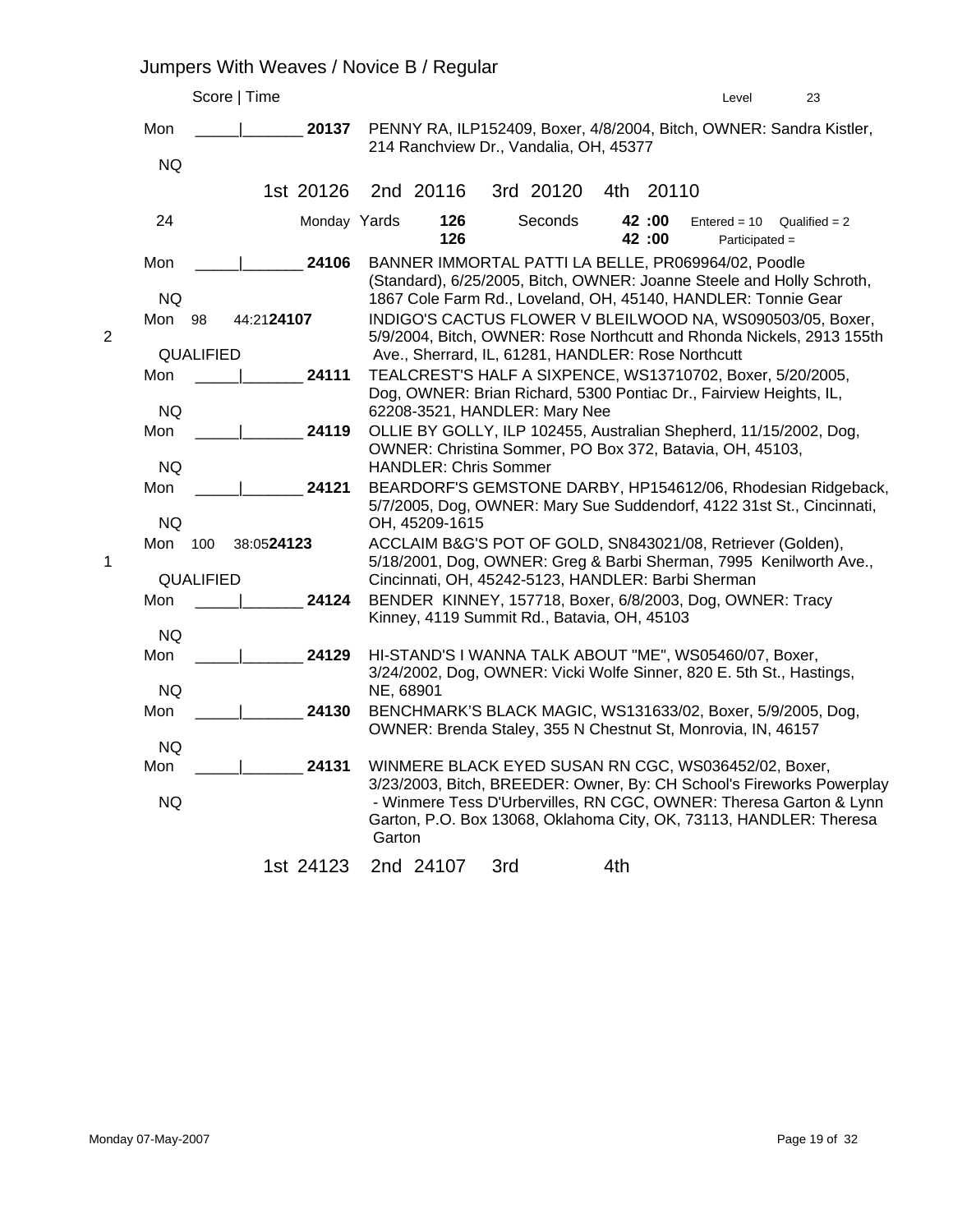## Jumpers With Weaves / Open / Regular

|   |                         | Score   Time |                 |                           |                                                                                                                             |                | Level                               | 13                                                                                                                                  |
|---|-------------------------|--------------|-----------------|---------------------------|-----------------------------------------------------------------------------------------------------------------------------|----------------|-------------------------------------|-------------------------------------------------------------------------------------------------------------------------------------|
|   | 12                      | Monday Yards |                 | 129<br>129                | Seconds                                                                                                                     | 43:00<br>43:00 | $Entered = 3$<br>Participated = $2$ | $Qualified = 0$                                                                                                                     |
|   | Mon                     | 12101        |                 |                           | CH SPRING RAIN HONEY B AT FORFOX NA NAJ, RN054811/01,                                                                       |                |                                     |                                                                                                                                     |
|   | Absent                  |              | Fordyce         |                           | Rt. 41 NW, Washington Courthouse, OH, 43160-9407, HANDLER: Jean                                                             |                |                                     | Parson Russell Terrier, 5/28/2004, Bitch, OWNER: Chester Fordyce, 2733                                                              |
|   | Mon                     | 12106        |                 |                           | RUDYGUILIANI NA NAJ, ILP103675, Minature Pinscher, 7/26/2002,                                                               |                |                                     |                                                                                                                                     |
|   | <b>NQ</b>               |              |                 | <b>HANDLER: Mary Meno</b> | Dog, OWNER: Mary Meno, 8663 Birchbark Dr., Cincinnati, OH, 45249,                                                           |                |                                     |                                                                                                                                     |
|   | Mon                     | 12117        |                 |                           | DEATON MCCARTHY TURNER NA NAJ, TP274533/03, Papillon,                                                                       |                |                                     |                                                                                                                                     |
|   | <b>NQ</b>               |              |                 |                           | 1/14/2002, Dog, OWNER: Katie & Bill Turner, 185 Magnolia Ave.,<br>Glendale, OH, 45246, HANDLER: Bill Turner                 |                |                                     |                                                                                                                                     |
|   |                         | 1st          | 2 <sub>nd</sub> |                           | 3rd                                                                                                                         | 4th            |                                     |                                                                                                                                     |
|   | 20                      | Monday Yards |                 | 134<br>134                | Seconds                                                                                                                     | 38:00<br>38:00 | $Entered = 4$<br>Participated = $2$ | $Qualified = 0$                                                                                                                     |
|   | Mon                     | 20107        |                 |                           | ANGEL NA NAJ, 154925, Collie (Smooth), 1/17/2002, Bitch, OWNER:                                                             |                |                                     |                                                                                                                                     |
|   | Absent                  |              |                 |                           | Donald Evans, 3936 Hazel Ave., Cincinnati, OH, 45212                                                                        |                |                                     |                                                                                                                                     |
|   | Mon                     | 20127        |                 |                           | COUNTERGLOW'S REBELLINA OA NAJ, WS046833/01, Boxer,                                                                         |                |                                     |                                                                                                                                     |
|   | <b>NQ</b>               |              |                 |                           | 4/10/2000, Bitch, BREEDER: Susan G. Rodwell, By: Trimanor's Triple                                                          |                |                                     | Taboo - Counterglow's Classy Mandy, OWNER: Susan L. Stevens-Schultz,                                                                |
|   |                         |              |                 |                           | 1105 Rowe Rd., Milford, MI, 48380                                                                                           |                |                                     |                                                                                                                                     |
|   | Mon                     | 20138        |                 |                           | Boxer, 4/13/2003, Bitch, OWNER: Kerry Rodgers, 131 Casa Loma Cir.,                                                          |                |                                     | CH BLUE COLLAR'S STARSHIP MERCURY RA NA NAJ, WS035473/05,                                                                           |
|   | <b>NQ</b>               |              |                 |                           | Georgetown, TX, 78628, HANDLER: Kerry Rogers                                                                                |                |                                     |                                                                                                                                     |
|   | Mon                     | 20141        |                 |                           |                                                                                                                             |                |                                     | SUNCHASE'S LITTLE BLACK DRESS RN CD NA, WS069670/06, Boxer,<br>11/20/2003, Bitch, OWNER: Tracy L. Hendrickson & Rhoda Goselin, 4412 |
|   | Absent                  |              | Hendrickson     |                           | W. Kent Circle, Broken Arrow, OK, 74012, HANDLER: Tracy L.                                                                  |                |                                     |                                                                                                                                     |
|   |                         | 1st          | 2nd             |                           | 3rd                                                                                                                         | 4th            |                                     |                                                                                                                                     |
|   | 24                      | Monday Yards |                 | 134<br>134                | Seconds                                                                                                                     | 38:00<br>38:00 | $Entered = 6$<br>Participated = $5$ | Qualified $= 1$                                                                                                                     |
| 1 | Mon<br>95               | 38:7924101   |                 |                           | BOSCO JABBA THE HUT NAJ, WS006271/03, Boxer, 5/4/2002, Dog,                                                                 |                |                                     | BREEDER: Nicole Goodman, By: Budweiser Number Two - Nikki's Blazing                                                                 |
|   | <b>QUALIFIED</b><br>Mon | 24110        |                 |                           | Star, OWNER: Ron Trainer, 320 Shawnee Trail, Centerville, OH, 45458                                                         |                |                                     | MISS RUBY AURORA OF LILLY NAP NJP NA OAJ, ILP105234, Border                                                                         |
|   |                         |              |                 |                           |                                                                                                                             |                |                                     | Collie, 9/13/2002, Bitch, OWNER: Aaron Connelly & Jessica Nickel, 5619                                                              |
|   | NQ<br>Mon               | 24116        |                 |                           | Samver Rd., Cincinnati, OH, 45239, HANDLER: Aaron Connelly                                                                  |                |                                     | GOLD MEDAL'S JAX OF ALL TRADES NA NAJ RN CD, WR064850/06,                                                                           |
|   |                         |              |                 |                           |                                                                                                                             |                |                                     | Boxer, 4/30/2002, Dog, OWNER: Ellen M Gruber, 227 Morris Drive, Niles,                                                              |
|   | NQ                      |              |                 | MI, 49120-8732            |                                                                                                                             |                |                                     |                                                                                                                                     |
|   | Mon                     | 24120        |                 |                           | FIREBUSTER FORCE B WITH U NAJ, NP035949/03, Dalmatian,<br>7/23/2003, Dog, OWNER: Amy R. Reinhold & Dr. Rob Reinhold, 2890   |                |                                     |                                                                                                                                     |
|   | Absent                  |              |                 |                           | Hickorywood Dr., Troy, OH, 45373, HANDLER: Amy Reinhold                                                                     |                |                                     |                                                                                                                                     |
|   | Mon                     | 24122        |                 |                           | SEMPER FI STEALING HOME NA NAJ CD RA, WS012958/04, Boxer,                                                                   |                |                                     | 7/17/2002, Dog, OWNER: Dena Hudson & Claudia Clifton, 782 Coventry                                                                  |
|   | NQ                      |              |                 |                           | Township Pl., Marietta, GA, 30062, HANDLER: Dena Hudson                                                                     |                |                                     |                                                                                                                                     |
|   | Mon                     | 24126        |                 |                           | SUNCHASE'S BOY TOY CDX OA NAJ RN, WR057501/12, Boxer,<br>11/22/2001, Dog, OWNER: Tracy L. Hendrickson, 4412 W. Kent Circle, |                |                                     |                                                                                                                                     |
|   | NQ                      |              |                 | Broken Arrow, OK, 74012   |                                                                                                                             |                |                                     |                                                                                                                                     |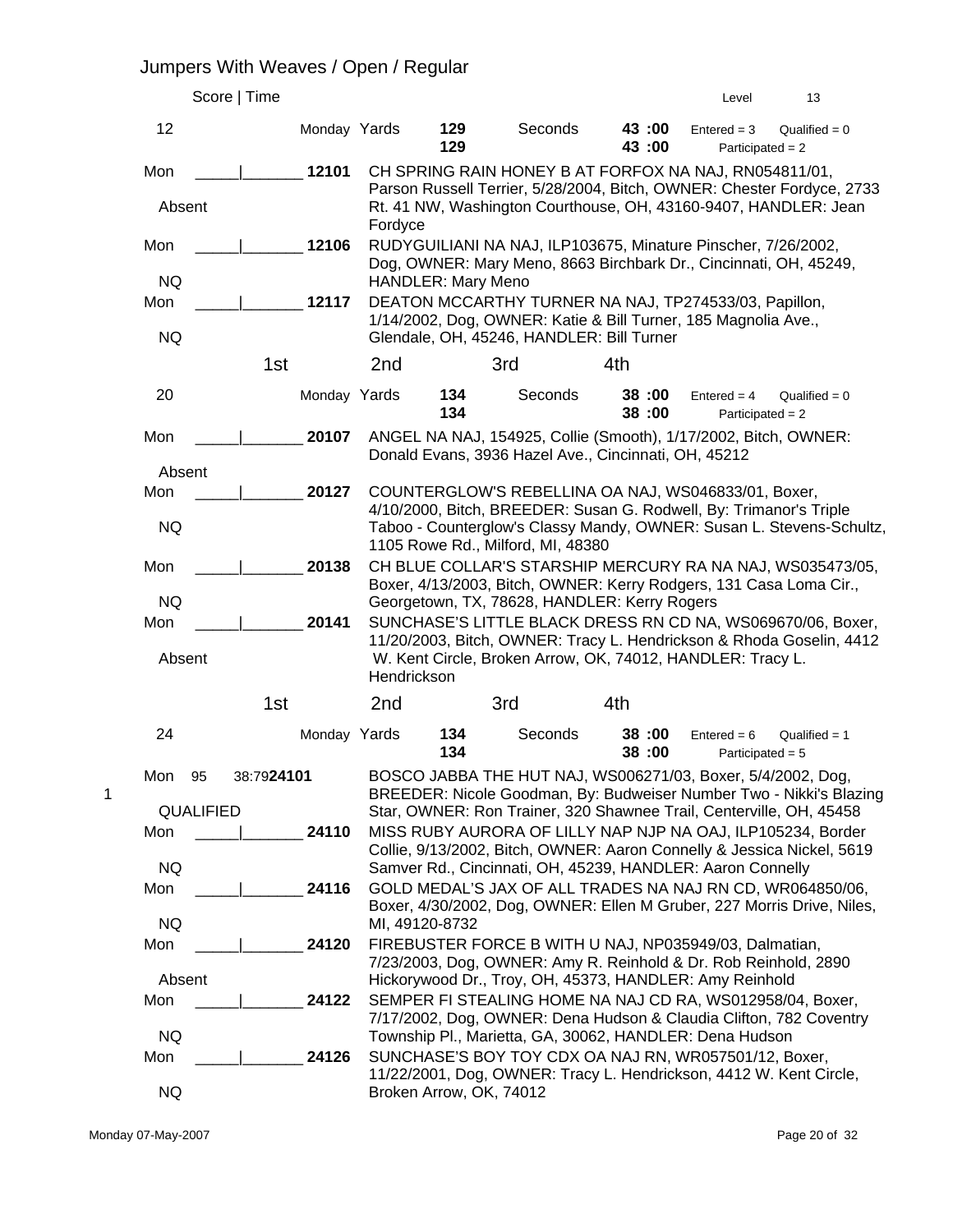## Jumpers With Weaves / Open / Regular

Score | Time Level 23

1st 24101 2nd 3rd 4th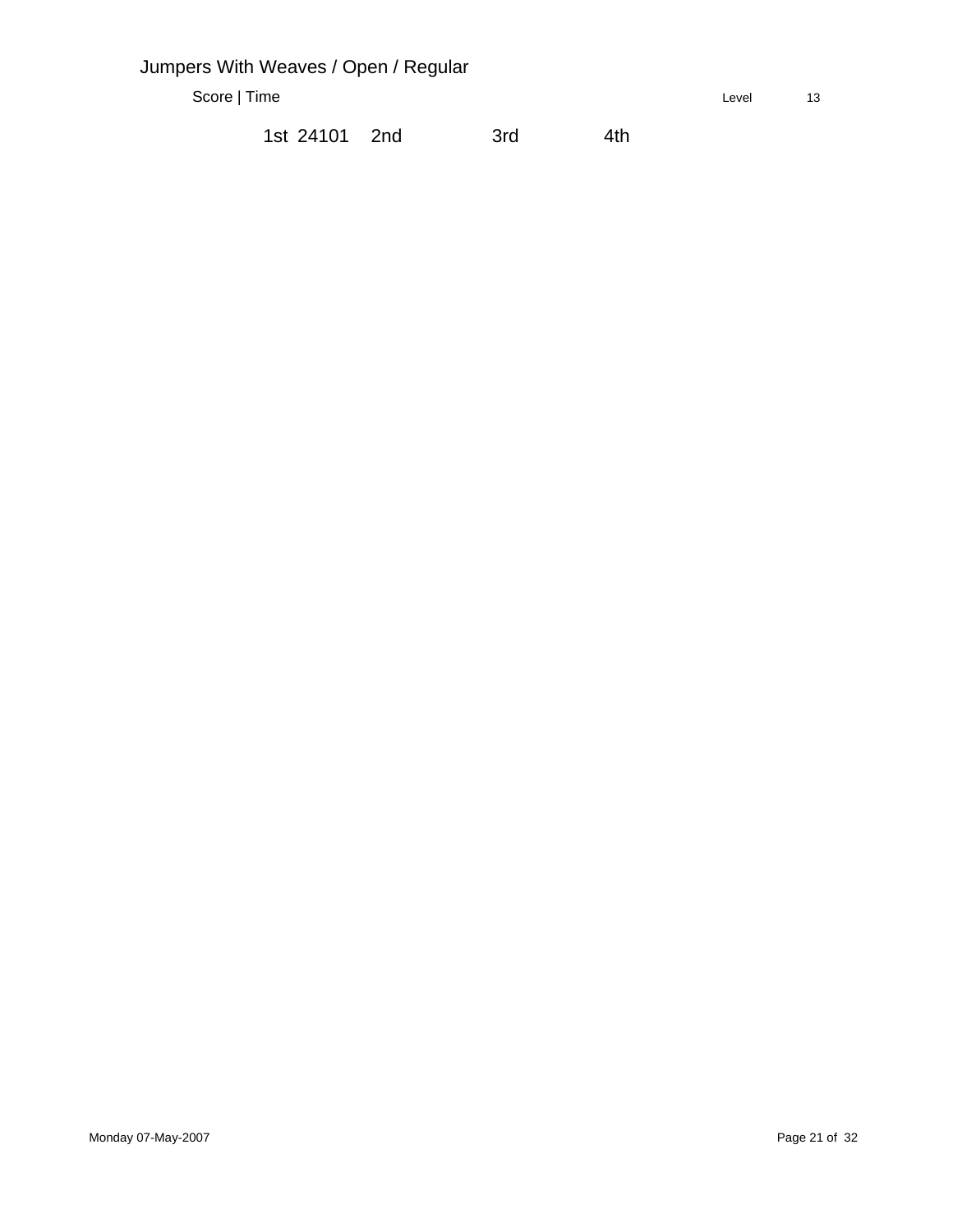|   |                  | Score   Time     |              |                 |            |                                                                                                                                                                                                                                                                        |                  | Level                               | 17                                                                       |
|---|------------------|------------------|--------------|-----------------|------------|------------------------------------------------------------------------------------------------------------------------------------------------------------------------------------------------------------------------------------------------------------------------|------------------|-------------------------------------|--------------------------------------------------------------------------|
|   | 8                |                  | Monday Yards |                 | 148<br>148 | Seconds                                                                                                                                                                                                                                                                | 46:00<br>46 :00  | $Entered = 4$<br>Participated = $4$ | Qualified $= 1$                                                          |
|   | Mon<br><b>NQ</b> |                  | 8107         |                 |            | BLUE ROSE DIAMONDS FOR DARCI OAJ, TR225254/02, Papillon,<br>Leacrest Rd, Cincinnati, OH, 45215                                                                                                                                                                         |                  |                                     | 5/26/2004, Bitch, BREEDER: Kristi Jacobs, OWNER: Bonnie Smith, 9702      |
| 1 | Mon              | 100              |              |                 |            | 44:618110 EMMA KATHARINE OF PURIN'S ROOM JP OA OAJ, PR068250/01,<br>Poodle (Toy), 10/16/2004, Bitch, OWNER: Michael Wolf, 5055                                                                                                                                         |                  |                                     |                                                                          |
|   | Mon              | QUALIFIED        | 8111         |                 |            | Hearthstone Dr., Springfield, OH, 45502-8321<br>LITTLE WHISPER WINGS OA OAJ, TP167177/01, Papillon, 4/29/2001,                                                                                                                                                         |                  |                                     | Bitch, OWNER: Cheryl Immel, 4242 Rose Marie Rd., Franklin, OH, 45005     |
|   | <b>NQ</b><br>Mon |                  | 8112         |                 |            | CARESTEDA SNOOPY RN OA OAJ, HP056570/02, Dachshund<br>(Longhaired), 3/27/2003, Bitch, OWNER: Cheryl B. Holman, DVM, 3108                                                                                                                                               |                  |                                     |                                                                          |
|   | <b>NQ</b>        |                  | 1st 8110     | 2nd             |            | Frazee Rd., Somerville, OH, 45064, HANDLER: Cheryl Holman<br>3rd                                                                                                                                                                                                       | 4th              |                                     |                                                                          |
|   | 12               |                  | Monday Yards |                 | 148<br>148 | Seconds                                                                                                                                                                                                                                                                | 46:00<br>46 :00  | $Entered = 3$<br>Participated = $3$ | $Qualified = 0$                                                          |
|   | Mon              |                  | 12111        |                 |            | LITTLE BITS MISS T REIGNS NA OAJ, DL868586/03, Shetland                                                                                                                                                                                                                |                  |                                     | Sheepdog, 3/28/2001, Bitch, BREEDER: Rosemary Henson, By: Ch Auburn      |
|   | <b>NQ</b>        |                  |              | Beiersdorfer    |            | 3229 Bellacre Ct, Cincinnati, OH, 45248-5005, HANDLER: Lois                                                                                                                                                                                                            |                  |                                     | Today's News - Little Bits Shades of Favor, OWNER: Lois J, Beiersdorfer, |
|   | Mon              |                  | 12112        |                 |            | LITTLE PRINCE MAGIC OA OAJ, TR347652/02, Papillon, 3/1/2005,<br>Dog, OWNER: Cheryl Immel, 4242 Rose Marie Rd., Franklin, OH, 45005                                                                                                                                     |                  |                                     |                                                                          |
|   | <b>NQ</b><br>Mon |                  | 12124        |                 |            | CLADDAGH'S WYE BE SILENT AX OAJ, TR151966/01, Cavalier King                                                                                                                                                                                                            |                  |                                     | Charles Spaniel, 3/9/2003, Dog, OWNER: Nadine Glaub & Pat Doty, 1173     |
|   | NQ               |                  |              |                 |            | Davis Rd., Hamilton, OH, 45013, HANDLER: Nadine Glaub                                                                                                                                                                                                                  |                  |                                     |                                                                          |
|   |                  | 1st              |              | 2nd             |            | 3rd                                                                                                                                                                                                                                                                    | 4th              |                                     |                                                                          |
|   | 16               |                  | Monday Yards |                 | 153<br>153 | Seconds                                                                                                                                                                                                                                                                | 44 :00<br>44 :00 | $Entered = 2$<br>Participated = $2$ | Qualified = $0$                                                          |
|   | Mon<br>NQ        |                  | 16111        | Sharp           |            | CH TRYSTYN'S RED HOT WINGS OA OAJ, SN871314/09, Spaniel<br>(Welsh Springer), 10/14/2001, Bitch, BREEDER: Sandra N. Holmes, By:<br>Rwyn Lucky Luke - CH Ky-Bryn's Awaiten Wings, OWNER: Sharon &<br>Robert Sharp, 383 Florence Dr, Erlanger, KY, 41018, HANDLER: Sharon |                  |                                     |                                                                          |
|   | Mon<br>NQ        |                  | 16120        |                 |            | CH CJ'S BETSY ROSS OA OAJ, WR068083/04, Standard Schnauzer,<br>7/2/2002, Bitch, OWNER: Brian Richard, 3721 Pimlico Ct., Hamilton, OH,<br>45011-5505, HANDLER: Carol Parker                                                                                             |                  |                                     |                                                                          |
|   |                  | 1st              |              | 2 <sub>nd</sub> |            | 3rd                                                                                                                                                                                                                                                                    | 4th              |                                     |                                                                          |
|   | 20               |                  | Monday Yards |                 | 157<br>157 | Seconds                                                                                                                                                                                                                                                                | 42:00<br>42:00   | $Entered = 5$<br>Participated = $5$ | $Qualified = 2$                                                          |
| 2 | Mon 88           | 46:0520101       |              |                 |            | SWEET GEORGIE'S BELLE OF THE BALL CD OA OAJ, WS134666/02,<br>Boxer, 6/5/2005, Bitch, OWNER: Ruth M. & James P. Hutchins, 502                                                                                                                                           |                  |                                     |                                                                          |
|   | Mon              | <b>QUALIFIED</b> | 20102        |                 |            | Blossomhill Lane, Cincinnati, OH, 45224, HANDLER: Jim Hutchins<br>SAVOY LUSTIG UND SCHOEN NA NAJ RN, WR002256/01, Boxer,                                                                                                                                               |                  |                                     |                                                                          |
|   | <b>NQ</b>        |                  |              |                 |            | 10/31/2000, Bitch, OWNER: Mary & Stephen Quinn, 37337 Orange<br>Blossom Lane, Dade City, FL, 33525-0805, HANDLER: Stephen Quinn                                                                                                                                        |                  |                                     |                                                                          |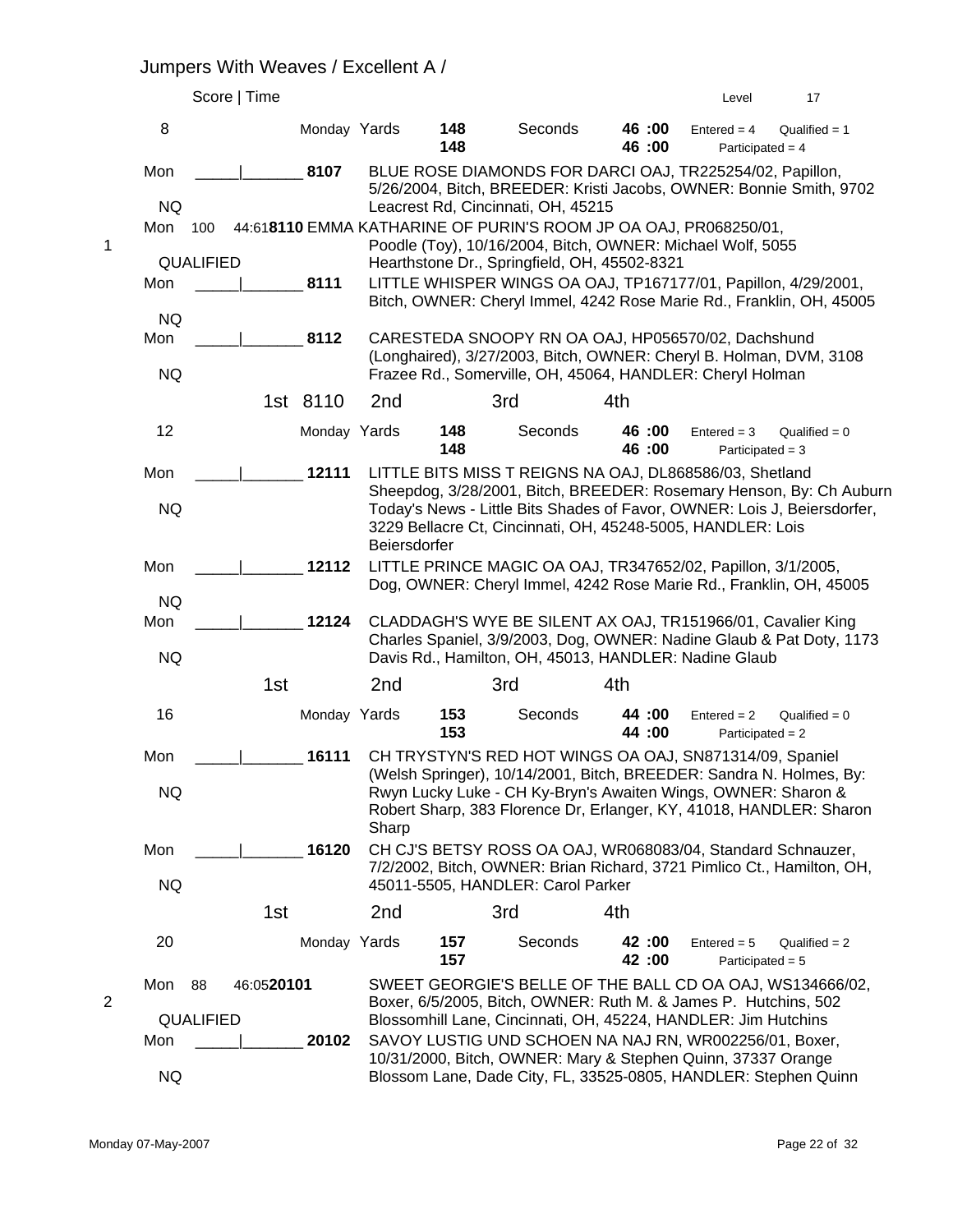|   |            |                  | Score   Time |              | 17<br>Level |                                     |     |         |                                               |                                                                   |                                                                                                                                      |  |
|---|------------|------------------|--------------|--------------|-------------|-------------------------------------|-----|---------|-----------------------------------------------|-------------------------------------------------------------------|--------------------------------------------------------------------------------------------------------------------------------------|--|
|   | Mon<br>NQ. |                  |              | 20119        |             | Beech Rd., Loveland, OH, 45140      |     |         |                                               | CH WINDY COVE KASH N RODEO RYDER OA OAJ, HM793476/02,             | Norwegian Elkhound, 10/9/1998, Dog, OWNER: Denise Tudor-Hayes, 226                                                                   |  |
| 1 | Mon 94     |                  | 44:1320139   |              |             |                                     |     |         |                                               |                                                                   | CJ'S PATRIOTIC RUDY OA OAJ, WR068083/03, Standard Schnauzer,<br>7/2/2002, Dog, OWNER: Brian Richard, 3721 Pimlico Ct., Hamilton, OH, |  |
|   |            | <b>QUALIFIED</b> |              |              |             | 45011-5505, HANDLER: Carol Parker   |     |         |                                               |                                                                   |                                                                                                                                      |  |
|   | Mon        |                  |              | 20144        |             |                                     |     |         |                                               | DANCIN' DIAMOND'S PRINCESS AX OAJ, WP942988/07, Boxer,            |                                                                                                                                      |  |
|   | NQ         |                  |              |              | NE, 68901   |                                     |     |         |                                               |                                                                   | 11/15/1999, Bitch, OWNER: Vicki Wolfe Sinner, 820 E. 5th St., Hastings,                                                              |  |
|   |            |                  |              | 1st 20139    |             | 2nd 20101                           | 3rd |         | 4th                                           |                                                                   |                                                                                                                                      |  |
|   | 24         |                  |              | Monday Yards |             | 157<br>157                          |     | Seconds | 42:00<br>42:00                                | $Entered = 3$<br>Participated = $1$                               | Qualified = $0$                                                                                                                      |  |
|   | Mon        |                  |              | 24102        |             |                                     |     |         |                                               | SUNCHASE'S BLEACHED BLONDE CDX AX OAJ RN, ILP100396,              |                                                                                                                                      |  |
|   |            |                  |              |              |             |                                     |     |         |                                               | Boxer, 8/7/1998, Bitch, OWNER: Tracy L. Hendrickson, 4412 W. Kent |                                                                                                                                      |  |
|   | Absent     |                  |              |              |             | Circle, Broken Arrow, OK, 74012     |     |         |                                               |                                                                   |                                                                                                                                      |  |
|   | Mon        |                  |              | 24108        |             |                                     |     |         |                                               | MARSH-MUTT RAVENALL CD JH OA OAJ, SR140764/06, Retriever          |                                                                                                                                      |  |
|   | NQ.        |                  |              |              |             |                                     |     |         | Rd., Loveland, OH, 45140, HANDLER: E.M Tucker | (Labrador), 1/11/2004, Dog, OWNER: E.M. Tucker, 10345 Butterworth |                                                                                                                                      |  |
|   | Mon        |                  |              | 24132        |             |                                     |     |         |                                               |                                                                   | BRAVO'S CHORUS LINE CD OA OAJ, WR062042/05, Boxer, 3/1/2002,                                                                         |  |
|   | Absent     |                  |              |              |             | 55428-3241, HANDLER: Carol Garaghty |     |         |                                               |                                                                   | Bitch, OWNER: Carol & Phil Garaghty, 7733 59th Ave. No., Crystal, MN,                                                                |  |
|   |            |                  | 1st          |              | 2nd         |                                     | 3rd |         | 4th                                           |                                                                   |                                                                                                                                      |  |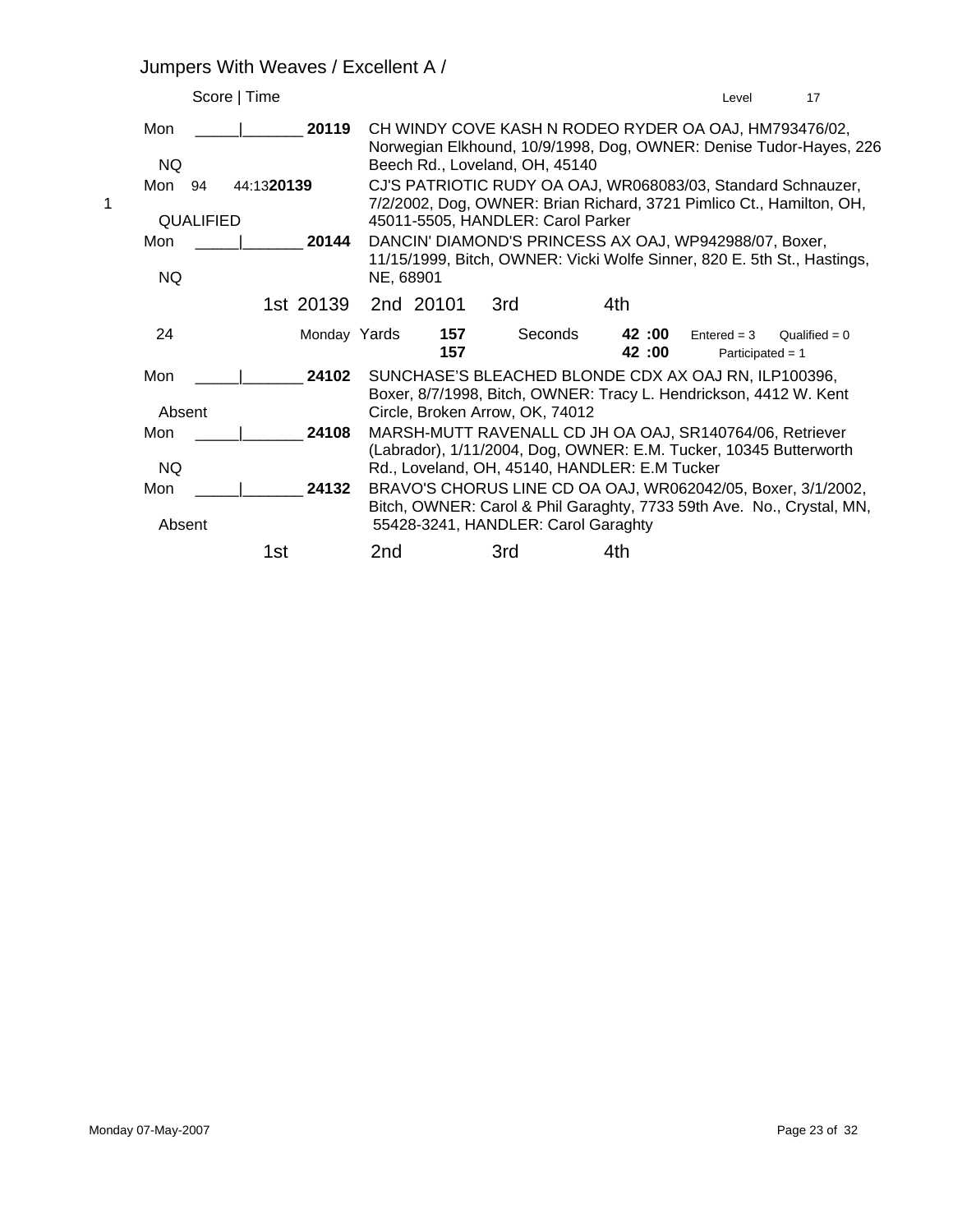|                |                  |                  | Score   Time |              |           |                                                              |          |     |                | Level                                                                                                                                                                                                                                                    | 58                                                                                                                                             |
|----------------|------------------|------------------|--------------|--------------|-----------|--------------------------------------------------------------|----------|-----|----------------|----------------------------------------------------------------------------------------------------------------------------------------------------------------------------------------------------------------------------------------------------------|------------------------------------------------------------------------------------------------------------------------------------------------|
|                | 8                |                  |              | Monday Yards |           | 148<br>148                                                   | Seconds  |     | 46:00<br>46:00 | $Entered = 9$<br>Participated = $9$                                                                                                                                                                                                                      | Qualified $= 4$                                                                                                                                |
| 4              | Mon              | 100              |              |              |           |                                                              |          |     |                | 46:758102 BAILEY SMITH AX AXJ, ILP92560, Maltese, 12/28/1999, Dog, OWNER:<br>Bonnie Smith, 9702 Leacrest Rd, Cincinnati, OH, 45215                                                                                                                       |                                                                                                                                                |
|                | Mon 100          | QUALIFIED        |              |              |           |                                                              |          |     |                | 42:268103 MACH FORFOX TIZ A KELLY GIRL CD, DL754274/01, Welsh Corgi                                                                                                                                                                                      |                                                                                                                                                |
| $\overline{2}$ |                  | <b>QUALIFIED</b> |              |              |           |                                                              |          |     |                | (Pembroke), 8/9/1998, Bitch, BREEDER: Catherine Raabe & Jean &<br>Chester Fordyce, By: Ch Forfox Emmett Kellly CD AX AXJ - Forfox<br>Fantasy, OWNER: Chester Fordyce, 2733 Rt. 41 NW, Washington<br>Courthouse, OH, 43160-9407, HANDLER: Chester Fordyce |                                                                                                                                                |
| 3              | Mon              | 100              |              |              |           |                                                              |          |     |                | 43:328105 WINGAZEN JUST A LUCKY IMAGE AX AXJ, TR110530/03, Papillon,<br>2/28/2003, Dog, OWNER: Linda & White Bourland, 8471 New England                                                                                                                  |                                                                                                                                                |
|                |                  | QUALIFIED        |              |              |           | Ct., Cincinnati, OH, 45236, HANDLER: Linda Bourland          |          |     |                |                                                                                                                                                                                                                                                          |                                                                                                                                                |
|                | Mon<br><b>NQ</b> |                  |              | 8106         |           |                                                              |          |     |                | Tricia Pottinger, By: Sir Lancelot III - Annabel Rose, OWNER: Linda &<br>White Bourland, 8471 New England Ct., Cincinnati, OH, 45236,                                                                                                                    | SIR KIMBLE AX AXJ, TP119698/02, Papillon, 1/5/2001, Dog, BREEDER:                                                                              |
|                |                  |                  |              |              |           | <b>HANDLER: White Bourland</b>                               |          |     |                |                                                                                                                                                                                                                                                          |                                                                                                                                                |
| 1              | Mon              | 100<br>QUALIFIED |              |              |           | 35:128108 MACH2 SANDFOX CAITLYN TD, DN001701/04, Welsh Corgi |          |     |                |                                                                                                                                                                                                                                                          | (Pembroke), 2/26/2002, Bitch, BREEDER: Vicki Sandage & Pam Hudson,<br>By: Ch Sandfox Flying Finish UD HS MX AXJ - Ch Calloway Parlor Soiree,   |
|                |                  |                  |              |              |           |                                                              |          |     |                | OWNER: Jane Glier, 217 Hillsdale Ave, Greencastle, IN, 46135-1340                                                                                                                                                                                        |                                                                                                                                                |
|                | Mon              |                  |              | 8109         |           |                                                              |          |     |                | SAND FOX AMEICAN IDOL OA AXJ, DN071903/06, Welsh Corgi<br>(Pembroke), 3/5/2004, Bitch, OWNER: Jane D. Dewey, 8355 Arapaho                                                                                                                                |                                                                                                                                                |
|                | <b>NQ</b><br>Mon |                  |              | 8113         |           | Lane, Cincinnati, OH, 45243, HANDLER: Jane Dewey             |          |     |                | COALTON LEVI BLUE AX AXJ, TP27453302, Papillon, 1/14/2002,                                                                                                                                                                                               |                                                                                                                                                |
|                | <b>NQ</b>        |                  |              |              |           | 45243, HANDLER: Michael Combs                                |          |     |                | Bitch, BREEDER: Trish Pottinger, By: Levi Indigo Blue - Chels Merry<br>Legs, OWNER: Michael J. Combs, 7226 Berwood Dr., Cincinnati, OH,                                                                                                                  |                                                                                                                                                |
|                | Mon              |                  |              | 8116         |           |                                                              |          |     |                | ONCE AGAIN SHORT AND SWEET AX AXJ, PR002922/01, Minature                                                                                                                                                                                                 | Poodle, 4/23/2002, Bitch, OWNER: Marilyn Ludwig, 1201 Covedale Ave,                                                                            |
|                | <b>NQ</b><br>Mon |                  |              | 8117         |           | Cincinnati, OH, 45238-4315                                   |          |     |                | BLUE ROSE'S CHASE THE WIND AX AXJ, TR111370/01, Papillon,                                                                                                                                                                                                |                                                                                                                                                |
|                | <b>NQ</b>        |                  |              |              | 45215     |                                                              |          |     |                |                                                                                                                                                                                                                                                          | 5/5/2003, Dog, BREEDER: Kristi Jacobs, By: Ch Kra-Li-Mar-Nicoli - Clf's<br>Willow Wisp, OWNER: Bonnie Smith, 9702 Leacrest Rd, Cincinnati, OH, |
|                |                  |                  |              | 1st 8108     | 2nd       | 8103                                                         | 3rd 8105 | 4th | 8102           |                                                                                                                                                                                                                                                          |                                                                                                                                                |
|                | 12               |                  |              | Monday Yards |           | 148<br>148                                                   | Seconds  |     | 46:00<br>46:00 | $Entered = 11$<br>Participated =                                                                                                                                                                                                                         | $Qualified = 3$                                                                                                                                |
|                | Mon              |                  |              | 12102        |           |                                                              |          |     |                | SUA MAH ALWAYS MISCHIEF MAKER MX MXJ, DL90577907, Welsh                                                                                                                                                                                                  |                                                                                                                                                |
|                | <b>NQ</b>        |                  |              |              |           |                                                              |          |     |                | Real Mischief, OWNER: Jean & Chester Fordyce, 2733 Rt. 43 N.W.,<br>Washington Court House, OH, 43160, HANDLER: Jean Fordyce                                                                                                                              | Corgi (Pembroke), 3/31/2002, Bitch, BREEDER: Olga Golzueta Rawls/Judy<br>Hart/Olga C. De Golsueta, By: Hum'nbirt Artic Ice - Ch Sua Mah Always |
| 1              | Mon              | 100              | 32:2712103   |              |           |                                                              |          |     |                | BREEDER: David & Dorthy Yeckley, By: Michelty Unique Impression -                                                                                                                                                                                        | MACH4 JOJO XXI, DL850103/03, Shetland Sheepdog, 7/24/2000, Dog,                                                                                |
| Ridge,         |                  | <b>QUALIFIED</b> |              |              |           |                                                              |          |     |                | Beckward Lady Magdelina, OWNER: Tom Reed, 230 Duncan Dr, Dry                                                                                                                                                                                             |                                                                                                                                                |
|                |                  |                  |              |              | KY, 41035 |                                                              |          |     |                |                                                                                                                                                                                                                                                          |                                                                                                                                                |
|                | Mon<br><b>NQ</b> |                  |              | 12108        |           |                                                              |          |     |                | 11/4/1999, Bitch, BREEDER: Pam & Serena Marshall, By: Belmark<br>Andante - Beckworth & Donlyn's Gardenia, OWNER: MaryAnn<br>Chappelear, 4166 Township Line Rd, Waynesville, OH, 45068                                                                    | SHANTELS SPIRIT SISTER MX MXJ, DL818121/02, Shetland Sheepdog,                                                                                 |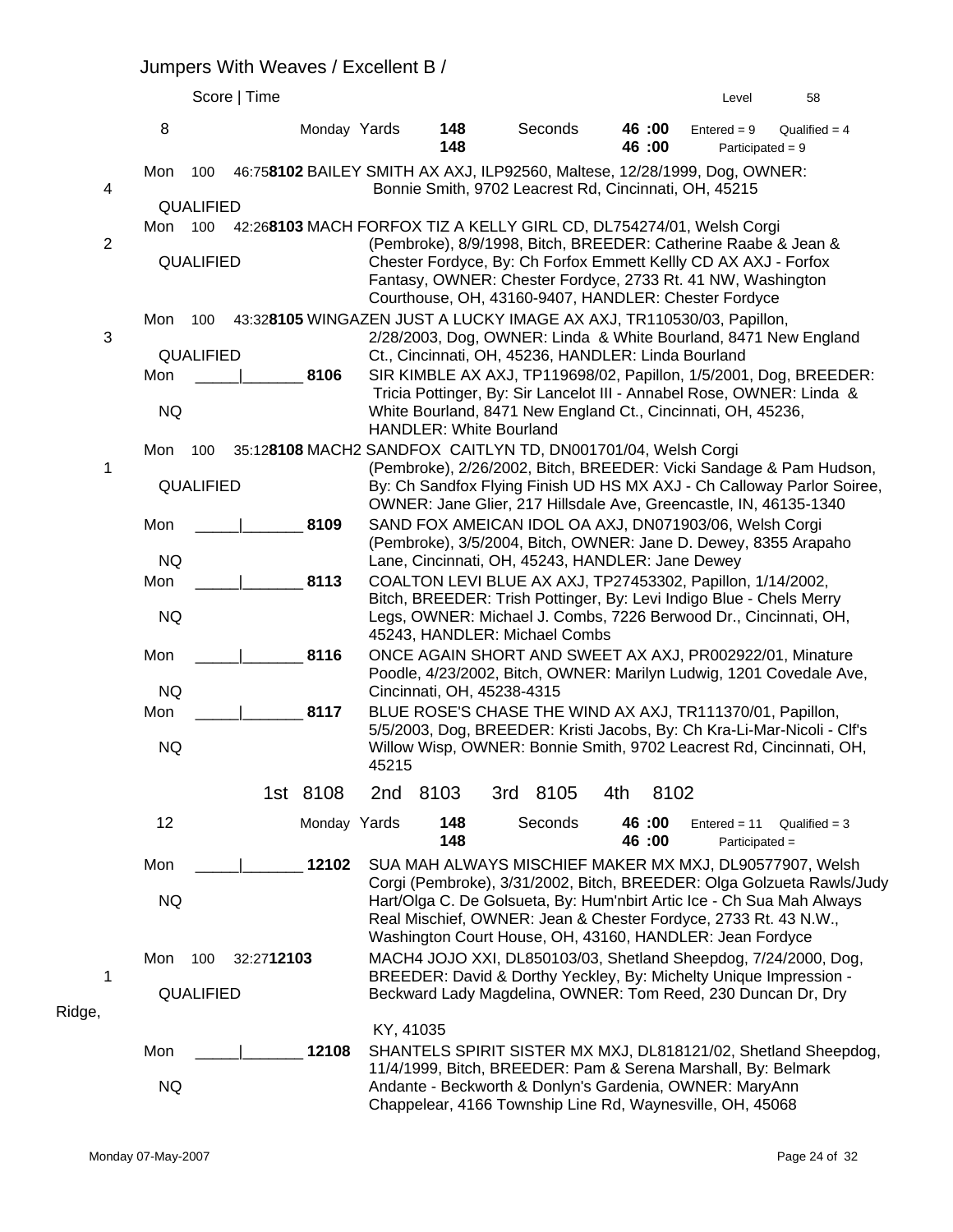|                |                  |                  | $\frac{1}{2}$ |              |         |                               |                                         |                |                                                                                                                                                                                                |                  |                                                                                                                                                 |
|----------------|------------------|------------------|---------------|--------------|---------|-------------------------------|-----------------------------------------|----------------|------------------------------------------------------------------------------------------------------------------------------------------------------------------------------------------------|------------------|-------------------------------------------------------------------------------------------------------------------------------------------------|
|                |                  |                  | Score   Time  |              |         |                               |                                         |                | Level                                                                                                                                                                                          |                  | 58                                                                                                                                              |
| $\overline{2}$ | Mon              | 100<br>QUALIFIED | 36:8912109    |              |         |                               | Indian Ridge Ln., Cincinnati, OH, 45243 |                | MACH2 KOKE MAKANA MISTU CDX, PP670179/02, Poodle<br>Mountain Blue Mist - Award's Charity, OWNER: Cheri Weedman, 9100                                                                           |                  | (Minature), 10/13/2002, Bitch, BREEDER: Pam Anderson, By: Ch Smokey                                                                             |
|                | Mon<br><b>NQ</b> |                  |               | 12110        |         |                               |                                         |                | BELMARK BANKING ON THE BOUNCE AX MXJ, DL907286/03,<br>Shetland Sheepdog, 1/23/2002, Bitch, BREEDER: Bella Thompson &                                                                           |                  | Deborah Rimkus, By: Ch Meridon Covewind Stockbroker - Bach Belmark                                                                              |
|                | Mon<br><b>NQ</b> |                  |               | 12113        |         | Valrico, FL, 33594            |                                         |                | FAIR OAKS AUSSIE ATTITUDE AX AXJ, TN765763/01, Cavalier King                                                                                                                                   |                  | Elite, OWNER: Linda Zehler, 4516 Shollenbarger Rd, Oxford, OH, 45056<br>Charles Spaniel, 7/9/1998, Dog, OWNER: Ileana Nadal, 3136 Oak Tree Pl., |
| 3              | Mon 100          |                  | 39:5412114    |              |         |                               |                                         |                | MY LITTLE ANNIE GIRL UD MX MXJ, 87585, Cocker Spaniel,<br>9/1/1998, Bitch, OWNER: Patricia Coleman, 3910 Eagle Point Dr.,                                                                      |                  |                                                                                                                                                 |
|                |                  | QUALIFIED        |               |              |         | Beavercreek, OH, 45430        |                                         |                |                                                                                                                                                                                                |                  |                                                                                                                                                 |
|                | Mon<br><b>NQ</b> |                  |               | 12115        |         |                               |                                         |                | NANKEN GIZMO OA AXJ, TN66096303, Papillon, 3/14/1998, Dog,<br>BREEDER: Nana Ridgeway, By: Ch Nanken Diamond Jim - Ch Nanken<br>Motylek, OWNER: Mina Knox, 2540 Kenmont Court, Beavercreek, OH, |                  |                                                                                                                                                 |
|                |                  |                  |               |              | 45434   |                               |                                         |                |                                                                                                                                                                                                |                  |                                                                                                                                                 |
|                | Mon              |                  |               | 12116        |         |                               |                                         |                | MINGO COUNTY INAMORATO OA AXJ, TB298793/02, Papillon,<br>10/15/2004, Dog, BREEDER: Trish Pottinger, - Chels Merry Legs,                                                                        |                  |                                                                                                                                                 |
|                | <b>NQ</b>        |                  |               |              |         | <b>HANDLER: Michael Combs</b> |                                         |                | OWNER: Michael J. Combs, 7226 Berwood Dr., Cincinnati, OH, 45243,                                                                                                                              |                  |                                                                                                                                                 |
|                | Mon              |                  |               | 12118        |         |                               |                                         |                | MACH2 BODYWAGS SHE'S IN CONTROL, DL742544/02, Welsh Corgi                                                                                                                                      |                  |                                                                                                                                                 |
|                | <b>NQ</b>        |                  |               |              |         |                               |                                         |                | (Cardigan), 3/9/1998, Bitch, BREEDER: Bob & Kandy Robinson, By: Ch                                                                                                                             |                  | Rhydowen's I be Jammin NA - Ch Mach Fantasy Farm's She's in Charge HL<br>UD, OWNER: Kandy Robinson, 867 North Union Road, Dayton, OH, 45427     |
|                | Mon<br>Absent    |                  |               | 12119        |         |                               |                                         |                | MACH3 JEZEBELLA II MX MXJ, PP625182/05, Poodle (Minature),<br>7/18/2000, Bitch, BREEDER: Shirley Lewis, By: VIP's Walk in Janosch                                                              |                  | Shadow - C-Brook's Georgie Girl, OWNER: Judith Harmony, 3950 Rose Hill                                                                          |
|                |                  |                  |               |              |         | Avenue, Cincinnati, OH, 45229 |                                         |                |                                                                                                                                                                                                |                  |                                                                                                                                                 |
|                |                  |                  |               | 1st 12103    |         | 2nd 12109                     | 3rd 12114                               | 4th            |                                                                                                                                                                                                |                  |                                                                                                                                                 |
|                | 16               |                  |               | Monday Yards |         | 153<br>153                    | Seconds                                 | 44:00<br>44:00 | $Entered = 12$                                                                                                                                                                                 | $Participated =$ | Qualified = $5$                                                                                                                                 |
|                | Mon<br><b>NQ</b> |                  |               | 16101        |         |                               |                                         |                | TRINITY AMATI SHE'S PIPIN' HOT MX AXJ HAS, DN030795/03,                                                                                                                                        |                  | Shetland Sheepdog, 4/23/2003, Bitch, OWNER: Sandra Schmidt & Jean<br>Clodwick, 1272 Linneman Rd., Cincinnati, OH, 45238, HANDLER: Sandra        |
|                |                  |                  |               |              | Schmidt |                               |                                         |                |                                                                                                                                                                                                |                  |                                                                                                                                                 |
| 1              | Mon 100          | <b>QUALIFIED</b> | 37:5716102    |              |         |                               |                                         |                | MACH5 TAYLORMADE WINDSWEPT, DL683772/04, Shetland<br>Sheepdog, 2/10/1997, Bitch, BREEDER: Jean & Joe Lavalley, By: Ch<br>Crystalove Spellbound - Taylormade Just Sew, OWNER: MaryAnn           |                  |                                                                                                                                                 |
|                |                  |                  |               |              |         |                               |                                         |                | Chappelear, 4166 Township Line Rd, Waynesville, OH, 45068                                                                                                                                      |                  |                                                                                                                                                 |
| (Minature),    | Mon              |                  |               | 100          | 40:45   |                               |                                         |                |                                                                                                                                                                                                |                  | 16105 DUNCAN WEEDMAN CD MX MXJ, ILP94968, Poodle                                                                                                |
| 3              |                  |                  |               |              |         |                               |                                         |                | 12/25/1999, Dog, OWNER: Cheri Weedman, 9100 Indian Ridge Ln.,                                                                                                                                  |                  |                                                                                                                                                 |
|                | Mon              | QUALIFIED        |               | 16107        |         | Cincinnati, OH, 45243         |                                         |                | KRYSTAL ANN KOAL MX MXJ, DL816197/03, Shetland Sheepdog,                                                                                                                                       |                  |                                                                                                                                                 |
|                |                  |                  |               |              |         |                               |                                         |                | 10/13/1999, Bitch, BREEDER: Slaudia Waterman, By: Gabby's Future                                                                                                                               |                  |                                                                                                                                                 |
|                | <b>NQ</b>        |                  |               |              |         |                               |                                         |                | Dignety - Gabby's Future Bonnie, OWNER: Lois J, Beiersdorfer, 3229<br>Bellacre Ct, Cincinnati, OH, 45248-5005, HANDLER: Lois Beiersdorfer                                                      |                  |                                                                                                                                                 |
|                | Mon              |                  |               | 16110        |         |                               |                                         |                | 3/3/1998, Bitch, OWNER: Michael Wolf, 5055 Hearthstone Dr.,                                                                                                                                    |                  | MANY PRIZE CRANBERRY OA AXJ, RN090930/01, Fox Terrier (Wire),                                                                                   |
|                | <b>NQ</b>        |                  |               |              |         | Springfield, OH, 45502-8321   |                                         |                |                                                                                                                                                                                                |                  |                                                                                                                                                 |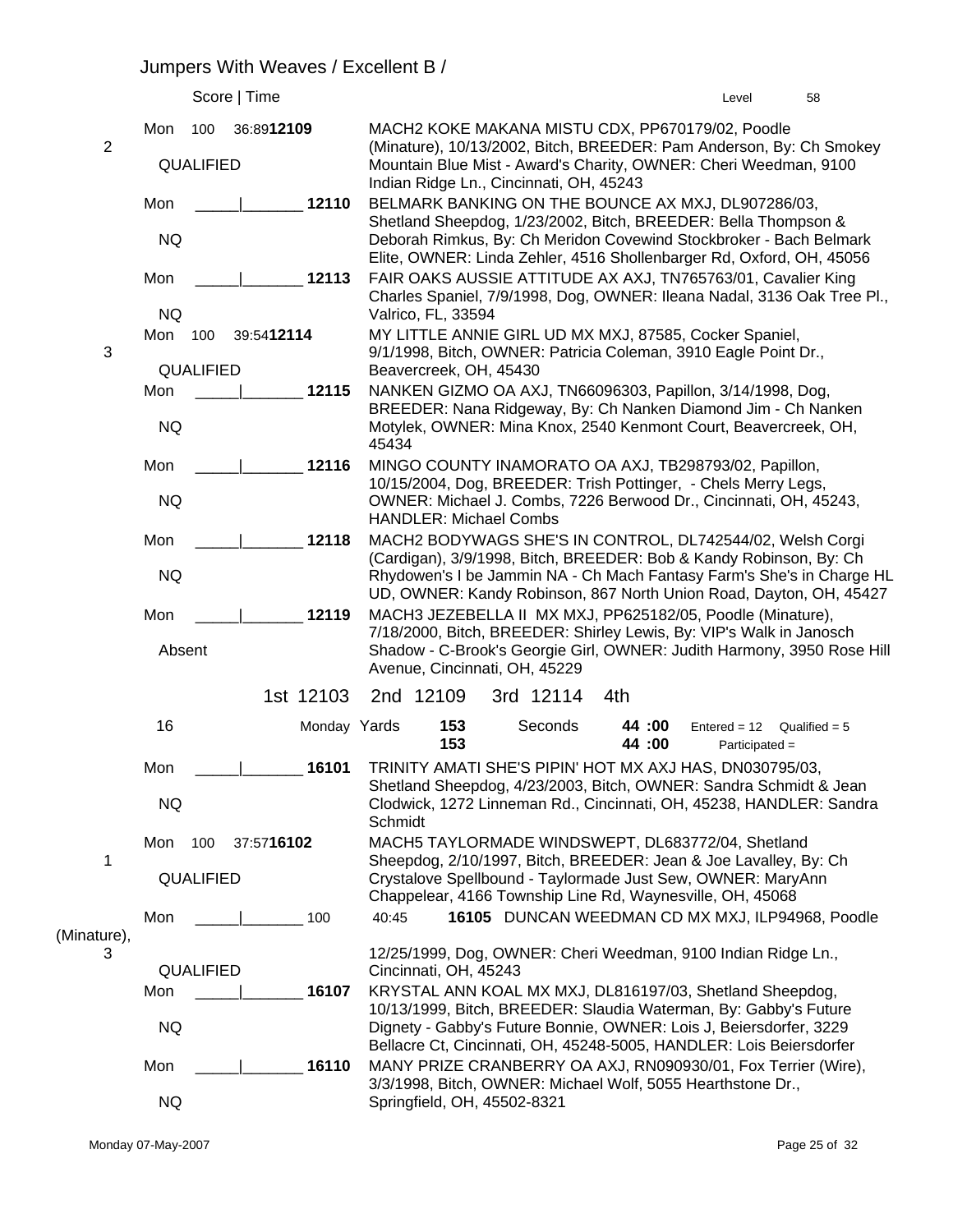|                |                             | Score   Time | 58<br>Level                                                                                                                                                                                                                       |
|----------------|-----------------------------|--------------|-----------------------------------------------------------------------------------------------------------------------------------------------------------------------------------------------------------------------------------|
|                | Mon<br>Absent               | 16112        | SCHIML'S DENIM BLUE DYLIN MX MXJ, ILP151017, Australian<br>Shepherd, 7/2/2004, Dog, OWNER: Cheryl Schiml, 1757 Woods Dr,<br>Beavercreek, OH, 45432                                                                                |
|                | Mon<br><b>NQ</b>            | 16114        | JUSDANDY MOVIN' MACHINE AX AXJ, DN05275803, Border Collie,<br>2/23/2003, Bitch, OWNER: Kandy Robinson, 867 North Union Road,<br>Dayton, OH, 45427                                                                                 |
|                | Mon<br><b>NQ</b>            | 16117        | LOGAN'S SIR DUSTY MX MXJ, DL788335/01, Shetland Sheepdog,<br>5/5/1999, Dog, BREEDER: Jeffery Ellis, By: Liberty's Logan Run - Lady's<br>Liberty Valence, OWNER: Karen Sanders, 8020 Le Blanc Way, West<br>Chester, OH, 45069-3752 |
| $\overline{2}$ | Mon<br>100                  | 39:8116118   | BREE BI BUTTERFLY AX AXJ CGC, DL771365/01, Shetland Sheepdog,<br>11/28/1998, Bitch, OWNER: Janis Burkman, 7760 S. 900 E, Elizabethtown,                                                                                           |
|                | <b>QUALIFIED</b><br>Mon 100 | 40:7816122   | IN, 47232<br>JOHANN, 153526, Shetland Sheepdog, 6/25/2004, Dog, OWNER: Leslie                                                                                                                                                     |
| 4              | QUALIFIED                   |              | May, 12628 Stanwich Place, Carmel, IN, 46033                                                                                                                                                                                      |
|                | Mon 100                     | 42:0416123   | CH MACH2 COPYKEE'S SIMPLY AWESOME, NM645671/02,<br>Keeshonden, 11/20/1995, Bitch, OWNER: Cherrie & John Treber, 7636                                                                                                              |
|                | QUALIFIED                   |              | Harshmanville Rd., Huber Heights, OH, 45424, HANDLER: Cherrie Treber                                                                                                                                                              |
|                | Mon                         | 16124        | SHADOW HILL KINDRED SPIRIT AX AXJ, DN058252/04, Shetland<br>Sheepdog, 11/23/2003, Bitch, OWNER: MaryAnn Chappelear, 4166                                                                                                          |
|                | <b>NQ</b>                   |              | Township Line Rd, Waynesville, OH, 45068                                                                                                                                                                                          |
|                |                             | 1st 16102    | 2nd 16118<br>3rd 16105<br>16122<br>4th                                                                                                                                                                                            |
|                | 20                          | Monday Yards | 157<br>Seconds<br>42:00<br>$Entered = 13$<br>$Qualified = 3$<br>157<br>42:00<br>Participated =                                                                                                                                    |
| 3              | Mon<br>100<br>QUALIFIED     | 40:4120105   | SAM, DN127615/01, Border Collie, 7/24/2005, Dog, OWNER: Tom Reed,<br>230 Duncan Dr, Dry Ridge, KY, 41035                                                                                                                          |
|                |                             |              |                                                                                                                                                                                                                                   |
|                | Mon<br><b>NQ</b>            | 20106        | CORAL AX MXJ, DN104606/01, Border Collie, 3/1/2002, Bitch, OWNER:<br>Aaron Connelly & Jessica Nickel, 5619 Samver Rd., Cincinnati, OH, 45239,<br><b>HANDLER: Aaron Connelly</b>                                                   |
|                | Mon                         | 20108        | FAIROAKS DAISY MAE AX AXJ, DL779124/03, Australian Shepherd,                                                                                                                                                                      |
|                | <b>NQ</b>                   |              | 1/6/1999, Bitch, BREEDER: H.R. & Sandy Cornell, By: Fairoaks Atreyu -<br>Fairoaks Alita, OWNER: Donald & Carol Evans, 3936 Hazel, Cincinnati,<br>OH, 45212, HANDLER: Don Evans                                                    |
|                | Mon                         | 20109        | WINJAMMER'S HEADLINES CD RA AX MXJ, DL832329/08, Belgian                                                                                                                                                                          |
|                | <b>NQ</b>                   |              | Tervuren, 2/27/2000, Bitch, BREEDER: Pat Morgan, By: Hades Du Bois Du<br>Tot HT - Jenny Du Crepuscule Des Loups PT, OWNER: Paula & Allan<br>Rubin, 561 Blossomhil Lane, Cincinnati, OH, 45224, HANDLER: Paula<br><b>Rubin</b>     |
|                | Mon<br><b>NQ</b>            | 20113        | RUDY STUBTAIL AX AXJ, SN660485/08, Pointer (German Shorthaired),<br>7/23/1999, Bitch, OWNER: Brian Richard, 7426 West Chester Rd, West<br>Chester, OH, 45069, HANDLER: Maureen Richard                                            |
|                | Mon                         | 20115        | ROO-B RED SLIPPERS AX AXJ, ILP104807, Australian Shepherd,                                                                                                                                                                        |
|                | <b>NQ</b>                   |              | 12/1/2003, Bitch, OWNER: Diana Reeb, 5913 Heritage Knoll Terrace,<br>Fairfield, OH, 45014                                                                                                                                         |
|                | Mon                         | 20117        | JOSEPHINE VON BACHBETT VCD2 AX AXJ, WS001755/03, Boxer,                                                                                                                                                                           |
|                | <b>NQ</b>                   |              | 1/21/2002, Bitch, OWNER: Renee & Terry Basye, Jr., 1601 Prarie Ave.,<br>Beloit, WI, 53511-3838, HANDLER: Renee Basye                                                                                                              |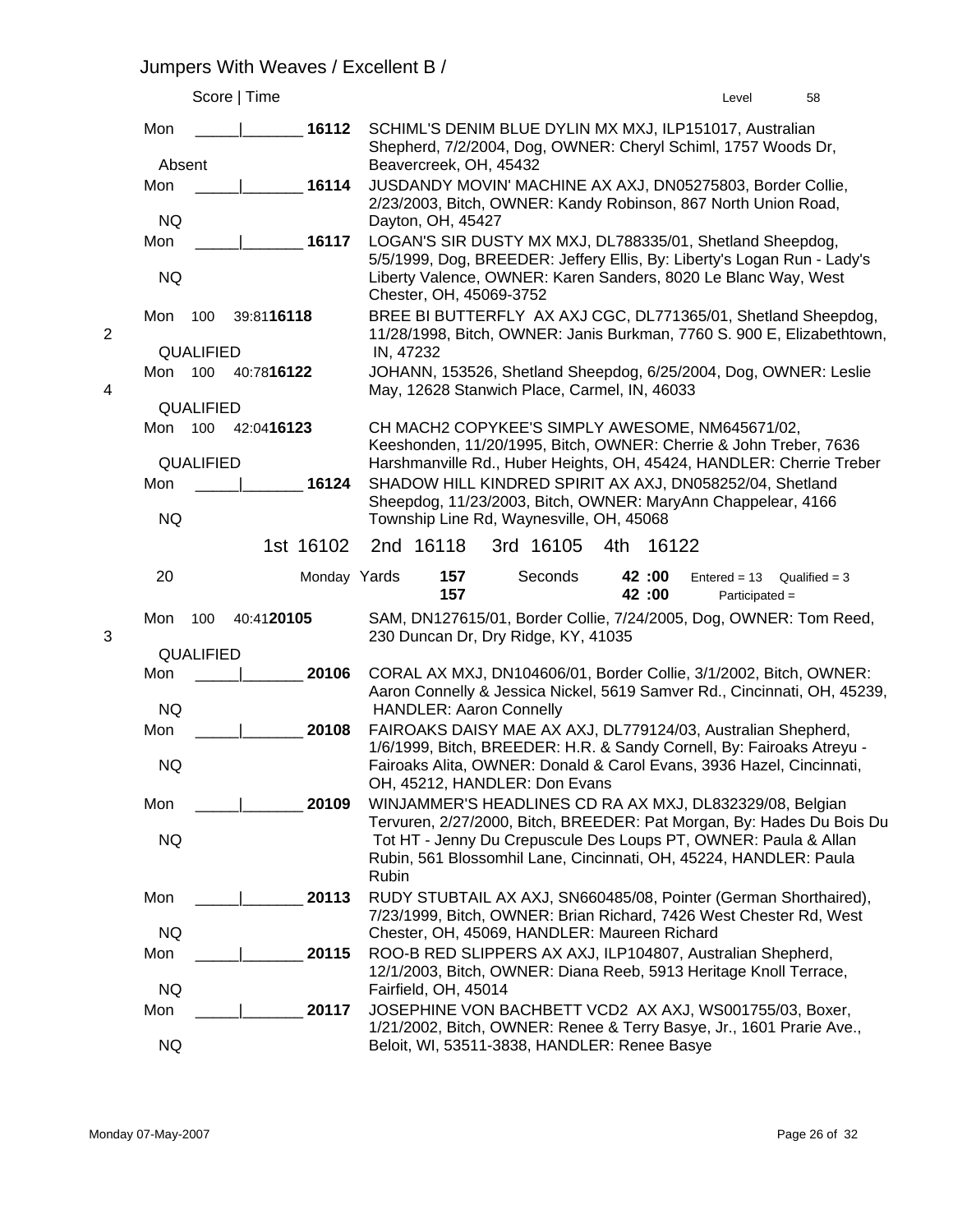|                |                         | Score   Time |                                                                                                                                                                                                                                      | 58<br>Level                                        |  |  |  |  |  |  |
|----------------|-------------------------|--------------|--------------------------------------------------------------------------------------------------------------------------------------------------------------------------------------------------------------------------------------|----------------------------------------------------|--|--|--|--|--|--|
| $\overline{2}$ | Mon<br>100<br>QUALIFIED | 36:6120118   | MACH RIEGEL'S DIAMOND OF SAVOY RE, WR064507/02, Boxer,<br>3/5/2002, Bitch, BREEDER: Esther Riegel & Mary Banta, By: Suncrest's In<br>His Image - Savoy Hot Sicily, CD, OWNER: Ileana Nadal, 3136 Oak Tree<br>Pl., Valrico, FL, 33594 |                                                    |  |  |  |  |  |  |
|                | Mon                     | 20122        | CH TEALCREST'S PENNYS FROM HEAVEN CD RA AX AXJ,<br>WR051949/01, Boxer, 10/12/2001, Bitch, OWNER: Jill Hootman, 171                                                                                                                   |                                                    |  |  |  |  |  |  |
|                | <b>NQ</b>               |              | Tylertown Rd., Clarksville, TN, 37040                                                                                                                                                                                                |                                                    |  |  |  |  |  |  |
|                | Mon<br><b>NQ</b>        | 20128        | JUSTENUF ON THE DARK SIDE AX AXJ, 154955, Border Collie,<br>6/21/2004, Dog, OWNER: Kimberly Knight, 4685 Pine Tree Court,<br>Westerville, OH, 43082                                                                                  |                                                    |  |  |  |  |  |  |
| 1              | Mon 100                 | 33:5020129   | ZINA PRINCESS OF ZEST AX AXJ, 104454, Border Collie, 3/26/2004,<br>Bitch, OWNER: Ruth Goode, 6115 W. Lowell Rd., Columbus, IN, 47201                                                                                                 |                                                    |  |  |  |  |  |  |
|                | <b>QUALIFIED</b>        |              |                                                                                                                                                                                                                                      |                                                    |  |  |  |  |  |  |
|                | Mon<br>Absent           | 20131        | TCJ NADJA SPECIAL GIRL MX MXJ CD, NM927226/01, Dalmatian,<br>3/4/2001, Bitch, OWNER: Amy R. Reinhold & Dr. Rob Reinhold, 2890<br>Hickorywood Dr., Troy, OH, 45373, HANDLER: Amy Reinhold                                             |                                                    |  |  |  |  |  |  |
|                | Mon                     | 20135        | BENCHMARK'S JOE LOUIS CD AX MXJ RE, WP982576/03, Boxer,                                                                                                                                                                              |                                                    |  |  |  |  |  |  |
|                | <b>NQ</b>               |              | 7/8/2000, Dog, OWNER: Brenda & Charles Staley, 355 N Chestnut St,<br>Monrovia, IN, 46157, HANDLER: Brenda Staley                                                                                                                     |                                                    |  |  |  |  |  |  |
|                |                         | 1st 20129    | 2nd 20118<br>3rd 20105<br>4th                                                                                                                                                                                                        |                                                    |  |  |  |  |  |  |
|                | 24                      | Monday Yards | 157<br>Seconds<br>42:00<br>157<br>42:00                                                                                                                                                                                              | $Entered = 10$ Qualified = 1<br>Participated = $7$ |  |  |  |  |  |  |
|                | Mon<br><b>NQ</b>        | 24103        | SWEET GEORGIE GIRL UDX MX MXJ, WR03765206, Boxer, 7/19/2001,<br>Bitch, OWNER: Ruth M. & James P. Hutchins, 502 Blossomhill Lane,<br>Cincinnati, OH, 45224, HANDLER: Jim Hutchins                                                     |                                                    |  |  |  |  |  |  |
|                | Mon 100                 | 38:8424104   | AMAZING OPPORTUNITY OF CHANCE MX MXJ, WR022646/02,                                                                                                                                                                                   |                                                    |  |  |  |  |  |  |
| 1              | QUALIFIED               |              | Boxer, 4/4/2001, Dog, OWNER: Celeste Bell, 5552 Wagoner Ct., Ann<br>Arbor, MI, 48103                                                                                                                                                 |                                                    |  |  |  |  |  |  |
|                | Mon                     | 24105        | MICHAEL JOHNS MIGHTY GOLIATH MX MXJ, WR073429/01, Boxer,<br>10/4/2002, Dog, OWNER: Michael Butler, 4415 Behrwald Ave., Cleveland,                                                                                                    |                                                    |  |  |  |  |  |  |
|                | <b>NQ</b>               |              | OH, 44109                                                                                                                                                                                                                            |                                                    |  |  |  |  |  |  |
|                | Mon<br>Absent           | 24113        | CH SUNCHASE'S BLONDE MOMENT CDX AX AXJ RN, WP995105/01,<br>Boxer, 8/1/2000, Bitch, OWNER: Tracy L. Hendrickson, 4412 W. Kent<br>Circle, Broken Arrow, OK, 74012                                                                      |                                                    |  |  |  |  |  |  |
|                | Mon                     | 24114        | LUCKY LADY HANNA GRACE CDX RE MX MXJ CGC, WS017604/01,<br>Boxer, 8/12/2002, Bitch, OWNER: Sandie Turner, 531 Hughes Lake Rd. SE,                                                                                                     |                                                    |  |  |  |  |  |  |
|                | Absent                  |              | Cleveland, TN, 37323                                                                                                                                                                                                                 |                                                    |  |  |  |  |  |  |
|                | Mon                     | 24115        | CH CARISTEDA NUGGET OA AXJ JC RN, HM735581/01, Saluki,<br>10/3/1997, Dog, OWNER: Claudia Davis & April Laslie, 3108 Frazee Rd.,                                                                                                      |                                                    |  |  |  |  |  |  |
|                | NQ.                     |              | Somerville, OH, 45064, HANDLER: Cheryl Holman<br>MACH CADAUSUS' SWEET CARAMEL UD RA CGC, SN815968/03,                                                                                                                                |                                                    |  |  |  |  |  |  |
|                | Mon                     | 24117        | Retriever (Golden), 2/18/2001, Dog, OWNER: Kimberly Knight, 4685 Pine                                                                                                                                                                |                                                    |  |  |  |  |  |  |
|                | <b>NQ</b>               |              | Tree Court, Westerville, OH, 43082                                                                                                                                                                                                   |                                                    |  |  |  |  |  |  |
|                | Mon<br><b>NQ</b>        | 24118        | CH NANI'S STREAK OF WISE MOVES JH AX AXJ, SR143357/05,<br>Weimaraner, 12/17/2003, Bitch, OWNER: Teresa L. Borman & Christine                                                                                                         |                                                    |  |  |  |  |  |  |
|                | Mon                     | 24127        | M. Grisell, 2714 S. 1200 E., Zionsville, IN, 46077, HANDLER: Terrie<br>ROSEHAEVENS WHAT A CATCH PT CD RE OA AXJ, DN040299/09,                                                                                                        |                                                    |  |  |  |  |  |  |
|                | Absent                  |              | Collie (Rough), 7/8/2003, Dog, OWNER: Carol Dunton, 5322 Windsor<br>Ridge, Milford, OH, 45150                                                                                                                                        |                                                    |  |  |  |  |  |  |
|                | Mon                     | 24128        | COMEBYE TURN "N" BURN AX AXJ, DL915964/02, Border Collie,                                                                                                                                                                            |                                                    |  |  |  |  |  |  |
|                | NQ.                     |              | 10/24/2002, Dog, OWNER: Janet Wagner, 928 N.400 E., Lebanon, IN,<br>46052                                                                                                                                                            |                                                    |  |  |  |  |  |  |

Monday 07-May-2007 Page 27 of 32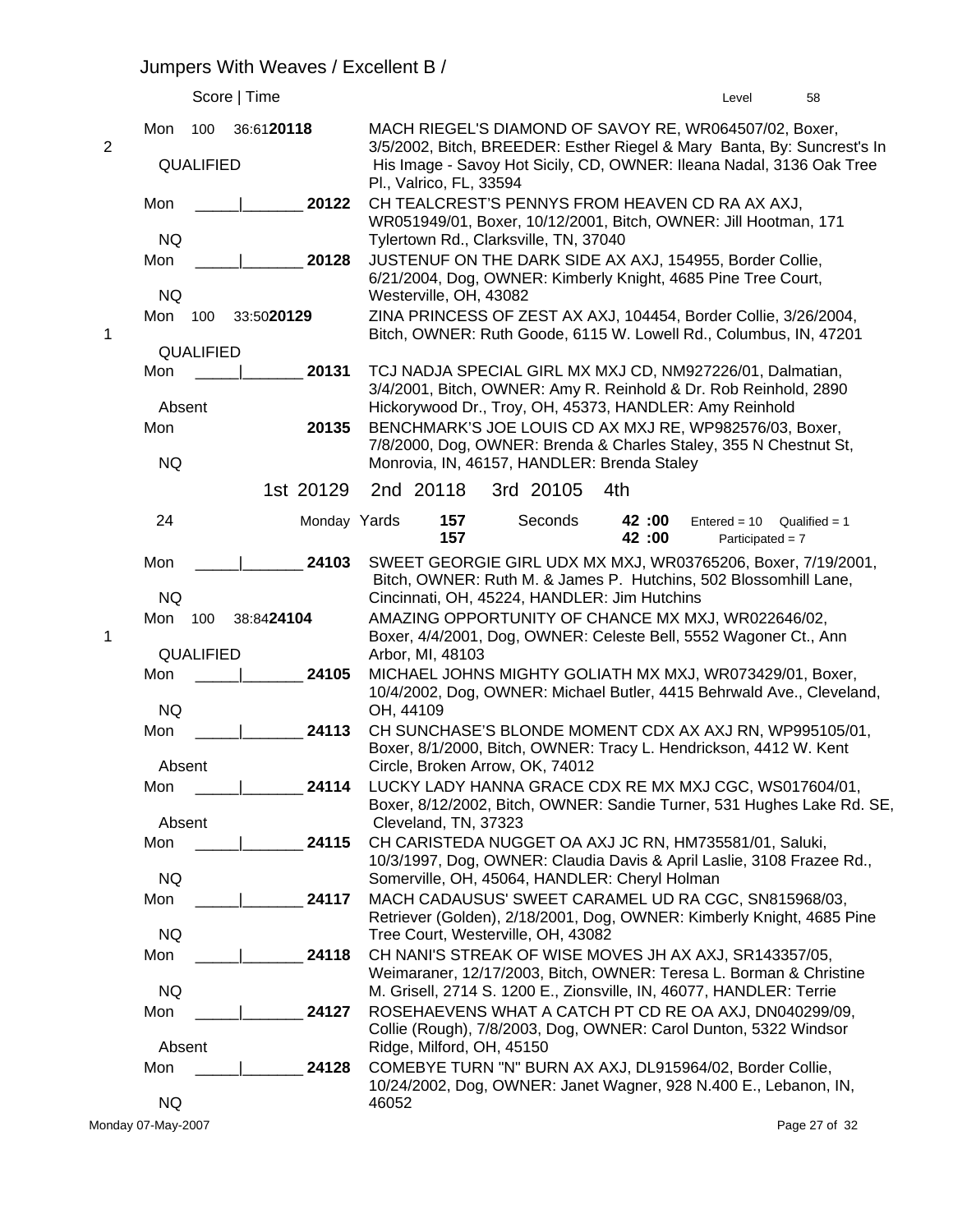Score | Time Level 58

|   |                  |                                       | 1st 24104    | 2 <sub>nd</sub> |                                                     | 3rd     | 4th                                                                                                                        |                |                                     |                                                                                                                               |  |  |
|---|------------------|---------------------------------------|--------------|-----------------|-----------------------------------------------------|---------|----------------------------------------------------------------------------------------------------------------------------|----------------|-------------------------------------|-------------------------------------------------------------------------------------------------------------------------------|--|--|
|   | 26               |                                       | Monday Yards |                 | 157<br>157                                          | Seconds |                                                                                                                            | 42:00<br>42:00 | $Entered = 3$<br>Participated = $3$ | Qualified $= 2$                                                                                                               |  |  |
| 1 | Mon              | 38:7726101<br>100                     |              |                 |                                                     |         |                                                                                                                            |                |                                     | SWEET BEAU REGARDS 2 YOU CDX MX MXJ, WR03765205, Boxer,<br>7/19/2001, Dog, OWNER: James P & Ruth M. Hutchins, 502 Blossomhill |  |  |
|   | <b>QUALIFIED</b> |                                       |              |                 | Lane, Cincinnati, OH, 45224, HANDLER: Ruth Hutchins |         |                                                                                                                            |                |                                     |                                                                                                                               |  |  |
|   | Mon              |                                       | 26102        |                 |                                                     |         | JUMPIN JACK FLASH AX MXJ, ILP96542, Australian Shepherd,<br>1/1/2002, Dog, OWNER: Dennis & Diana Reeb, 5913 Heritage Knoll |                |                                     |                                                                                                                               |  |  |
|   | NQ.              |                                       |              |                 |                                                     |         | Terrace, Fairfield, OH, 45014, HANDLER: Dennis Reeb                                                                        |                |                                     |                                                                                                                               |  |  |
| 2 | Mon              | 38:8226103<br>100<br><b>QUALIFIED</b> |              |                 |                                                     |         | SCHMIDT'S SLICK LADY'S BLACK ONYX CD AX AXJ RA CGC,<br>N Heck Hill Rd., St. Paris, OH, 43072-9349                          |                |                                     | WR025366/01, Boxer, 4/20/2001, Bitch, OWNER: Leta L. McCulla, 1100                                                            |  |  |
|   |                  |                                       | 1st 26101    | 2nd 26103       |                                                     | 3rd     | 4th                                                                                                                        |                |                                     |                                                                                                                               |  |  |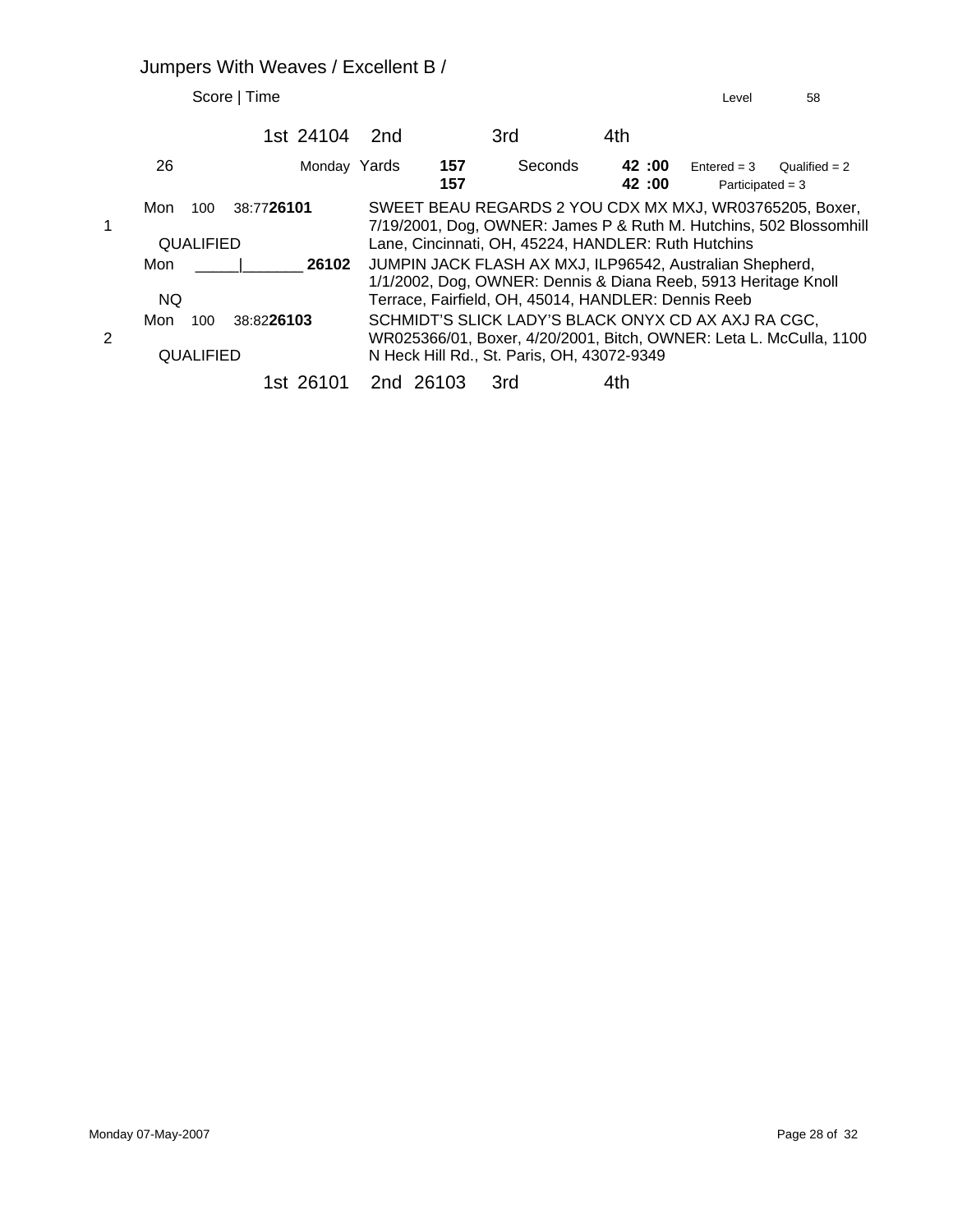#### Jumpers With Weaves / Novice / Preferred

|   | Score   Time              |            |              |                                                                                                                                                                                                                                                               |            |                                                                                                                                                                                                  |                  | Level                               | 9                                                                                                                                          |  |  |
|---|---------------------------|------------|--------------|---------------------------------------------------------------------------------------------------------------------------------------------------------------------------------------------------------------------------------------------------------------|------------|--------------------------------------------------------------------------------------------------------------------------------------------------------------------------------------------------|------------------|-------------------------------------|--------------------------------------------------------------------------------------------------------------------------------------------|--|--|
|   | 4                         |            | Monday Yards |                                                                                                                                                                                                                                                               | 121<br>121 | Seconds                                                                                                                                                                                          | 53 :00<br>53 :00 | $Entered = 1$<br>Participated = $1$ | $Qualified = 0$                                                                                                                            |  |  |
|   | Mon<br><b>NQ</b>          |            | 4103         | KELLEN'S LI'L MR. SPATZ, HP088954/03, Dachshund (Smooth),<br>10/19/2003, Dog, OWNER: Ellen Kay Kinsey, 2803 N. Fourth St.,<br>Jamestown, PA, 16134, HANDLER: Ellen Kinsey                                                                                     |            |                                                                                                                                                                                                  |                  |                                     |                                                                                                                                            |  |  |
|   |                           | 1st        |              | 2nd                                                                                                                                                                                                                                                           |            | 3rd                                                                                                                                                                                              | 4th              |                                     |                                                                                                                                            |  |  |
|   | 8                         |            | Monday Yards |                                                                                                                                                                                                                                                               | 121<br>121 | Seconds                                                                                                                                                                                          | 53 :00<br>53 :00 | $Entered = 1$<br>Participated = $1$ | $Qualified = 0$                                                                                                                            |  |  |
|   | Mon<br><b>NQ</b>          |            | 8115         |                                                                                                                                                                                                                                                               |            | WYE ROBERT LAD O' MY HEART CD RA, TR110821/04, Cavalier King<br>Charles Spaniel, 11/28/2002, Dog, OWNER: Susan J. Henson, 504 S.<br>Highview Rd., Middletown, OH, 45044, HANDLER: Susan Henson   |                  |                                     |                                                                                                                                            |  |  |
|   |                           | 1st        |              | 2 <sub>nd</sub>                                                                                                                                                                                                                                               |            | 3rd                                                                                                                                                                                              | 4th              |                                     |                                                                                                                                            |  |  |
|   | 16                        |            | Monday Yards |                                                                                                                                                                                                                                                               | 126<br>126 | Seconds                                                                                                                                                                                          | 47:00<br>47:00   | $Entered = 2$<br>Participated = $2$ | Qualified $= 1$                                                                                                                            |  |  |
| 1 | Mon<br>100<br>QUALIFIED   | 34:1216103 |              | AMAYA DEE BOXER RN NA AXJ, WP964466/02, Boxer, 3/22/2000,<br>Bitch, BREEDER: Duane & Nancy Ebrecht, By: Pri nce Rocky VII - Milady<br>Jaquelyn Maree, OWNER: Rebecca & Eric Gilchrist, 811 74th St. NE,<br>Cedar Rapids, IA, 52402, HANDLER: Rebecca Gilcrest |            |                                                                                                                                                                                                  |                  |                                     |                                                                                                                                            |  |  |
|   | Mon                       |            | 16104        |                                                                                                                                                                                                                                                               |            |                                                                                                                                                                                                  |                  |                                     | BECCA RN NA CGC, ILP103460, Boxer, 8/1/2003, Bitch, OWNER: Sandra<br>Kistler, 214 Ranchview Dr., Vandalia, OH, 45377, HANDLER: Ken Kistler |  |  |
|   | <b>NQ</b>                 |            |              |                                                                                                                                                                                                                                                               |            |                                                                                                                                                                                                  |                  |                                     |                                                                                                                                            |  |  |
|   |                           |            | 1st 16103    | 2nd                                                                                                                                                                                                                                                           |            | 3rd                                                                                                                                                                                              | 4th              |                                     |                                                                                                                                            |  |  |
|   | 20                        |            | Monday Yards |                                                                                                                                                                                                                                                               | 126<br>126 | Seconds                                                                                                                                                                                          | 47:00<br>47:00   | $Entered = 5$<br>Participated = $4$ | Qualified $= 1$                                                                                                                            |  |  |
|   | Mon<br><b>NQ</b>          |            | 20111        |                                                                                                                                                                                                                                                               |            | BIG BUCKEYE BRUTUS RN, WS083678/03, Boxer, 4/16/2004, Dog,<br>OWNER: Sandra Kistler, 214 Ranchview Dr., Vandalia, OH, 45377                                                                      |                  |                                     |                                                                                                                                            |  |  |
|   | Mon<br><b>NQ</b>          |            | 20121        |                                                                                                                                                                                                                                                               |            | BOXRMOR LIL' RAGIN TROUBLE RN RA, WS0667331, Boxer,<br>6/4/2003, Dog, OWNER: Rose Northcutt and Kim Northcutt, 2913 155th<br>Ave., Sherrard, IL, 61281, HANDLER: Rose Northcutt                  |                  |                                     |                                                                                                                                            |  |  |
|   | Mon<br>Absent             |            | 20140        | Kuhlemeier                                                                                                                                                                                                                                                    |            | CH ELANWOOD'S POLITICAL AMBITIONS RN, WP985104/02, Boxer,<br>6/8/2000, Bitch, OWNER: Nadine Kuhlemeier & B. Van Guilder& B.<br>Bancroft, 12160 10th St. South, Afton, MA, 55001, HANDLER: Nadine |                  |                                     |                                                                                                                                            |  |  |
|   | Mon                       |            | 20142        |                                                                                                                                                                                                                                                               |            | ST. ELMO'S FIRE, 105060, Boxer, 2/9/2002, Dog, OWNER: Robyn<br>Ginther, 4611 Magellan Dr., Walnutport, PA, 18088                                                                                 |                  |                                     |                                                                                                                                            |  |  |
| 1 | NQ<br>Mon 95<br>QUALIFIED | 38:1220143 |              |                                                                                                                                                                                                                                                               |            | HARPO'S CERTAINCHARM D'JACQUET UD RN NAP, WR000941/02,<br>Boxer, 7/10/2000, Bitch, OWNER: Brian Richard, 5300 Pontiac Dr.,<br>Fairview Heights, IL, 62208-3521, HANDLER: Mary Nee                |                  |                                     |                                                                                                                                            |  |  |
|   |                           |            | 1st 20143    | 2 <sub>nd</sub>                                                                                                                                                                                                                                               |            | 3rd                                                                                                                                                                                              | 4th              |                                     |                                                                                                                                            |  |  |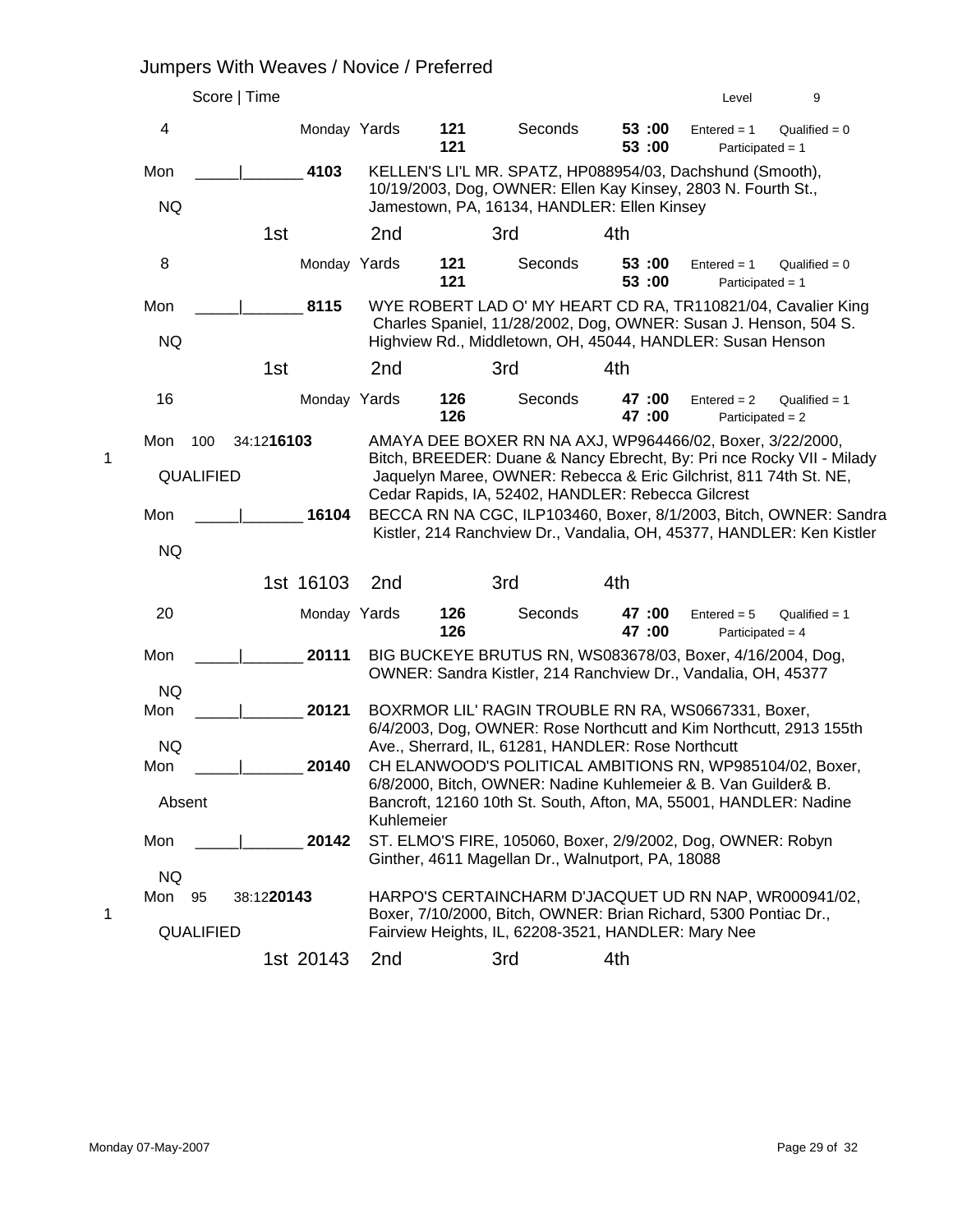## Jumpers With Weaves / Open / Preferred

|   |            |                         | Score   Time |              |                                                                                                                                                                                                                                           |                                                                                                    |         |     |  |                | Level         |                    | 5                                                                                                                                    |  |
|---|------------|-------------------------|--------------|--------------|-------------------------------------------------------------------------------------------------------------------------------------------------------------------------------------------------------------------------------------------|----------------------------------------------------------------------------------------------------|---------|-----|--|----------------|---------------|--------------------|--------------------------------------------------------------------------------------------------------------------------------------|--|
|   | 20         |                         |              | Monday Yards |                                                                                                                                                                                                                                           | 134<br>134                                                                                         | Seconds |     |  | 43:00<br>43:00 | $Entered = 5$ | Participated $= 5$ | Qualified $= 2$                                                                                                                      |  |
|   | Mon        |                         |              | 20103        |                                                                                                                                                                                                                                           |                                                                                                    |         |     |  |                |               |                    | HILLTOP SHE IS A MULLIGAN CD OA OAJ NAP NJP, PR030132/04,<br>Poodle (Standard), 10/6/2003, Bitch, OWNER: Tonnie Gear, 5948 Price Rd, |  |
|   | NQ.        |                         |              |              |                                                                                                                                                                                                                                           | Milford, OH, 45150                                                                                 |         |     |  |                |               |                    |                                                                                                                                      |  |
|   | Mon        |                         |              | 20104        |                                                                                                                                                                                                                                           | SAVOY SICILIAN SCHATZ QUINN CD NAJ RN NAP NJP,                                                     |         |     |  |                |               |                    | WP936632/01, Boxer, 9/4/1999, Bitch, OWNER: Mary & Stephen Quinn,                                                                    |  |
|   | NQ.        |                         |              |              |                                                                                                                                                                                                                                           | 37337 Orange Blossom Lane, Dade City, FL, 33525-0805, HANDLER:<br>Stephen Quinn                    |         |     |  |                |               |                    |                                                                                                                                      |  |
| 2 | Mon        | 100                     | 40:3120132   |              |                                                                                                                                                                                                                                           | SASSAFRAS HALEY SPIT'N IMAGE CDX RE AX AXJ NAP NJP,                                                |         |     |  |                |               |                    | WR069010/04, Boxer, 6/2/2002, Bitch, OWNER: Judy Fey, 17412 County                                                                   |  |
|   |            | <b>QUALIFIED</b>        |              |              |                                                                                                                                                                                                                                           | Rd. 101, Wayzata, MN, 55391                                                                        |         |     |  |                |               |                    |                                                                                                                                      |  |
|   | Mon        | 100<br><b>QUALIFIED</b> | 34:5320133   |              | DUTCH OF HILLTOP CD AX AXJ NAP NJP, PP600116/08, Poodle<br>(Standard), 9/23/1999, Dog, BREEDER: Tonnie Gear, By: Ch Farleys D<br>Midnight Sun - Marguant Apricot Lady Ann-Greta, OWNER: Tonnie Gear,<br>5948 Price Rd, Milford, OH, 45150 |                                                                                                    |         |     |  |                |               |                    |                                                                                                                                      |  |
|   | Mon<br>NQ. |                         |              | 20134        |                                                                                                                                                                                                                                           | BEARDORF'S AMETHYST ANGEL SC RN OAP NJP, HP026454/07,<br>4122 31st St., Cincinnati, OH, 45209-1615 |         |     |  |                |               |                    | Rhodesian Ridgeback, 10/15/2002, Bitch, OWNER: Mary Sue Suddendorf,                                                                  |  |
|   |            |                         |              | 1st 20133    |                                                                                                                                                                                                                                           | 2nd 20132                                                                                          | 3rd     | 4th |  |                |               |                    |                                                                                                                                      |  |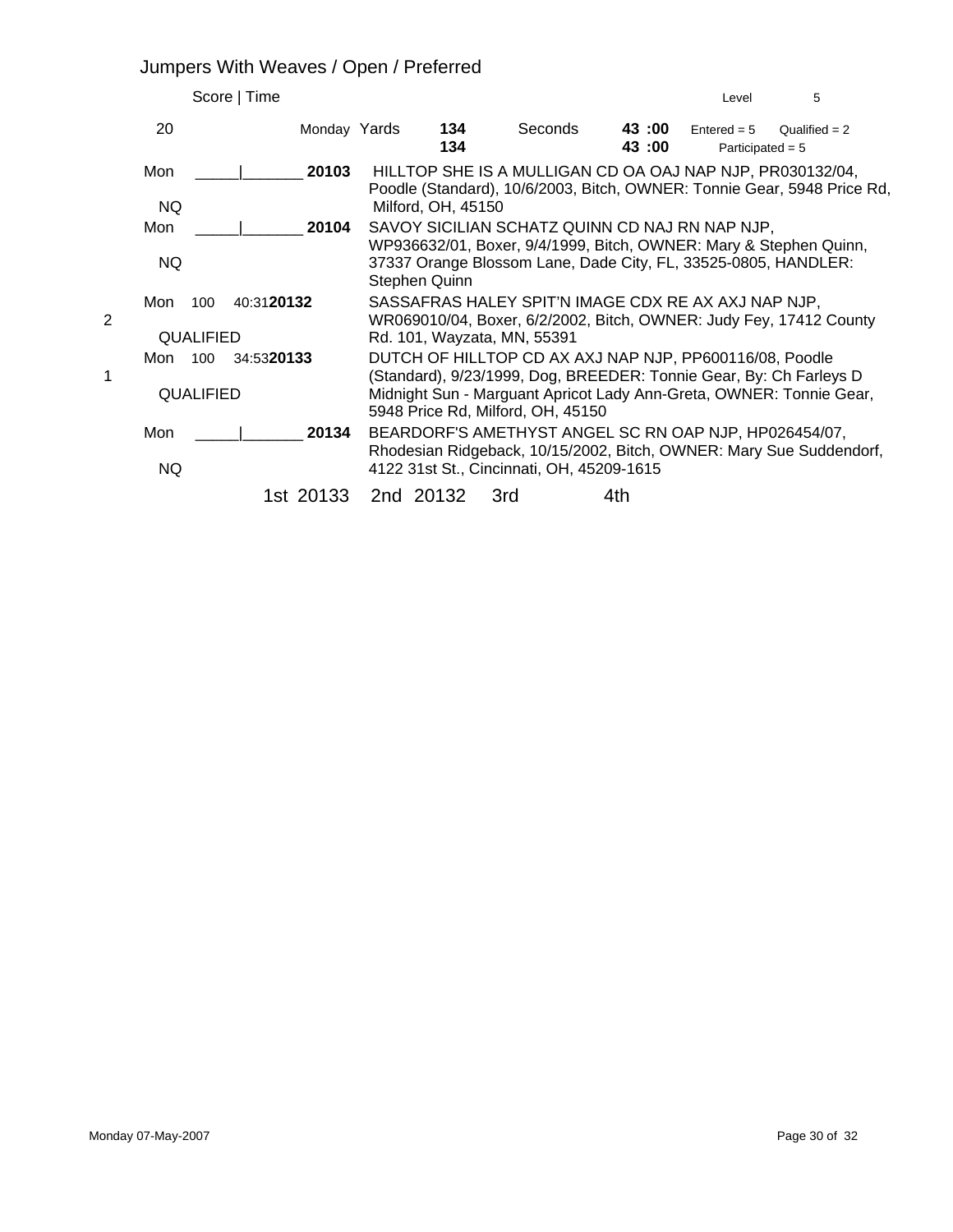Jumpers With Weaves / Excellent A / Preferred

|                         | Score   Time |                 |                       |                                                                                                                          |                | Level                               | 2                                                                    |
|-------------------------|--------------|-----------------|-----------------------|--------------------------------------------------------------------------------------------------------------------------|----------------|-------------------------------------|----------------------------------------------------------------------|
| 12                      | Monday Yards |                 | 153<br>153            | Seconds                                                                                                                  | 49:00<br>49:00 | $Entered = 1$<br>Participated = $1$ | Qualified = $0$                                                      |
| Mon<br>NQ.              | 12107        |                 |                       | TAYLORMADE ON THE TOWN AX AXJ OAP OJP RN, DL683772/06,<br>Ch Crystalove Spellbound - Taylormade Just Sew, OWNER: MaryAnn |                |                                     | Shetland Sheepdog, 2/10/1997, Dog, BREEDER: Jean & Joe Lavalley, By: |
|                         |              |                 | MaryAnn Schmidthorst  | Schmithorst, 625 Flagstaff Dr, Wyoming, OH, 45215, HANDLER:                                                              |                |                                     |                                                                      |
|                         | 1st          | 2 <sub>nd</sub> |                       | 3rd                                                                                                                      | 4th            |                                     |                                                                      |
| 20                      | Monday Yards |                 | 157<br>157            | Seconds                                                                                                                  | 47:00<br>47:00 | $Entered = 1$<br>Participated = $1$ | Qualified = $1$                                                      |
| Mon<br>100<br>QUALIFIED | 43:9820125   |                 | Niles, MI, 49120-8732 | Boxer, 3/27/2000, Bitch, OWNER: Ellen M Gruber, 227 Morris Drive,                                                        |                |                                     | BRAVO'S MASQUERADE CD OA OAJ OAP OJP CD RN, WP972681/05,             |
|                         | 1st 20125    | 2 <sub>nd</sub> |                       | 3rd                                                                                                                      | 4th            |                                     |                                                                      |